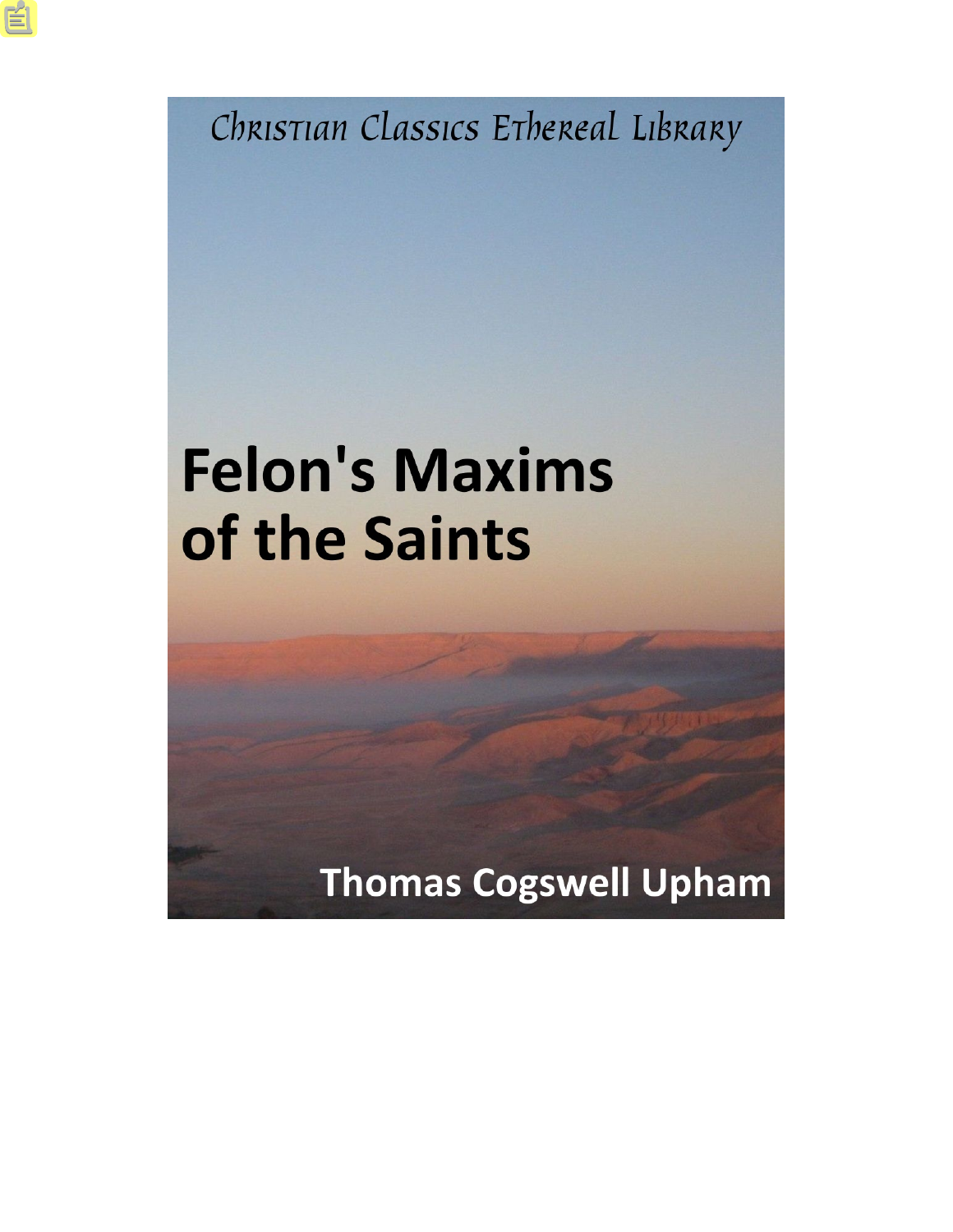Christian Classics<br>Ethereal Library

### **Felon's Maxims of the Saints**

**Author(s):** Upham, Thomas Cogswell **Publisher:** Grand Rapids, MI: Christian Classics Ethereal Library **Description:** Thomas Upham was an American philosopher and a prominent figure in both psychology and the Holiness Movement of 19th century Methodism. The mind of the French mystic Madame Guyon particularly intrigued him. In a two volume work on her life, Upham included the full text of Archbishop Felon's (or Fénelon) defense of her religious practices against accusations of heresy. Felon and Guyon had developed a deep friendship in 1688. In response to the Catholic Church's condemnation of Guyon's writings, Felon ultimately refused to abandon his friend. He argued in forty-five points that saints from all eras had held views similar to Guyon's.These points are the *Maxims of the Saints*, and Felon's defense serves as one of the earliest arguments in favor of the movement that later became known as Quietism. Kathleen O'Bannon CCEL Staff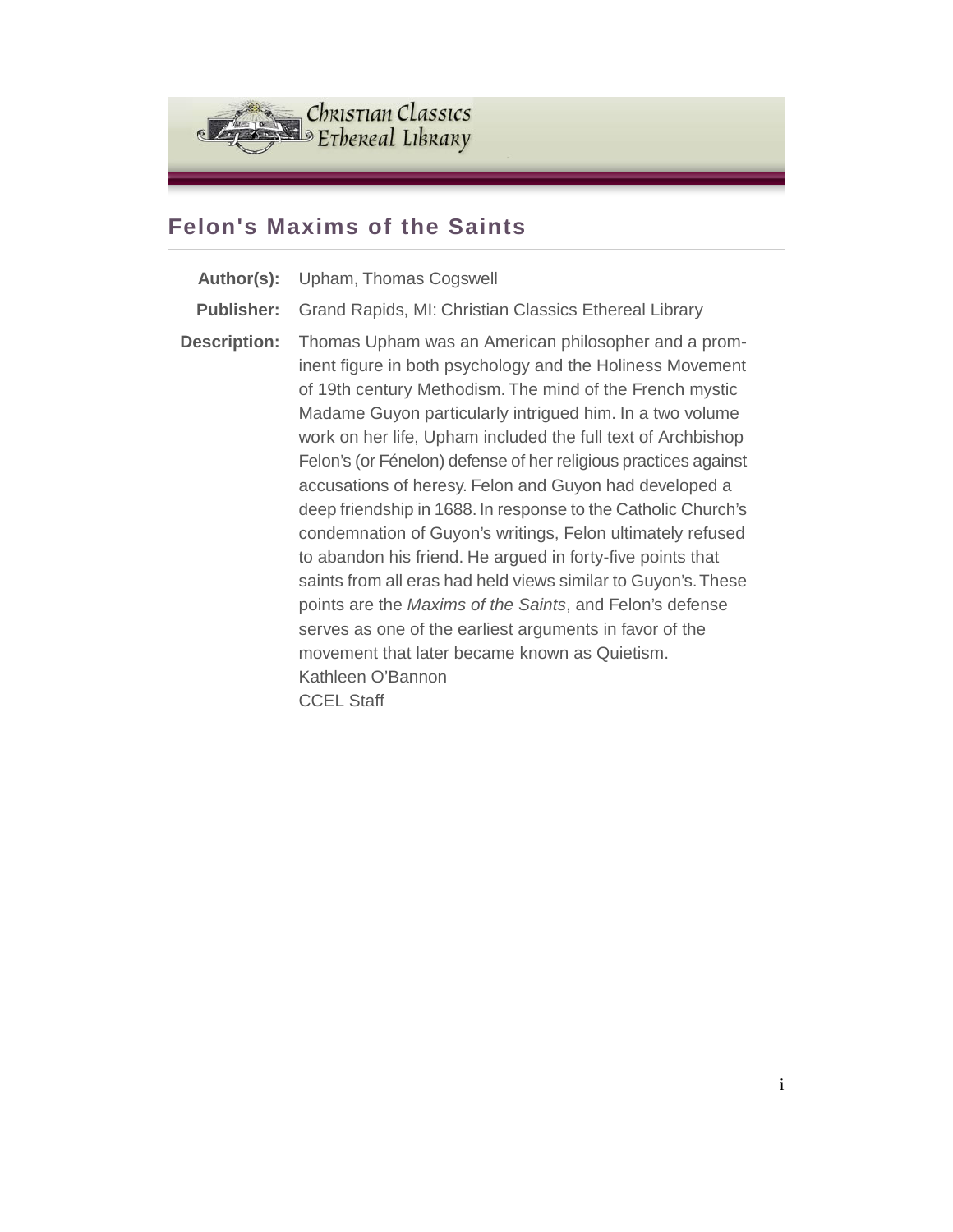## Contents

| Title Page            | $\mathbf{1}$   |
|-----------------------|----------------|
| Article First         | $\overline{2}$ |
| Article Second        | 3              |
| Article Third         | $\overline{4}$ |
| Article Fourth        | $\mathfrak s$  |
| Article Fifth         | 6              |
| Article Sixth         | 7              |
| Article Seventh       | 8              |
| Article Eighth        | 9              |
| Article Ninth         | 10             |
| Article Tenth         | 11             |
| Article Eleventh      | 12             |
| Article Twelvth       | 13             |
| Article Thirteeth     | 14             |
| Article Fourteenth    | 15             |
| Article Fifteenth     | 16             |
| Article Sixteenth     | 17             |
| Article Seventeenth   | 18             |
| Article Eighteenth    | 19             |
| Article Nineteenth    | 20             |
| Article Twentieth     | 21             |
| Article Twenty-First  | 22             |
| Article Twenty-Second | 23             |
| Article Twenty-Third  | 24             |
| Article Twenty-Fourth | 25             |
| Article Twenty-Fifth  | 26             |
|                       |                |

ii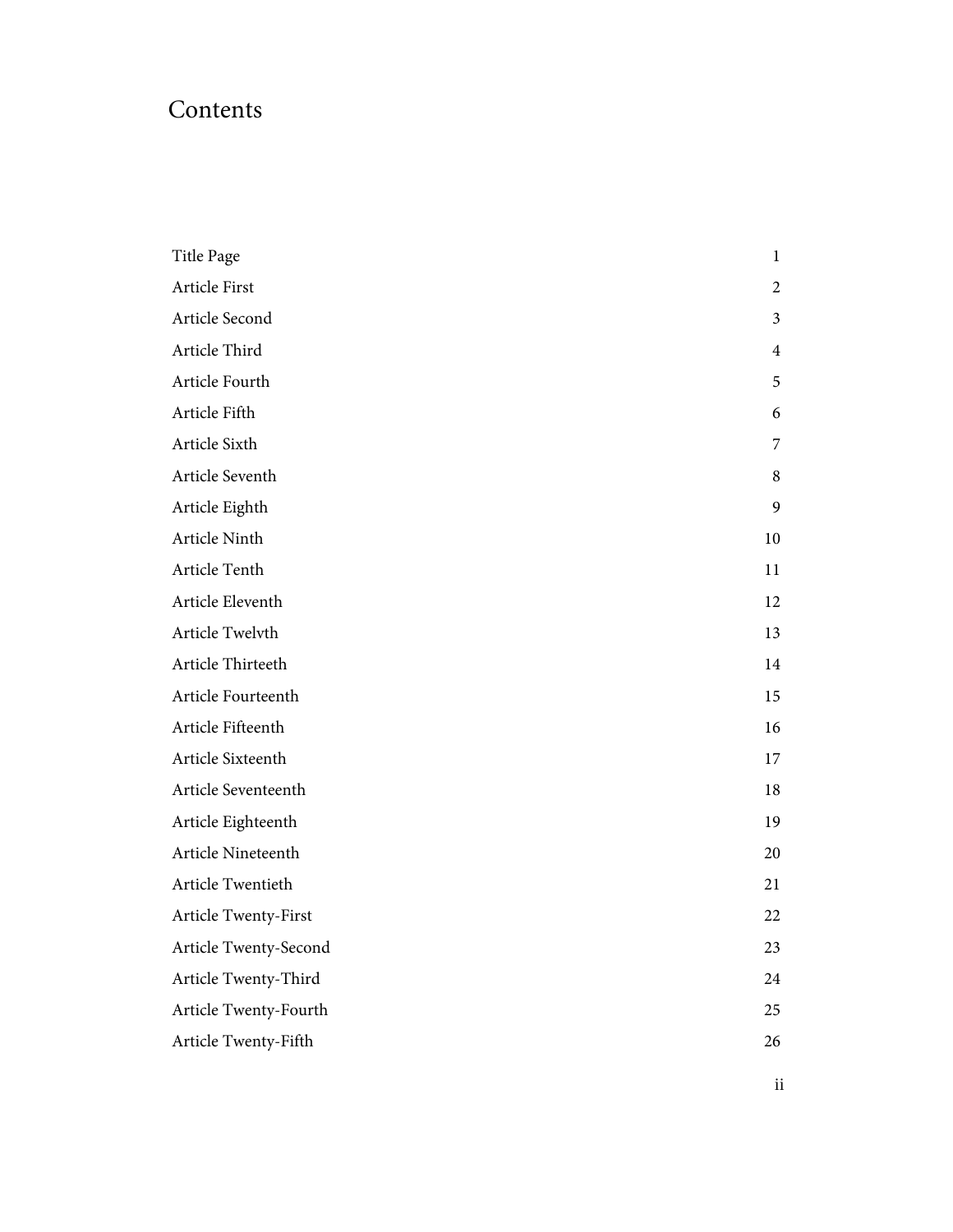| Article Twenty-Sixth                 | 27 |
|--------------------------------------|----|
| Article Twenty-Seventh               | 28 |
| Article Twenty-Eighth                | 29 |
| Article Twenty-Ninth                 | 30 |
| Article Thirtieth                    | 31 |
| Article Thirty-First                 | 32 |
| Article Thirty-Second                | 33 |
| Article Thirty-Third                 | 34 |
| Article Thirty-Fourth                | 35 |
| Article Thirty-Fifth                 | 36 |
| Article Thirty-Sixth                 | 37 |
| Article Thirty-Seventh               | 38 |
| Article Thirty-Eighth                | 39 |
| Article Thirty-Ninth                 | 40 |
| Article Fortieth                     | 41 |
| Article Forty-First                  | 42 |
| Article Forty-Second                 | 43 |
| Article Forty-Third                  | 44 |
| Article Forty-Fourth                 | 45 |
| Article Forty-Fifth                  | 46 |
| Indexes                              | 47 |
| <b>Index of Scripture References</b> | 48 |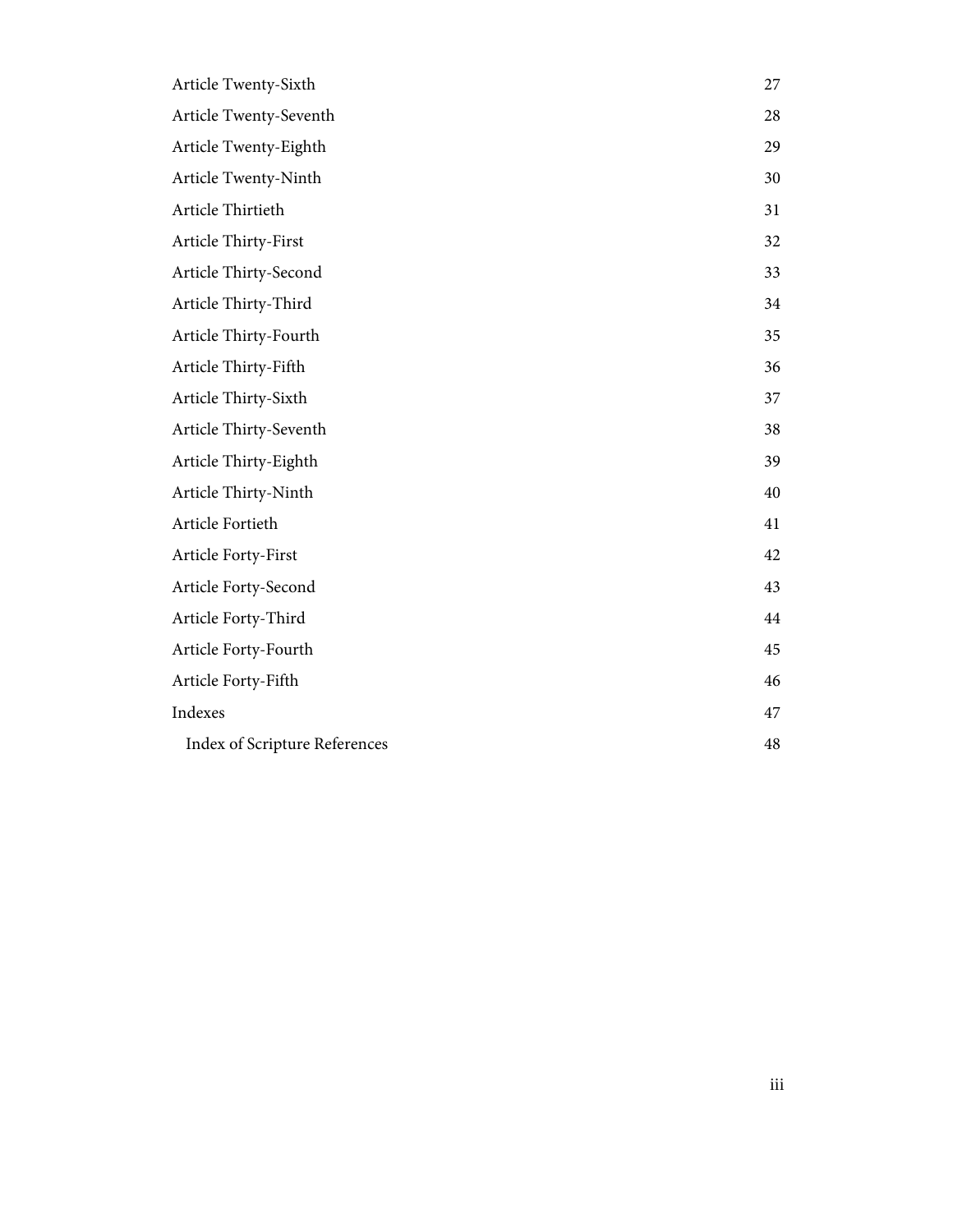

This PDF file is from the Christian Classics Ethereal Library, [www.ccel.org.](http://www.ccel.org) The mission of the CCEL is to make classic Christian books available to the world.

- This book is available in PDF, HTML, ePub, and other formats. See [http://www.ccel.org/ccel/upham/maxims.html.](http://www.ccel.org/ccel/upham/maxims.html)
- Discuss this book online at [http://www.ccel.org/node/20665.](http://www.ccel.org/node/20665)

The CCEL makes CDs of classic Christian literature available around the world through the Web and through CDs. We have distributed thousands of such CDs free in developing countries. If you are in a developing country and would like to receive a free CD, please send a request by email to [cd-request@ccel.org.](mailto:cd-request@ccel.org)

The Christian Classics Ethereal Library is a self supporting non-profit organization at Calvin College. If you wish to give of your time or money to support the CCEL, please visit [http://www.ccel.org/give.](http://www.ccel.org/give)

This PDF file is copyrighted by the Christian Classics Ethereal Library. It may be freely copied for non-commercial purposes as long as it is not modified. All other rights are reserved. Written permission is required for commercial use.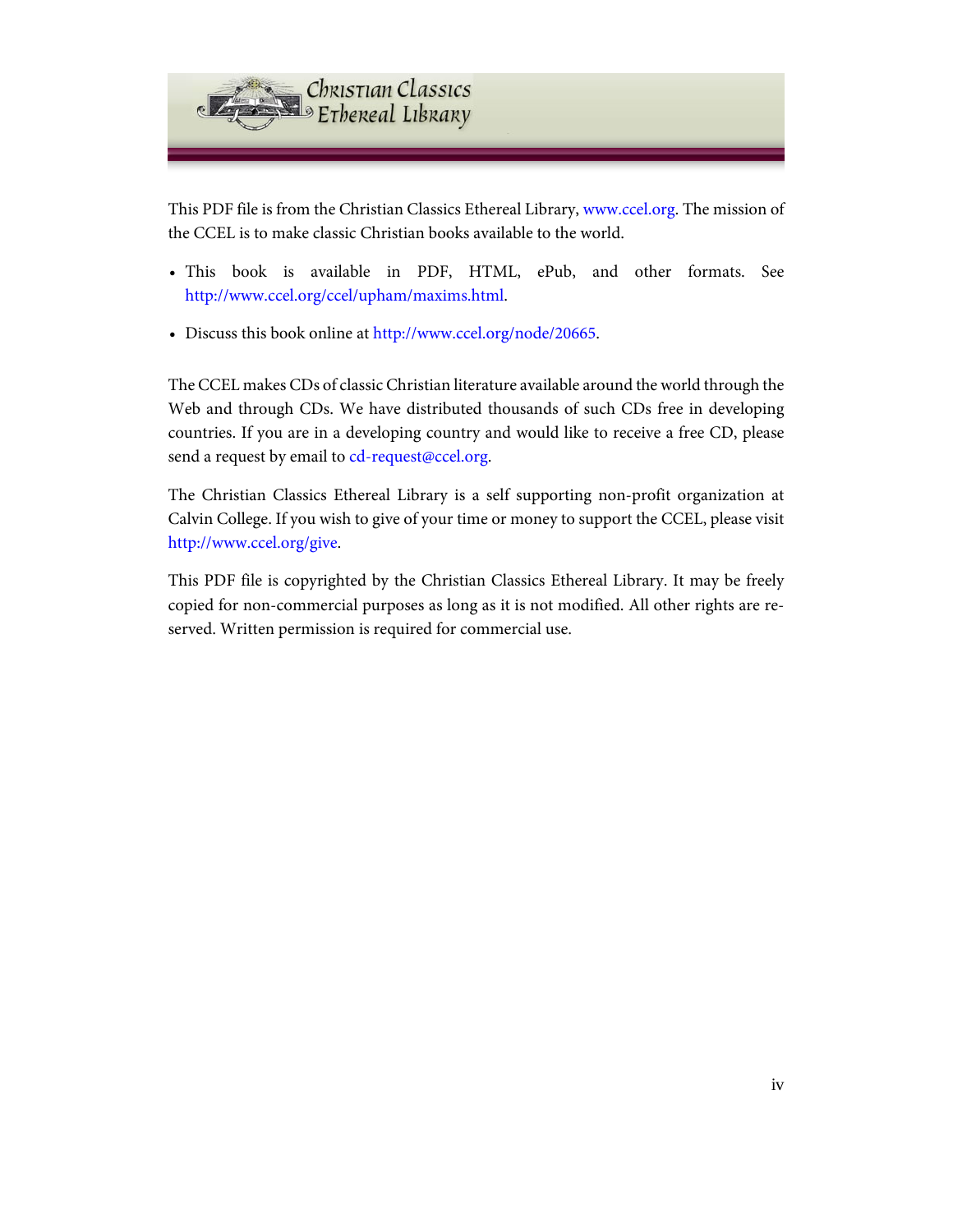## <span id="page-5-0"></span>**FELON'S MAXIMS OF THE SAINTS**

# **(From "The Story of Madame Guyon's Life")**

**by**

**THOMAS COGSWELL UPHAM**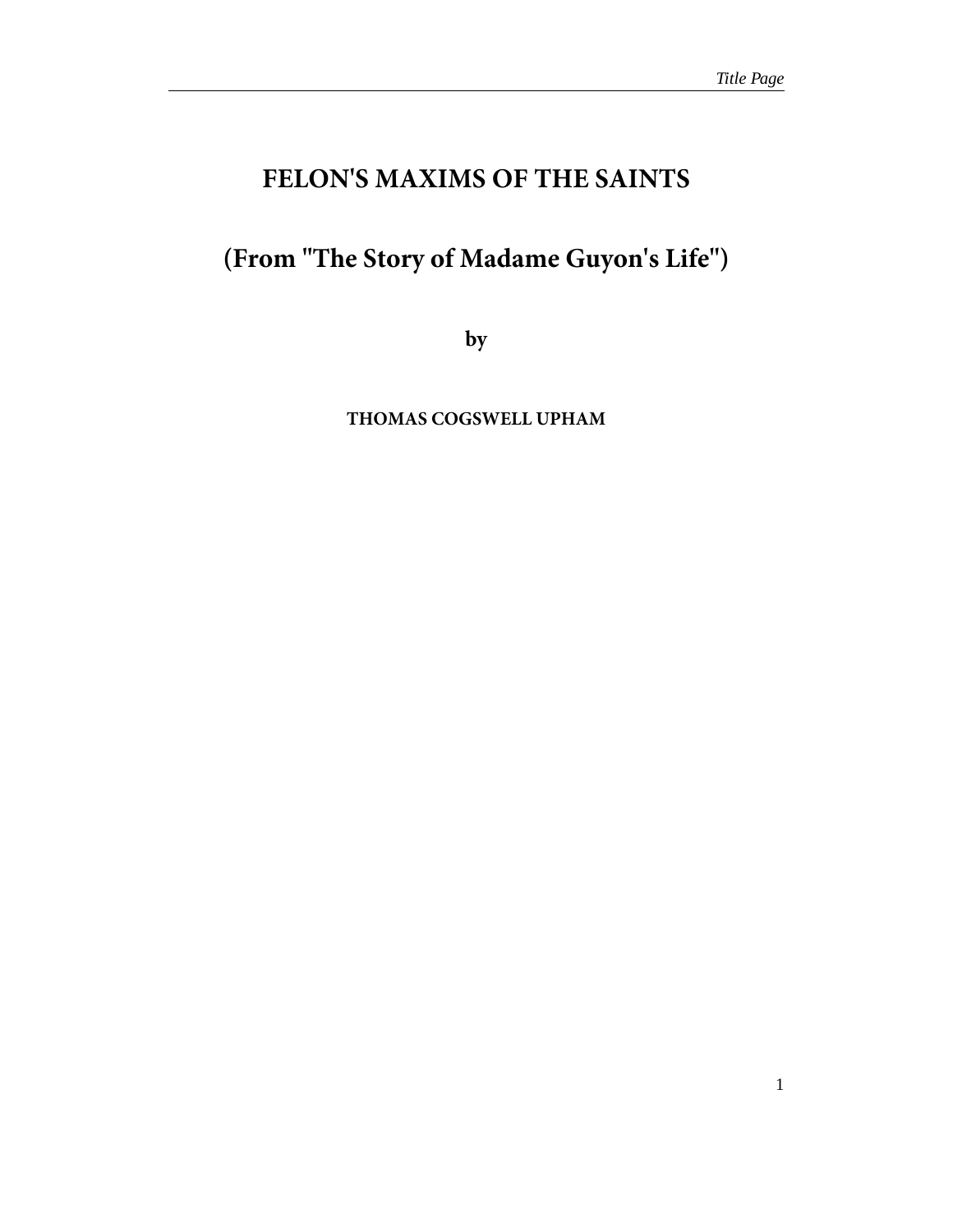#### **ARTICLE FIRST**

<span id="page-6-0"></span>Of the love of God, there are various kinds. At least, there are various feelings which go under that name.

First, There is what may be called mercenary or selfish love; that is, that love of God which originates in a sole regard to our own happiness. Those who love God with no other love than this, love Him just as the miser his money, and the voluptuous man his pleasures; attaching no value to God, except as a means to an end; and that end is the gratification of themselves. Such love, if it can be called by that name, is unworthy of God. He does not ask it; He will not receive it. In the language of Francis de Sales, "it is sacrilegious and impious."

Second, Another kind of love does not exclude a regard to our own happiness as a motive of love, but requires this motive to be subordinate to a much higher one, namely, that of  $a$ regard to God's glory. It is a mixed state, in which we regard ourselves and God at the same time. This love is not necessarily selfish and wrong. On the contrary, when the two objects of it, God and ourselves, are relatively in the right position, that is to say, when we love God as He ought to be loved, and love ourselves no more than we ought to be loved, it is a love which, in being properly subordinated, is unselfish and is right.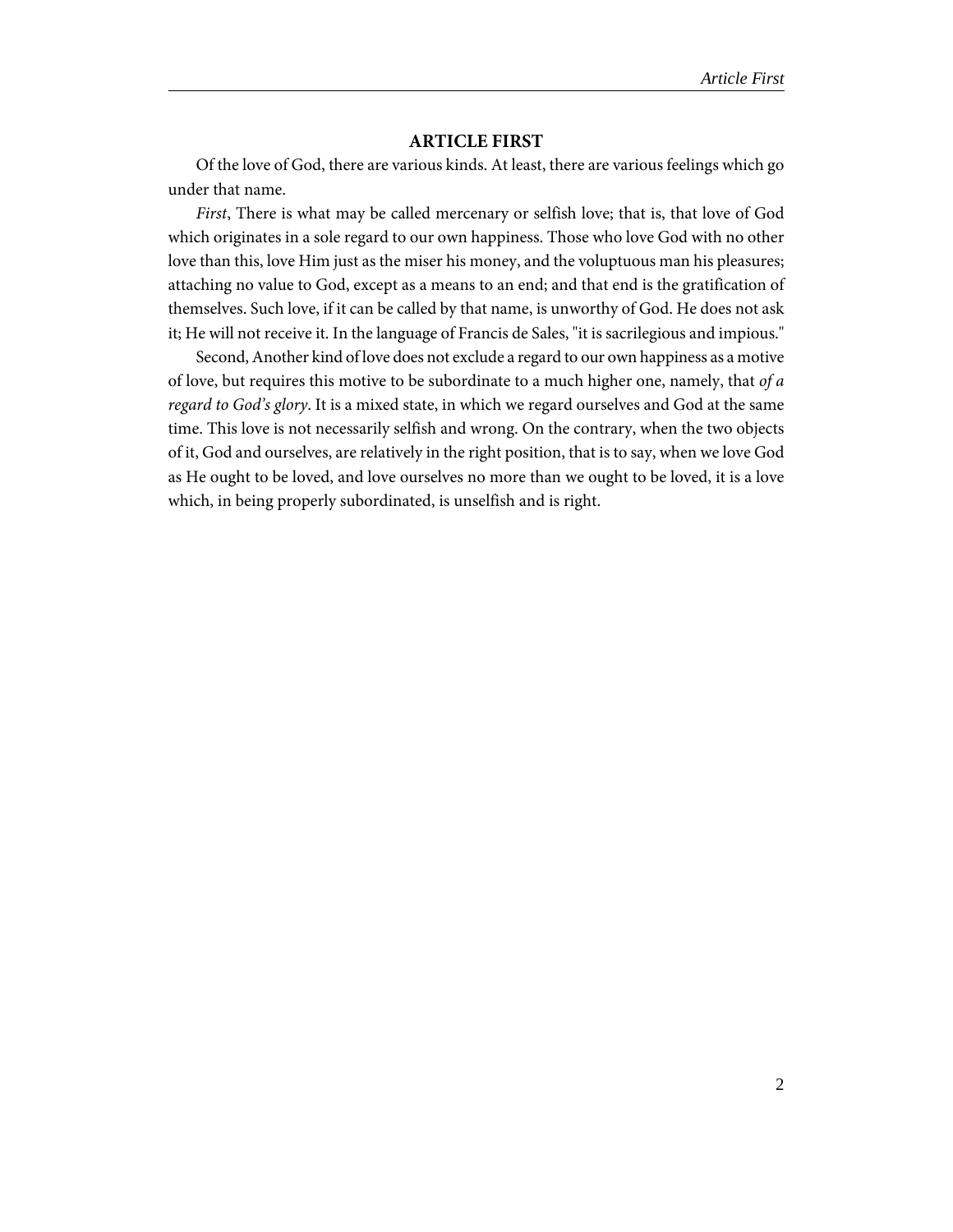#### **ARTICLE SECOND**

<span id="page-7-0"></span>I. Of the subjects of this mixed love all are not equally advanced.

II. Mixed love becomes pure love, when the love of self is relatively, though not absolutely, lost in a regard to the will of God. This is always the case, when the two objects are loved in their due proportion. So that pure love is mixed love when it is combined rightly.

III. Pure love is not inconsistent with mixed love, but is mixed love carried to its true result. When this result is attained, the motive of God's glory so expands itself, and so fills the mind, that the other motive, that of our own happiness, becomes so small, and so recedes from our inward notice, as to be *practically* annihilated. It is then that God becomes what He ever ought to be - the center of the soul, to which all its affections tend; the great moral sun of the soul, from which all its light and all its warmth proceed. It is then that a man thinks no more of himself. He has become the man of a "single eye." His own happiness, and all that regards himself, is entirely lost sight of in his simple and *fixed* look to God's will and God's glory.

IV. We lay ourselves at His feet. Self is known no more; not because it is wrong to regard and to desire our own good, but because the object of desire is withdrawn from our notice. When the sun shines, the stars disappear. When God is in the sou1 who can think of himself? So that we love God, and God alone; and all other things in and for God.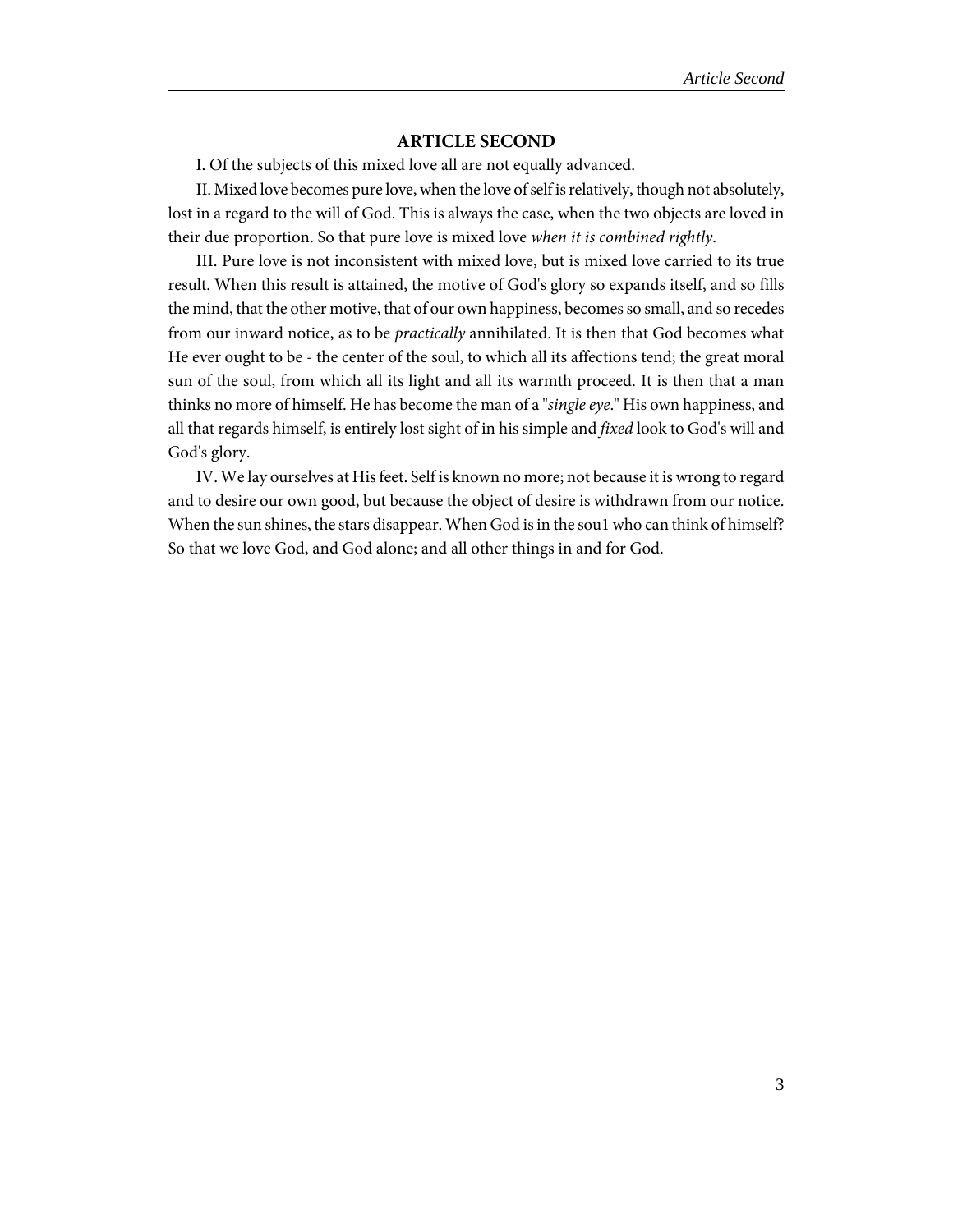#### **ARTICLE THIRD**

<span id="page-8-0"></span>In the early periods of religious experience, motives, which have a regard to our personal happiness, are more prominent and effective than at later periods; nor are they to be condemned. It is proper, in addressing even religious men, to appeal to the fear of death, to the impending judgments of God, to the terrors of hell and the joys of heaven. Such appeals are recognized in the Holy Scriptures, and are in accordance with the views and feelings of good men in all ages of the world. The motives involved in them are powerful aids to beginners in religion; assisting, as they do, very much in repressing the passions, and in strengthening the practical virtues.

We should not think lightly, therefore, of the grace of God, as manifested in that inferior form of religion which stops short of the more glorious and perfected form of pure love. We are to follow God's grace, and not to go before it. To the higher state of pure love we are to advance step by step; watching carefully God's inward and outward providence; and receiving increased grace by improving the grace we have, till the dawning light becomes the perfect day.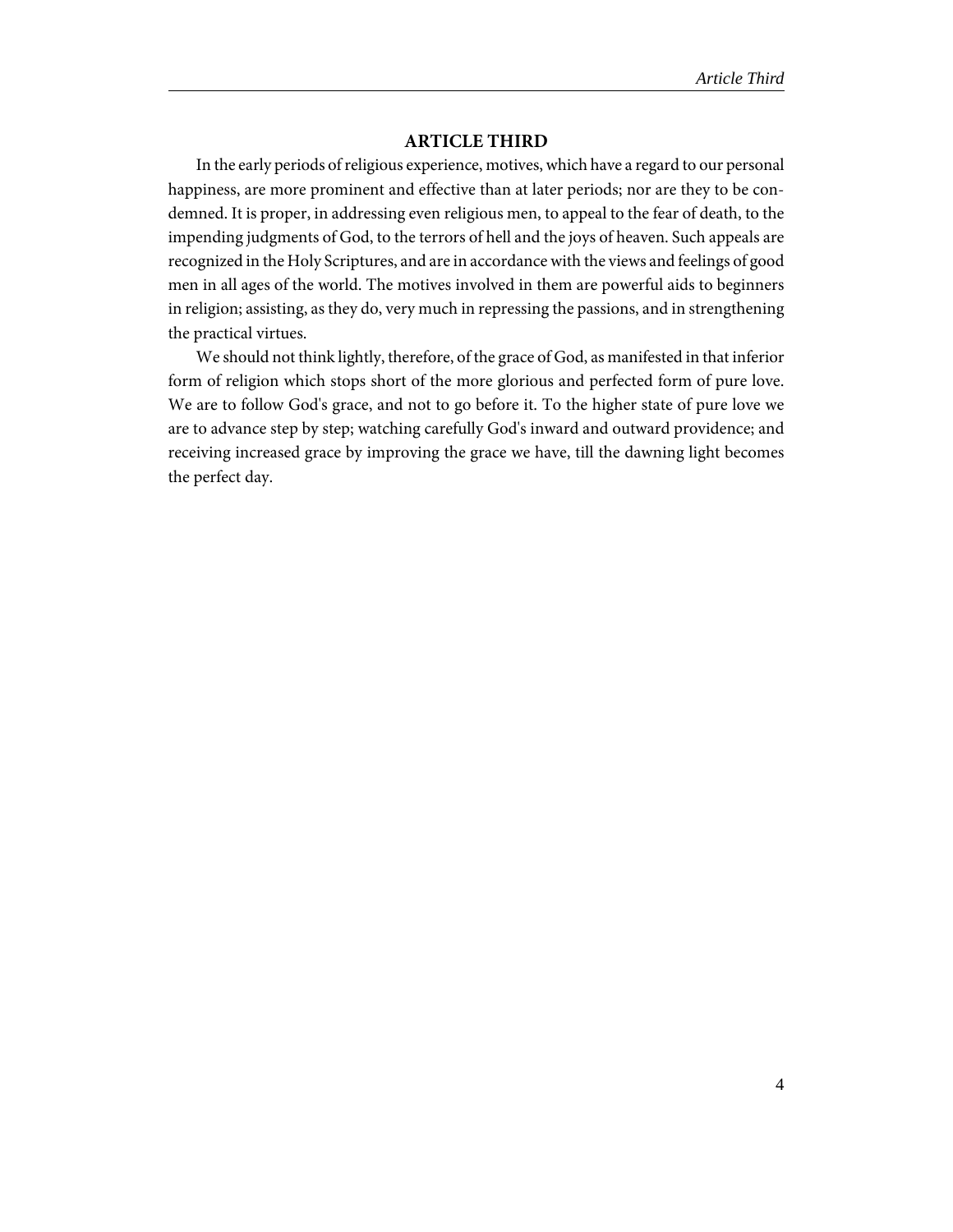#### **ARTICLE FOURTH**

<span id="page-9-0"></span>He who is in the state of pure or perfect love, has all the moral and Christian virtues in himself. If temperance, forbearance, chastity, truth, kindness, forgiveness, justice, may be regarded as virtues, there can be no doubt that they are all included in holy love. That is to say, the principle of love will not fail to develop itself in each of these forms. St. Augustine remarks, that love is the foundation, source, or principle of all the virtues. This view is sustained also by St. Francis de Sales and by Thomas Aquinas.

The state of pure love does not exclude the mental state which is called Christian hope. Hope in the Christian, when we analyze it into its elements, may be described as the desire of being united with God in heaven, accompanied with the expectation or belief of being so.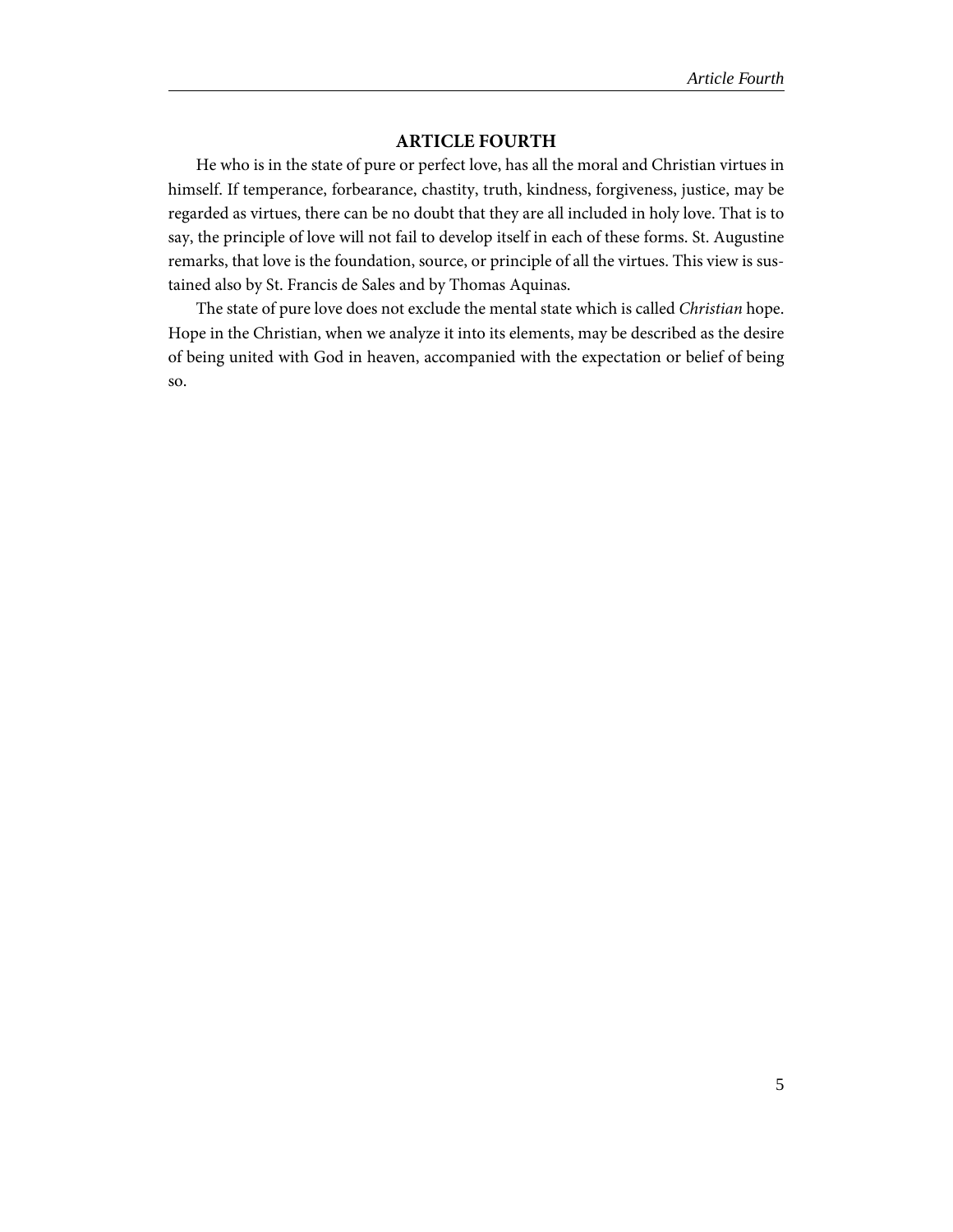#### **ARTICLE FIFTH**

<span id="page-10-0"></span>Souls that, by being perfected in love, are truly the subjects of sanctification, do not cease, nevertheless, to grow in grace. It may not be easy to specify and describe the degrees of sanctification; but there seem to be at least two modifications of experience after persons have reached this state.

1. The first may be described as the state of holy resignation. Such a soul thinks more frequently than it will, at a subsequent period, of its own happiness.

2. The second state is that of holy indifference. Such a soul absolutely ceases either to desire or to will, except in cooperation with the Divine leading. Its desires for itself, as it has greater light, are more completely and permanently merged in the one higher and more absorbing desire of God's glory, and the fulfillment of His will. In this state of experience, ceasing to do what we shall be likely to do, and what we may very properly do in a lower state, we no longer desire our own salvation merely as an eternal deliverance, or merely as involving the greatest amount of personal happiness; but we desire it chiefly as the fulfillment of God's pleasure, and as resulting in His glory, and because He Himself desires and wills that we should thus desire and will.

3. Holy indifference is not inactivity. It is the furthest possible from it. It is indifference to anything and everything out of God's will; but it is the highest life and activity to anything and everything in that will.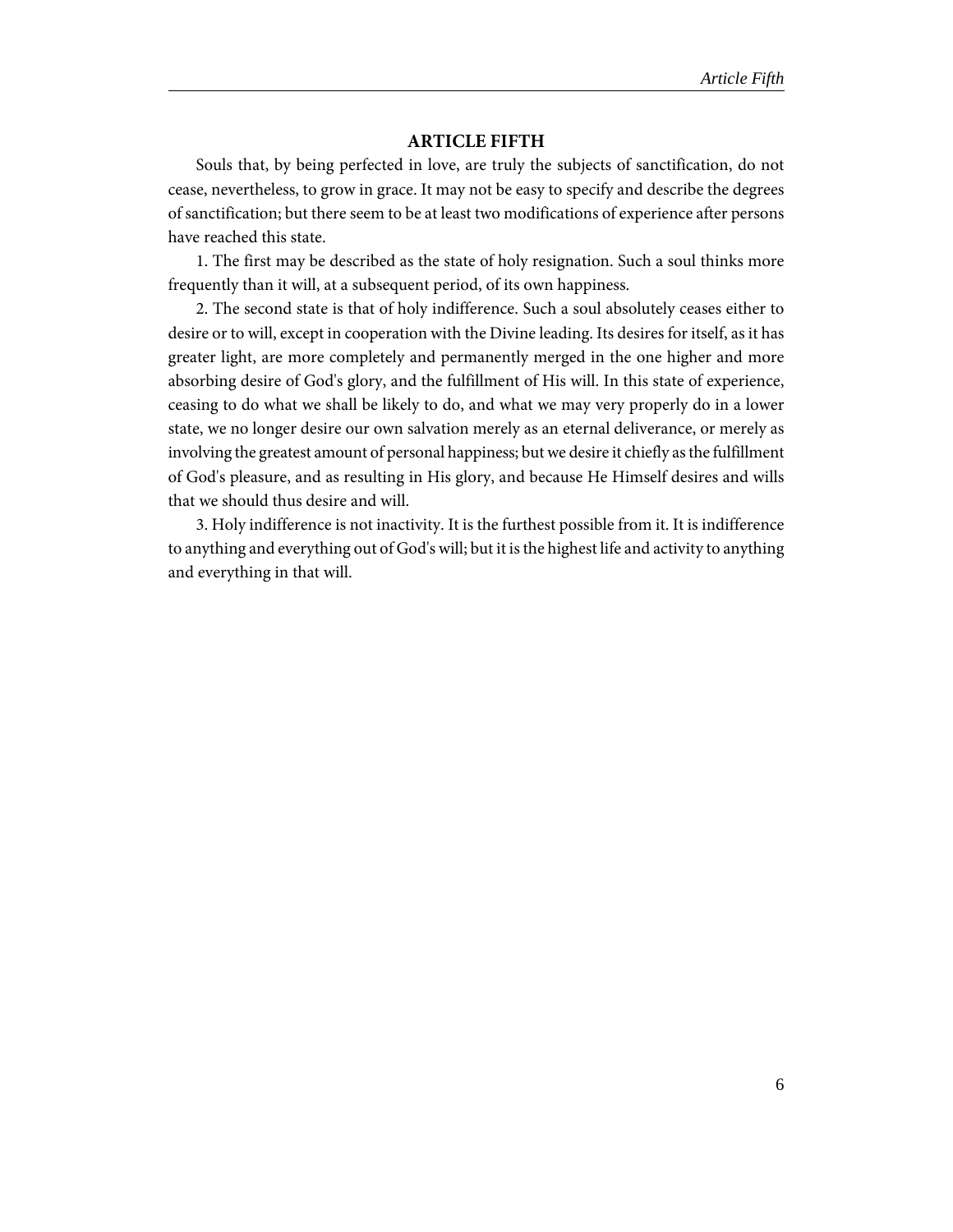#### **ARTICLE SIXTH**

<span id="page-11-0"></span>One of the clearest and best established maxims of ho1iness is, that the holy soul, when arrived at the second state mentioned, ceases to have desires for anything out of the will of God. The holy soul, when it is really in the state called the state of non-desire, may, nevertheless, desire everything in relation to the correction of its imperfections and weaknesses, its perseverance in its religious state, and its ultimate salvation, which it has reason to know from the Scriptures, or in any other way, that God desires. It may also desire all temporal good, houses and lands, food and clothing, friends and books, and exemption from physical suffering, and anything else, so far and only so far, as it has reason to think that such desire is coincident with the Divine desire. The holy soul not only desires particular things, sanctioned by the known will of God; but also the fulfillment of His will in all respects, unknown as well as known. Being in faith, it commits itself to God in darkness as well as in light. Its non-desire is simply its not desiring anything out of God.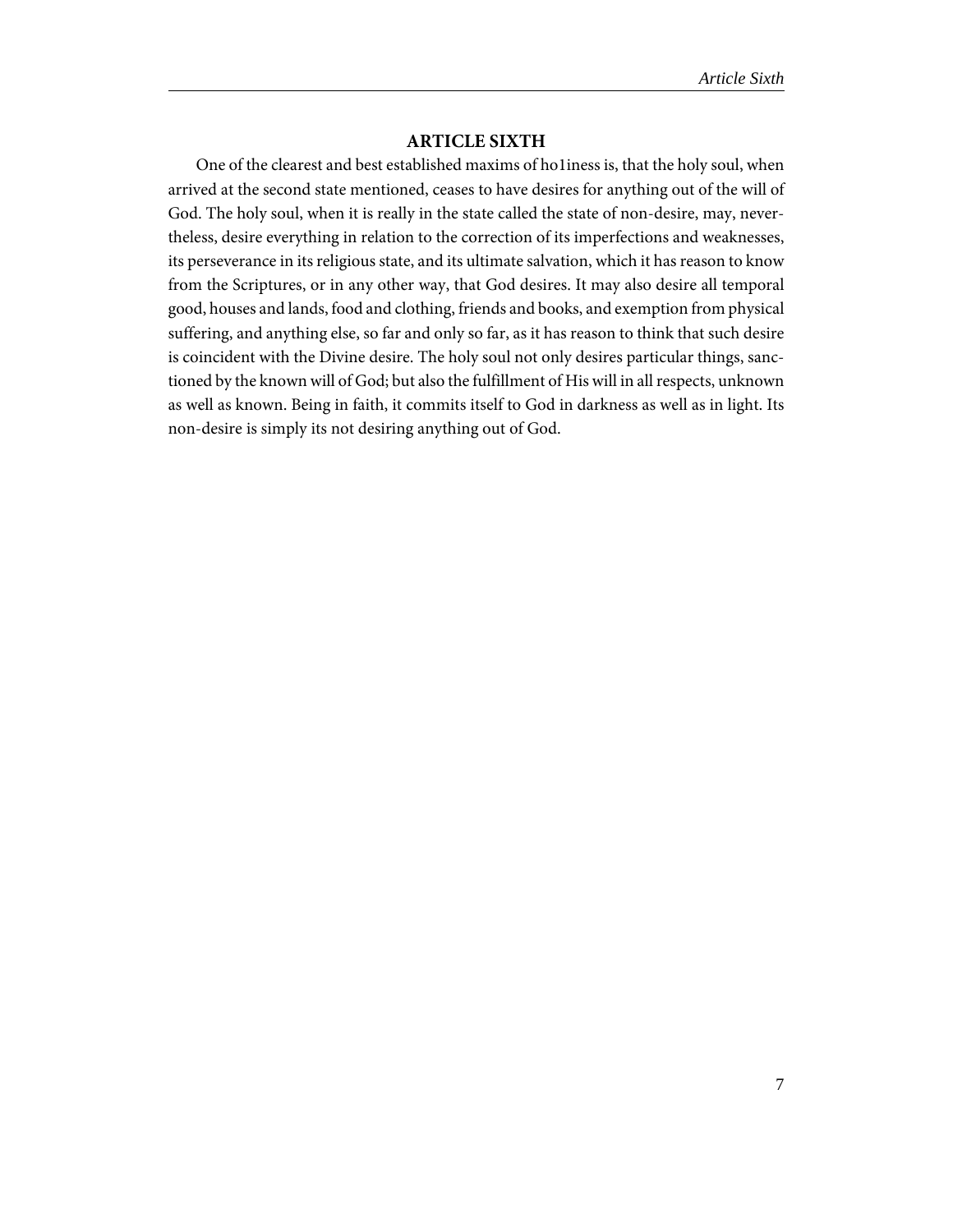#### **ARTICLE SEVENTH**

<span id="page-12-0"></span>In the history of inward experience, we not infrequently find accounts of individuals whose inward life may properly be characterized as *extraordinary*. They represent themselves as having extraordinary communications; —dreams, visions, revelations. Without stopping to inquire whether these inward results arise from an excited and disordered state of the physical system or from God, the important remark to be made here is, that these things, to whatever extent they may exist, do not constitute holiness.

The principle, which is the life of common Christians in their common mixed state, is the principle which originates and sustains the life of those who are truly "the pure in heart," namely, the principle of *faith working* by love, —existing, however, in the case of those last mentioned, in a greatly increased degree. This is obviously the doctrine of John of the Cross, who teaches us, that we must walk in the night of faith; that is to say, with night around us, which exists in consequence of our entire ignorance of what is before us, and with faith alone, faith in God, in His Word, and in his Providences, for the soul's guide.

Again, the persons who have, or are supposed to have, the visions and other remarkable states to which we have referred are sometimes disposed to make their own experience, imperfect as it obviously is, the guide of their life, considered as separate from and as above the written law. Great care should be taken against such an error as this. God's word is our true rule.

Nevertheless, there is no interpreter of the Divine Word like that of a holy heart; or, what is the same thing, of the Holy Ghost dwelling in the heart. If we give ourselves wholly to God, the Comforter will take up His abode with us, and guide us into all that truth which will be necessary for us. Truly holy souls, therefore, continually looking to God for a proper understanding of His Word, may confidently trust that He will guide them aright. A holy soul, in the exercise of its legitimate powers of interpretation, may deduce important views from the Word of God which would not otherwise be known; but it cannot add anything to it.

Again, God is the regulator of the affections, as well as of the outward actions. Sometimes the state which He inspires within us is that of holy love; —sometimes He inspires affections which have love and faith for their basis, but have a specific character, and then appear under other names, such as humility, forgiveness, gratitude. But in all cases there is nothing holy, except what is based upon the antecedent or "prevenient" grace of God. In all the universe, there is But one *legitimate Originator*. Man's business is that of *concurrence*. And this view is applicable to all the stages of Christian experience, from the lowest to the highest.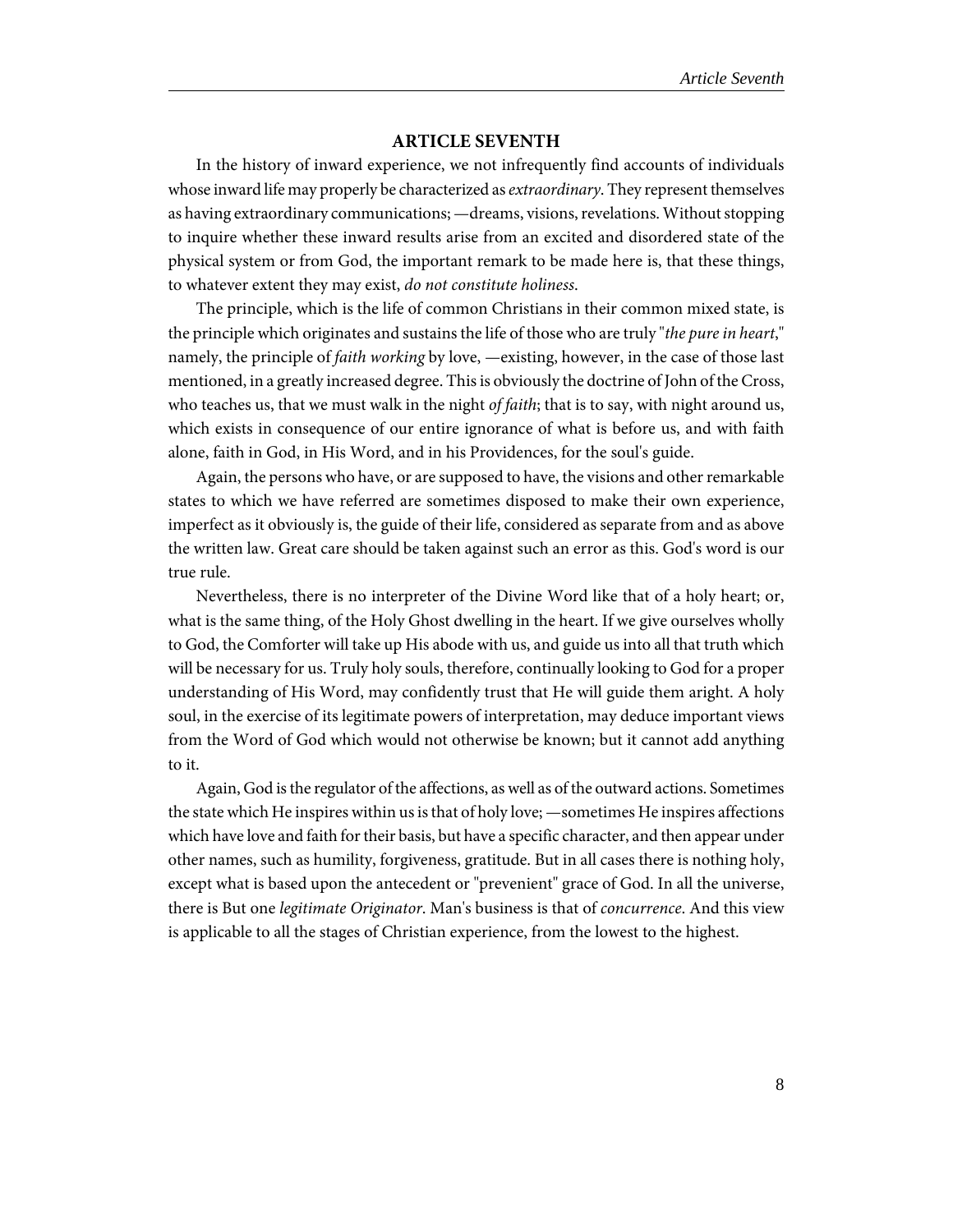#### **ARTICLE EIGHTH**

<span id="page-13-0"></span>Writers often speak of *abandonment*. The term has a meaning somewhat specific. The soul in this state does not renounce everything, and thus become brutish in its indifference; but renounces everything except God's will.

Souls in the state of abandonment, not only forsake outward things, but, what is still more important, forsake themselves.

Abandonment, or self-renunciation, is not the renunciation of faith or of love or of anything else, except selfishness.

The state of abandonment, or entire self-renunciation, is generally attended, and perhaps we may say, carried out and perfected, by temptations more or less severe. We cannot well know, whether we have renounced ourselves, except by being tried on those very points to which our self-renunciation, either real or supposed, relates. One of the severest inward trials is that by which we are taken off from all inward sensible supports, and are made to live and walk by faith alone. Pious and holy men who have been the subjects of inward crucifixion, often refer to the trials which have been experienced by them. They sometimes speak of them as a sort of inward and terrible purgatory. "Only mad and wicked men," says Cardinal Bona, "will deny the existence of these remarkable experiences, attested as they are by men of the most venerable virtue, who speak only of what they have known in themselves."

Trials are not always of the same duration. The more cheerfully and faithfully we give ourselves to God, to be smitten in any and all of our idols, whenever and wherever He chooses, the shorter will be the work. God makes us to suffer no longer than He sees to be necessary for us.

We should not be premature in concluding that inward crucifixion is complete, and our abandonment to God is without any reservation whatever. The act of consecration, which is a sort of incipient step, may be sincere; but the reality of the consecration can be known only when God has applied the appropriate tests. The trial will show whether we are wholly the Lord's. Those who prematurely draw the conclusion that they are so, expose themselves to great illusion and injury.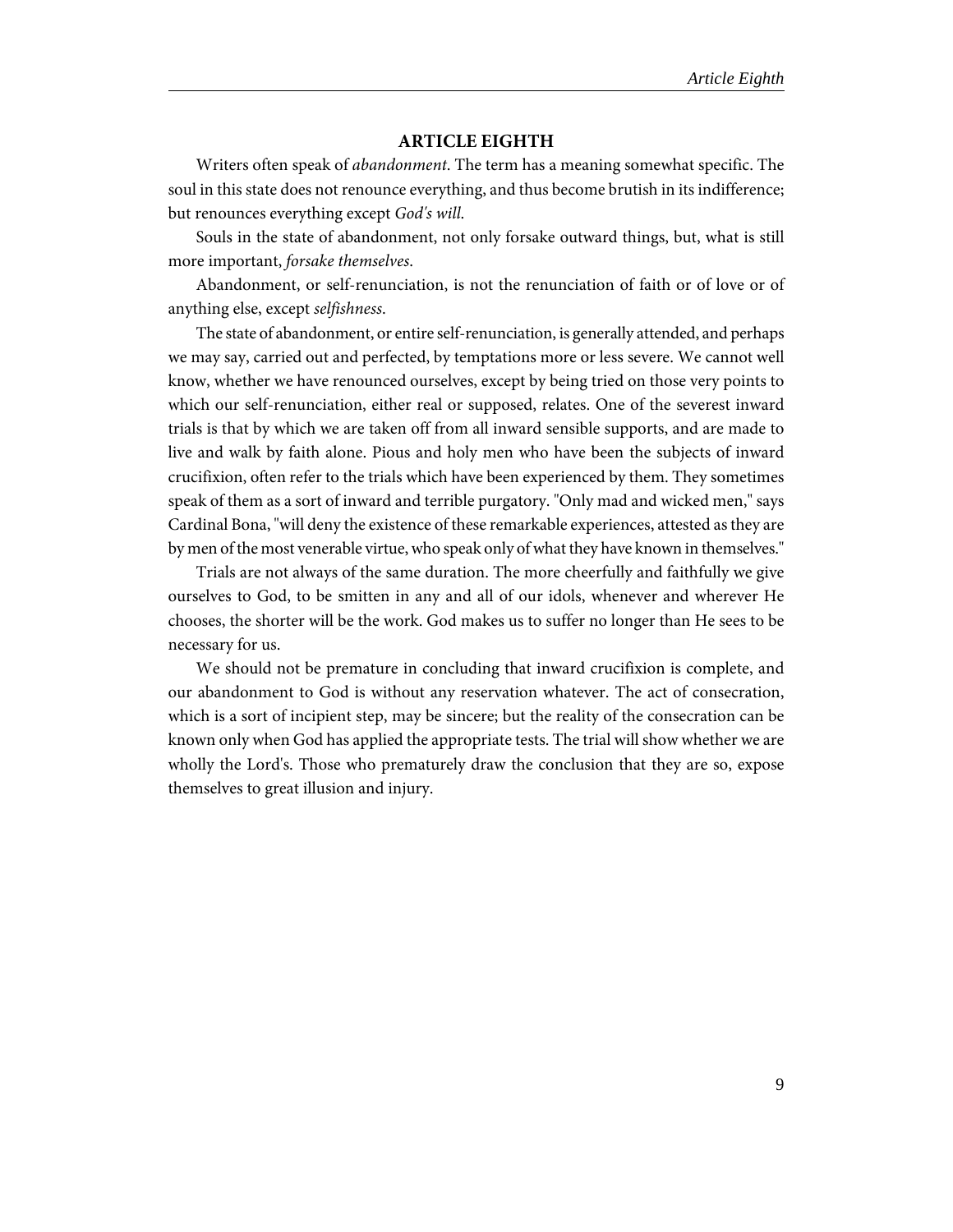#### **ARTICLE NINTH**

<span id="page-14-0"></span>The state of abandonment, or of entire self-renunciation, does not take from the soul that moral power which is essential to its moral agency; nor that antecedent or prevenient grace, without which even abandonment itself would be a state of moral death; nor the principle of faith, which prevenient grace originated, and through which it now operates; nor the desire and hope of final salvation, although it takes away all uneasiness and unbelief connected with such a desire; nor the fountains of love which spring up deeply and freshly within it; nor the hatred of sin; nor the testimony of a good conscience.

But it takes away that uneasy hankering of the soul after pleasure either inward or outward, and the selfish vivacity and eagerness of nature, which is too impatient to wait calmly and submissively for God's time of action. By fixing the mind wholly upon God, it takes away the disposition of the soul to occupy itself with reflex acts; that is, with the undue examination and analysis of its own feelings. It does not take away the pain and sorrow naturally incident to our physical state and natural sensibilities; but it takes away all uneasiness, all murmuring; —leaving the soul in its inner nature, and in every part of its nature where the power of faith reaches, calm and peaceable as the God that dwells there.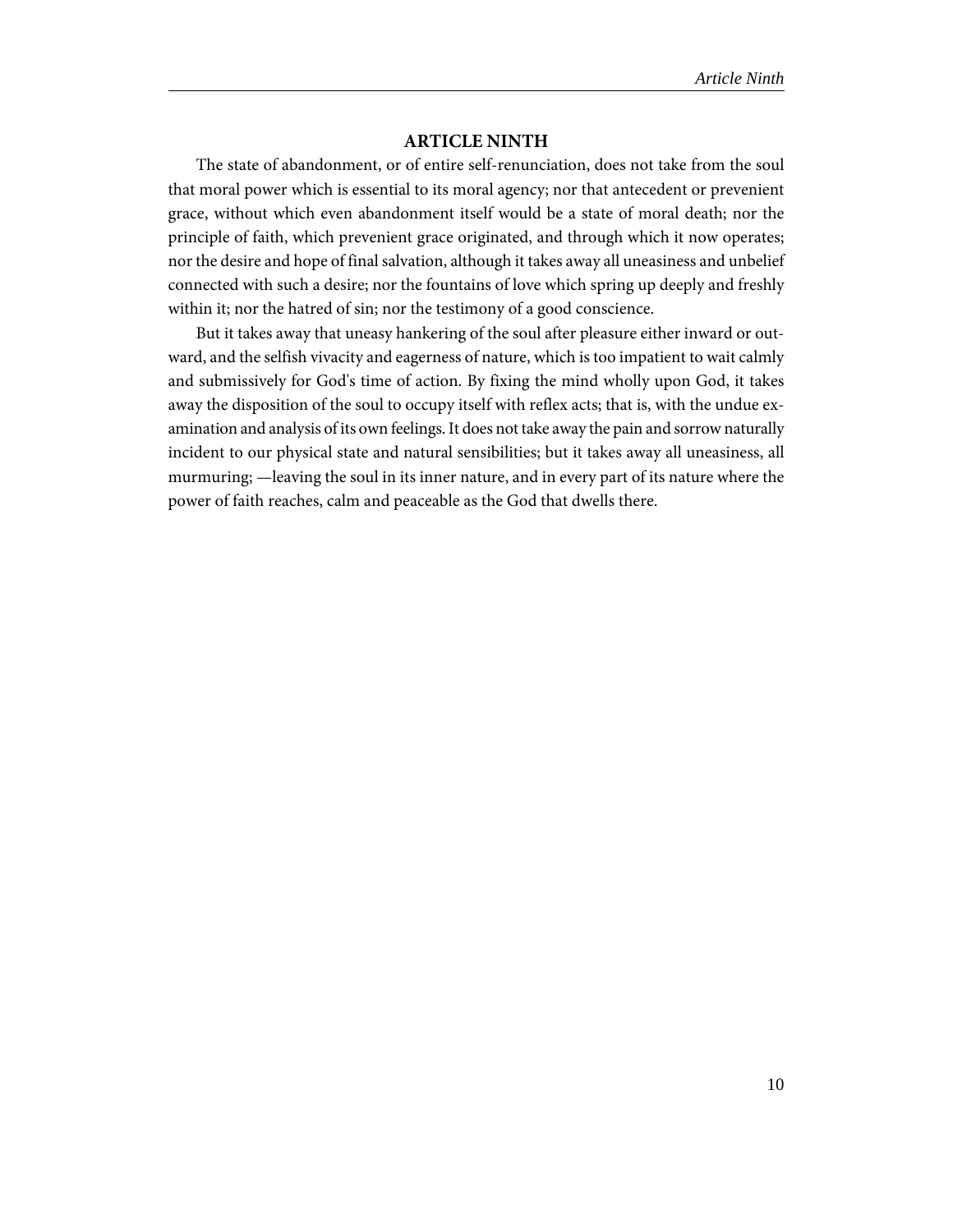#### **ARTICLE TENTH**

<span id="page-15-0"></span>God has promised life and happiness to His people. What He has promised can never fail to take place. Nevertheless, it is the disposition of those who love God with a perfect heart, to leave themselves entirely in His hands, irrespective, in some degree, of the promise. By the aid of the promise, without which they must have remained in their original weakness, they rise, as it were, above the promise; and rest in that essential and eternal will, in which the promise originated.

So much is this the case, that some individuals, across whose path God had spread the darkness of His providences, and who seemed to themselves for a time to be thrown out of His favor and to be hopelessly lost, have acquiesced with submission in the terrible destiny which was thus presented before them. Such was the state of mind of Francis de Sales, as he prostrated himself in the church of St. Stephen des Grez. The language of such persons, uttered without complaint, is, " My God, my God, why hast thou forsaken me?" They claim God as their God, and will not abandon their love to Him, although they believe, at the time, that they are forsaken of Him. They choose to leave themselves, under all possible circumstances, entirely in the hands of God: their language is, even if it should be His pleasure to separate them for ever from the enjoyments of His presence, Not my will, but thine be done."

It is perhaps difficult to perceive, how minds whose life, as it were, is the principle of faith, can be in this situation. Take the case of the Saviour. It is certainly difficult to conceive how the Saviour, whose faith never failed, could yet believe Himself forsaken; and yet it was so.

We know that it is impossible for God to forsake those who put their trust in Him. He can just as soon forsake His own word; and, what is more, He can just as soon forsake His own nature. Holy souls, nevertheless, may sometimes, in a way and under circumstances which we may not fully understand, believe themselves to be forsaken, beyond all possibility of hope; and yet such is their faith in God arid their love to Him, that the will of God, even under such circumstances, is dearer to them than anything and everything else.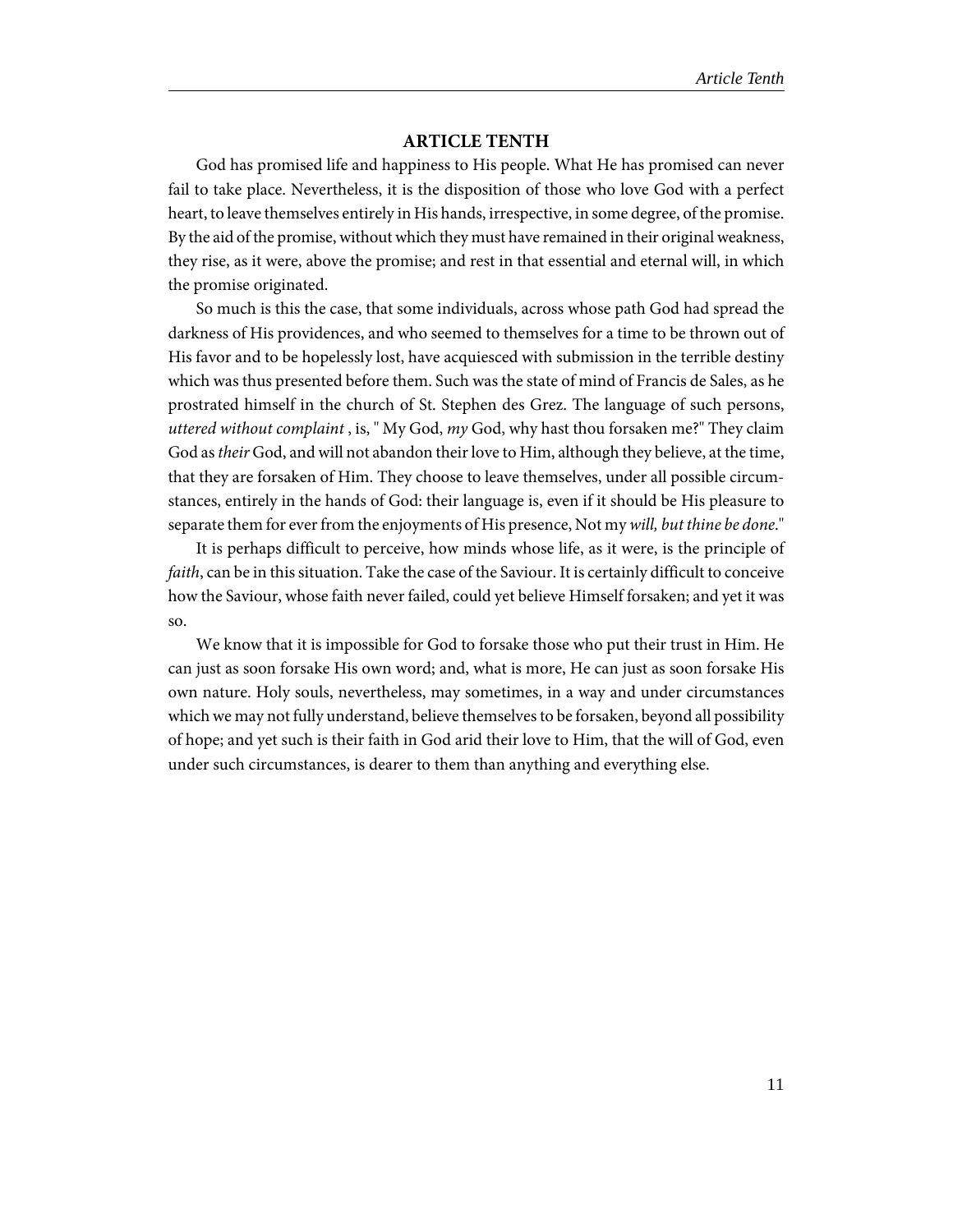#### **ARTICLE ELEVENTH**

<span id="page-16-0"></span>One great point of difference between the First Covenant, or the covenant of works, which said to men, "Do this and live," and the Second Covenant, or the covenant of grace, which says, "Believe and live," is this:  $-$  The first covenant did not lead men to anything that was perfect. It showed men what was right and good; but it failed in giving them the power to fulfill what the covenant required. Men not only understood what was right and good, but they knew what was evil; but, in their love and practice of depravity, they had no longer power of themselves to flee from it.

The new or Christian covenant of grace, not only prescribes and commands, but gives also the *power to fulfill*. In the practical dispensations of divine grace, there are number of principles which it may be important to remember.

1. God being LOVE, it is a part of His nature to desire to communicate Himself to all moral beings, and to make Himself one with them in a perfect harmony of relations and feelings. The position of God is that of giver; the position of man is that of recipient. Harmonized with man by the blood and power of the Cross, he has once more become the *in*finite fullness, the original and overflowing fountain, giving and ever ready to give.

2. Such are the relations between God and man, involved in the fact of man's moral agency, that man's business is to receive.

<span id="page-16-1"></span>3. Souls true to the grace given them, will never suffer any diminution of it. On the contrary, the great and unchangeable condition of continuance and of growth in grace is cooperation with what we now have. This is the law of growth, not only deducible from the Divine nature, but expressly revealed and declared in the Scriptures: —"For whosoever hath, to him shall be given, and he shall have more abundance; but whosoever hath not, from him shall be taken away even that he hath." [\(Matt. xiii. 12](http://www.ccel.org/study/Bible:Matt.13.12)).

A faithful cooperation with grace, is the most effectual preparation for attracting and receiving and increasing grace. This is the great secret of advancement to those high degrees which are permitted; namely, a strict, unwavering, faithful cooperation, moment by moment.

4. It is important correctly to understand the doctrine of cooperation. A disposition to cooperate, is not more opposed to the sinful indolence which falls behind, than to the hasty and unrighteous zeal which runs before. It is in the excess of zeal, which has a good appearance, but in reality has unbelief and self at the bottom, that we run before God.

5. Cooperation, by being calm and peaceable, does not cease to be efficacious. Souls in this purified but tranquil state are souls of power; watchful and triumphant against self; resisting temptation; fighting even to blood against sin. But it is, nevertheless, a combat free from the turbulence and inconsistencies of human passion; because they contend in the presence of God, who is their strength, in the spirit of the highest faith and love, and under the guidance of the Holy Ghost, who is always tranquil in His operations.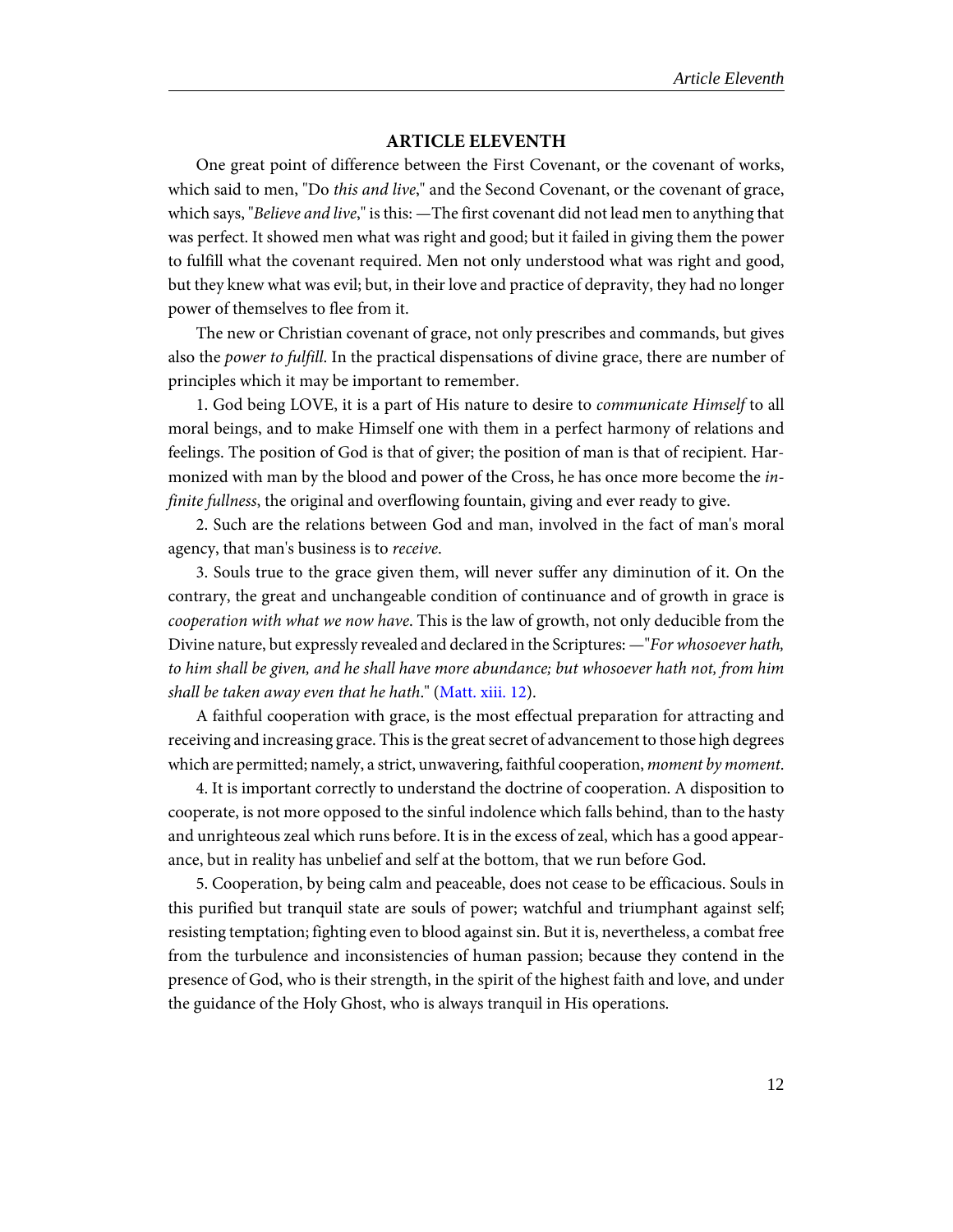#### **ARTICLE TWELVTH**

<span id="page-17-0"></span>Those in the highest state of religions experience desire nothing, except that God may be glorified in them by the accomplishment of His holy will. Nor is it inconsistent with this, that holy souls possess that natural love which exists in the form of love for themselves. Their natural love, however, which, within its proper degree, is innocent love, is so absorbed in the love of God, that it ceases, for the most part, to be a distinct object of consciousness; and practically and truly they may be said to love themselves IN and FOR God. Adam, in his state of innocence, loved himself, considered as the reflex image of God and for God's sake. So that we may either say, that he loved God in himself, or that he loved himself IN and FOR God. And it is because holy souls, extending their affections beyond their own limit, love their neighbor on the same principle of loving, namely, IN and FOR God, that they may be said to love their neighbors as themselves.

It does not follow, because the love of ourselves is lost in the love of God, that we are to take no care, and to exercise no watch over ourselves. No man will be so seriously and constantly watchful over himself as he who loves himself IN and FOR God alone. Having the image of God in himself, he has a motive strong, we might perhaps say, as that which controls the actions of angels, to guard and protect it.

It may be thought, perhaps, that this is inconsistent with the principle in the doctrines of holy living, which requires in the highest stages of inward experience, to avoid those reflex acts which consist in self-inspection, because such acts have a tendency to turn the mind off from God. The apparent difficulty is reconciled in this way. The holy soul is a soul with God; moving as God moves; doing as God does; looking as God looks. If, therefore, God is looking within us, as we may generally learn from the intimations of His providences, then it is a sign that we are to look within ourselves. Our little eye, our small and almost imperceptible ray, must look in, in the midst of the light of His great and burning eye. It is thus that we may inspect ourselves without a separation from God.

On the same principle, we may be watchful and careful over our neighbors; watching them, not in our own time, but in God's time; not in the censoriousness of nature, but in the kindness and forbearance of grace; not as separate from God, but in concurrence with Him.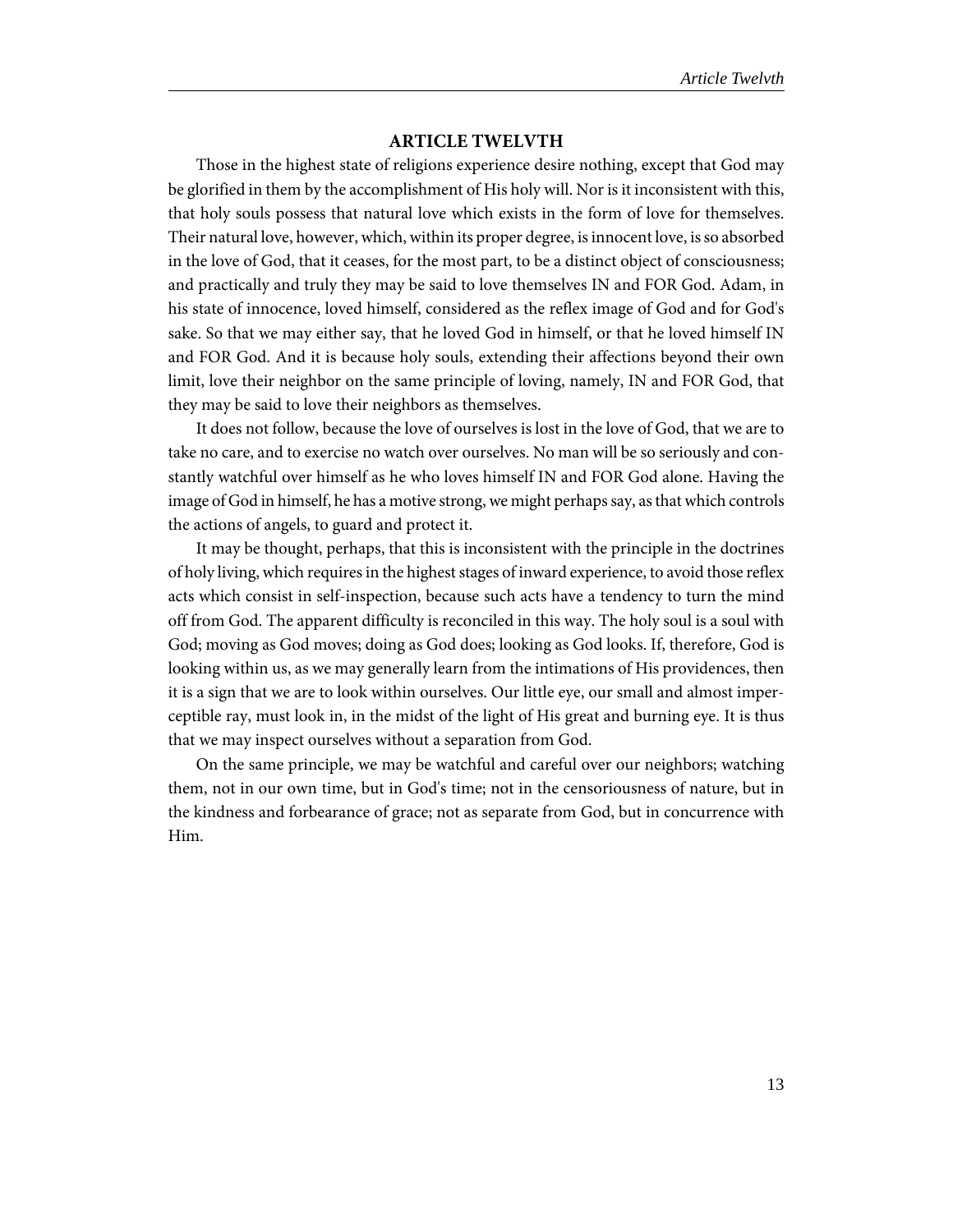#### **ARTICLE THIRTEENTH**

<span id="page-18-0"></span>The soul, in the state of pure love, acts in simplicity. Its inward rule of action is found in the decisions of a sanctified conscience. These decisions, based upon judgments that are free from self-interest, may not always be absolutely right, because our views and judgments, being limited, can extend only to things in part; but they may be said to be relatively right: they conform to things so far as we are permitted to see them and understand them, and convey to the soul a moral assurance, that, when we act in accordance with them, we are doing as God would have us do. Such a conscience is enlightened by the Spirit of God; and when we act thus, under its Divine guidance, looking at what now is and not at what may be, looking at the right of things and not at their relations to our personal and selfish interests, we are said to act in simplicity. This is the true mode of action.

Thus, in this singleness of spirit, we do things, as some experimental writers express it, without knowing what we do. We are so absorbed in the thing to be done, and in the importance of doing it rightly, that we forget ourselves. Perfect love has nothing to spare from its object for itself, and he who prays perfectly is never thinking how well he prays.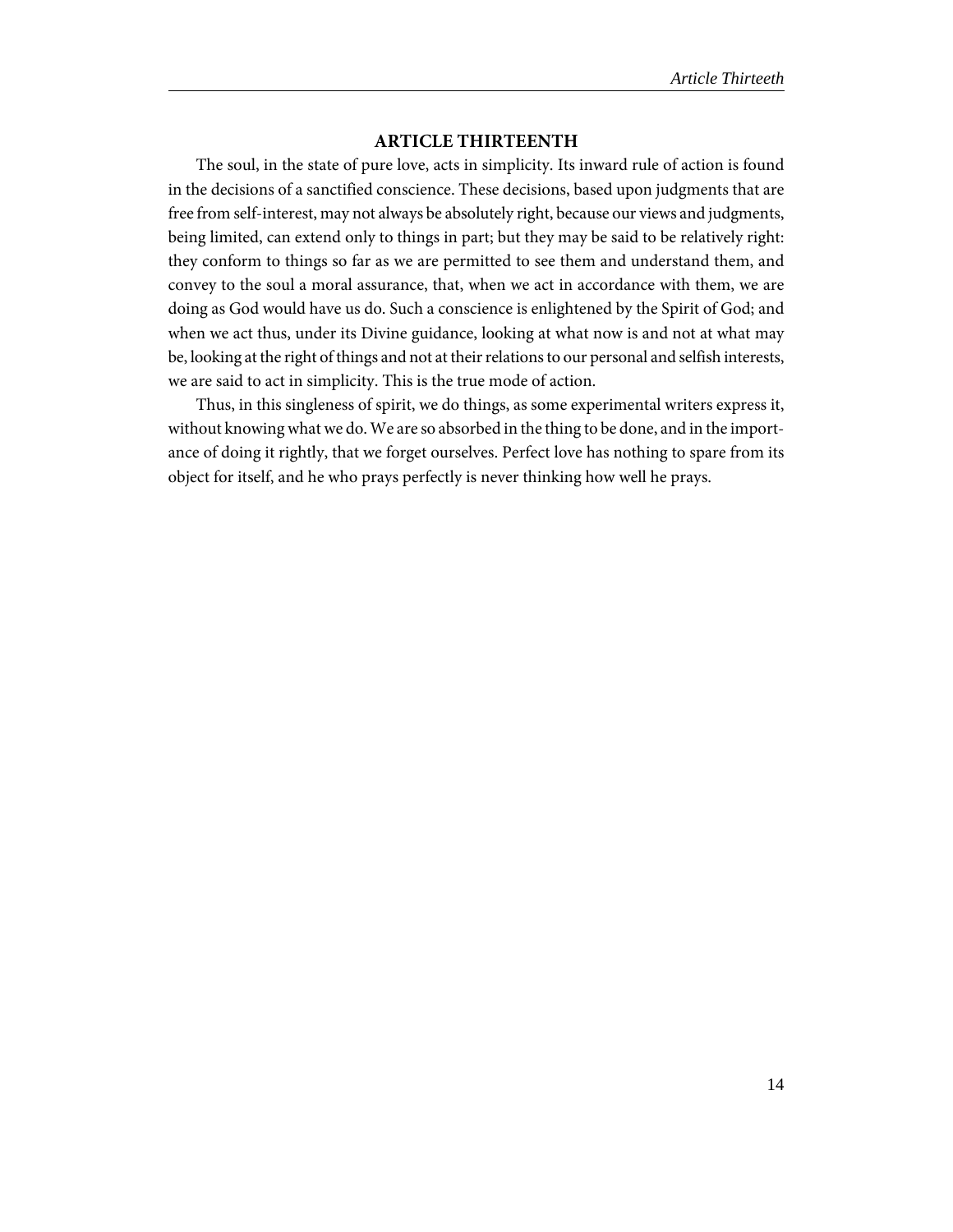#### **ARTICLE FOURTEENTH**

<span id="page-19-0"></span>Holy souls are without impatience, but not without trouble; are above murmuring, but not above affliction. The souls of those who are thus wholly in Christ may be regarded in two points of view, or rather in two parts; namely, the natural appetites, propensities, and affections, on the one hand, which may be called the inferior part; and the judgment, the moral sense, and the will, on the other, which may be described as the superior part. As things are, in the present life, those who are wholly devoted to God may suffer in the inferior part, and may be at rest in the superior. Their wills may be in harmony with the Divine will; they may be approved in their judgments and conscience, and at the same time may suffer greatly in their physical relations, and in their natural sensibilities. In this manner, Christ upon the cross, while His will remained firm in its union with the will of His heavenly Father, suffered much through His physical system; He felt the painful longings of thirst, the pressure of the thorns, and the agony of the spear. He was deeply afflicted also for the friends He left behind Him, and for a dying world. But in His inner and higher nature, where He felt Himself sustained by the secret voice uttered in His sanctified conscience and in His unchangeable faith, He was peaceful and happy.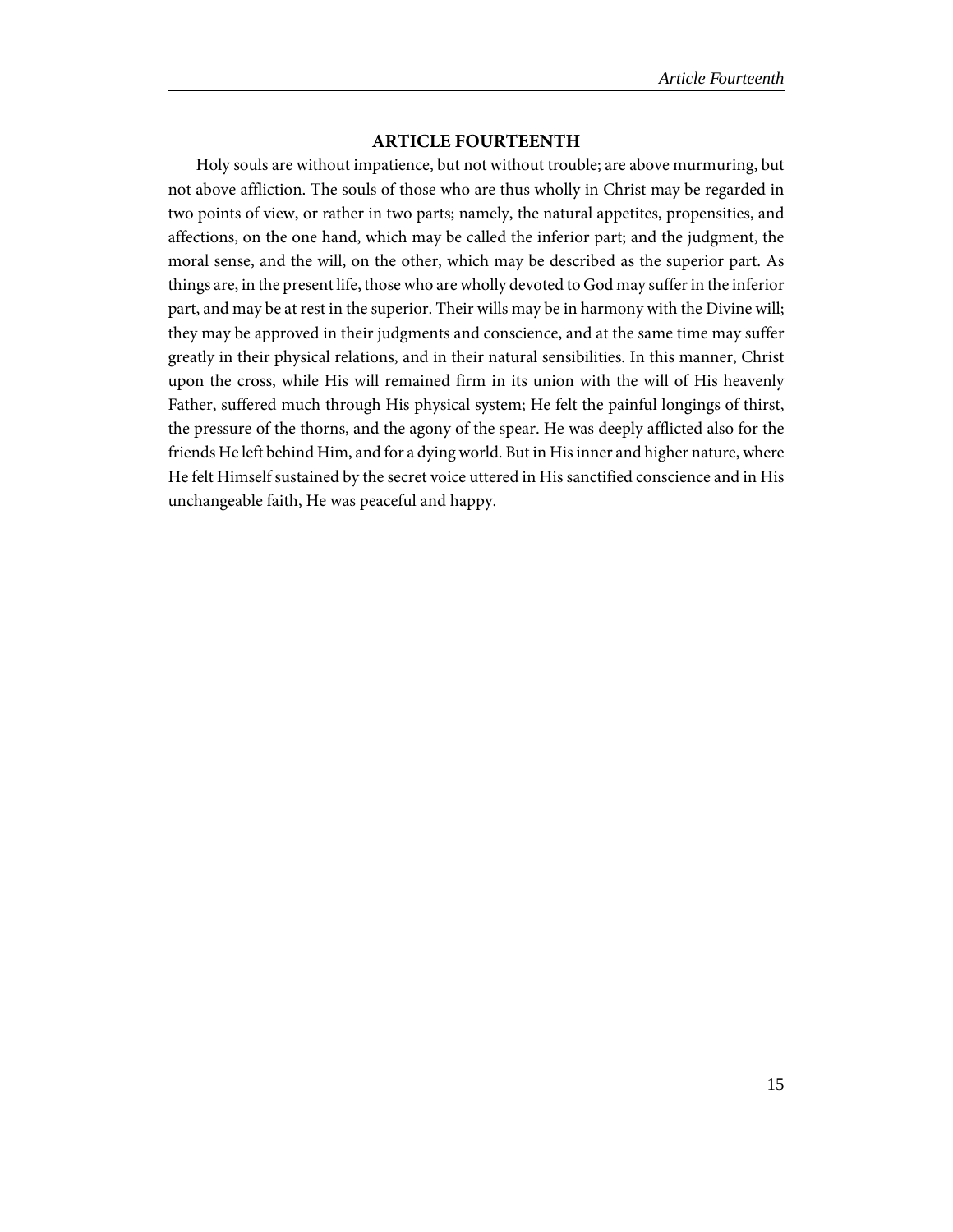#### **ARTICLE FIFTEENTH**

<span id="page-20-0"></span>A suitable repression of the natural appetites is profitable and necessary. We are told that the body should be brought into subjection. Those physical mortifications, therefore, which are instituted to this end, denominated austerities, are not to be disapproved. When practiced within proper limits, they tend to correct evil habits, to preserve us against temptation, and to give self-control.

The practice of austerities, with the views and on the principles indicated, should be accompanied with the spirit of recollection, of love, and prayer. Christ himself, whose retirement to solitary places, whose prayers and fastings are not to be forgotten, has given us the pattern which it is proper for us to follow. We must sometimes use force against our stubborn nature. "Since the days of John, the kingdom of heaven suffers violence; and the violent take it by force."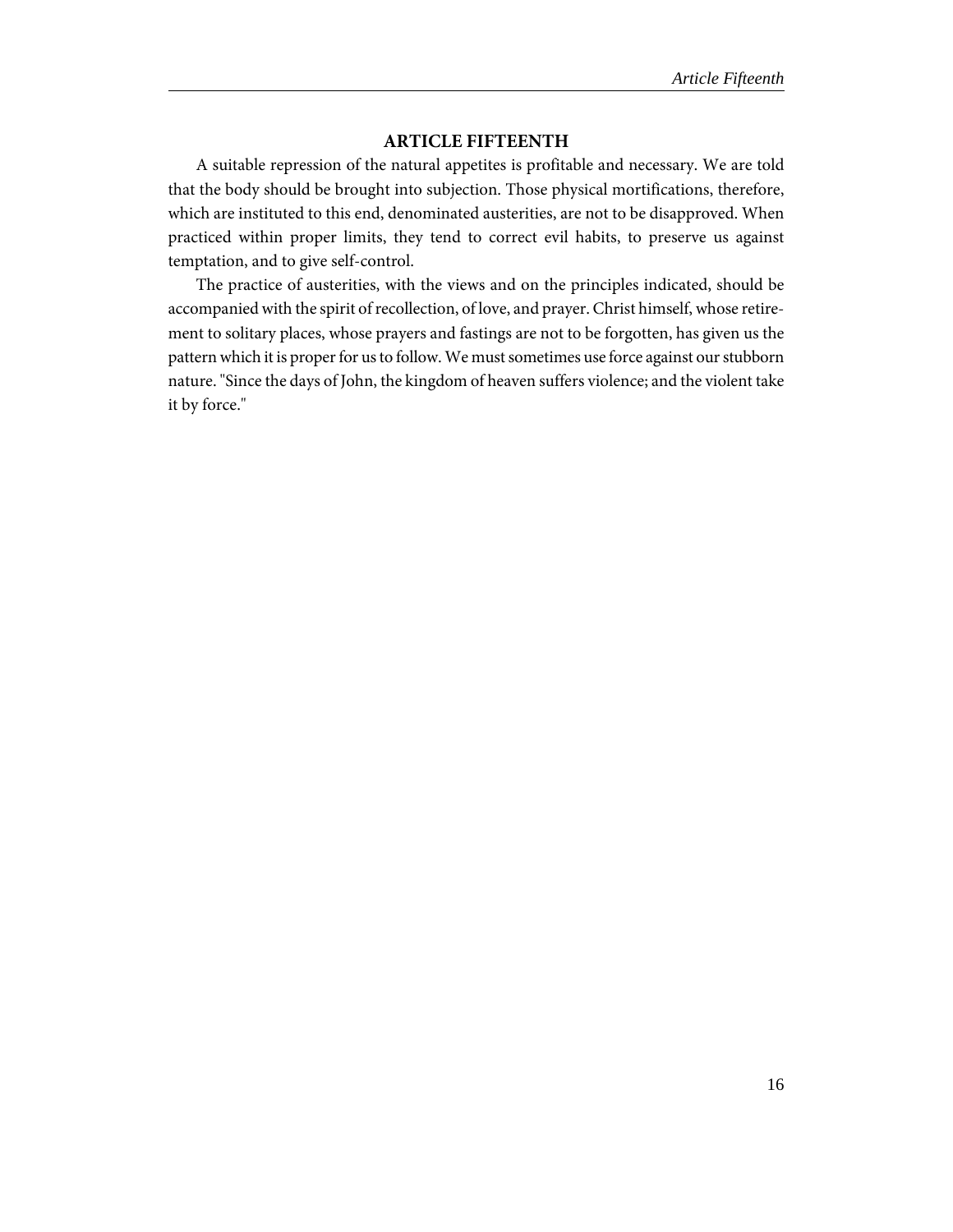#### **ARTICLE SIXTEENTH**

<span id="page-21-0"></span>The simple desire of our own happiness, kept in due subordination, is innocent. This desire is natural to us; and is properly denominated the principle of SELF-LOVE. When the principle of self-love passes its appropriate limit, it becomes selfishness. Self-love is innocent; selfishness is wrong. Selfishness was the sin of the first angel, "who rested in himself," as St. Augustine expresses it, instead of referring himself to God.

In many Christians a prominent principle of action is the desire of happiness. They love God and they love heaven; they love holiness, and they love the pleasures of holiness; they love to do good, and they love the rewards of doing good. This is well; but there is something better. Such Christians are inferior to those who forget the nothingness of the creature in the infinitude of the Creator, and love God for His own glory alone.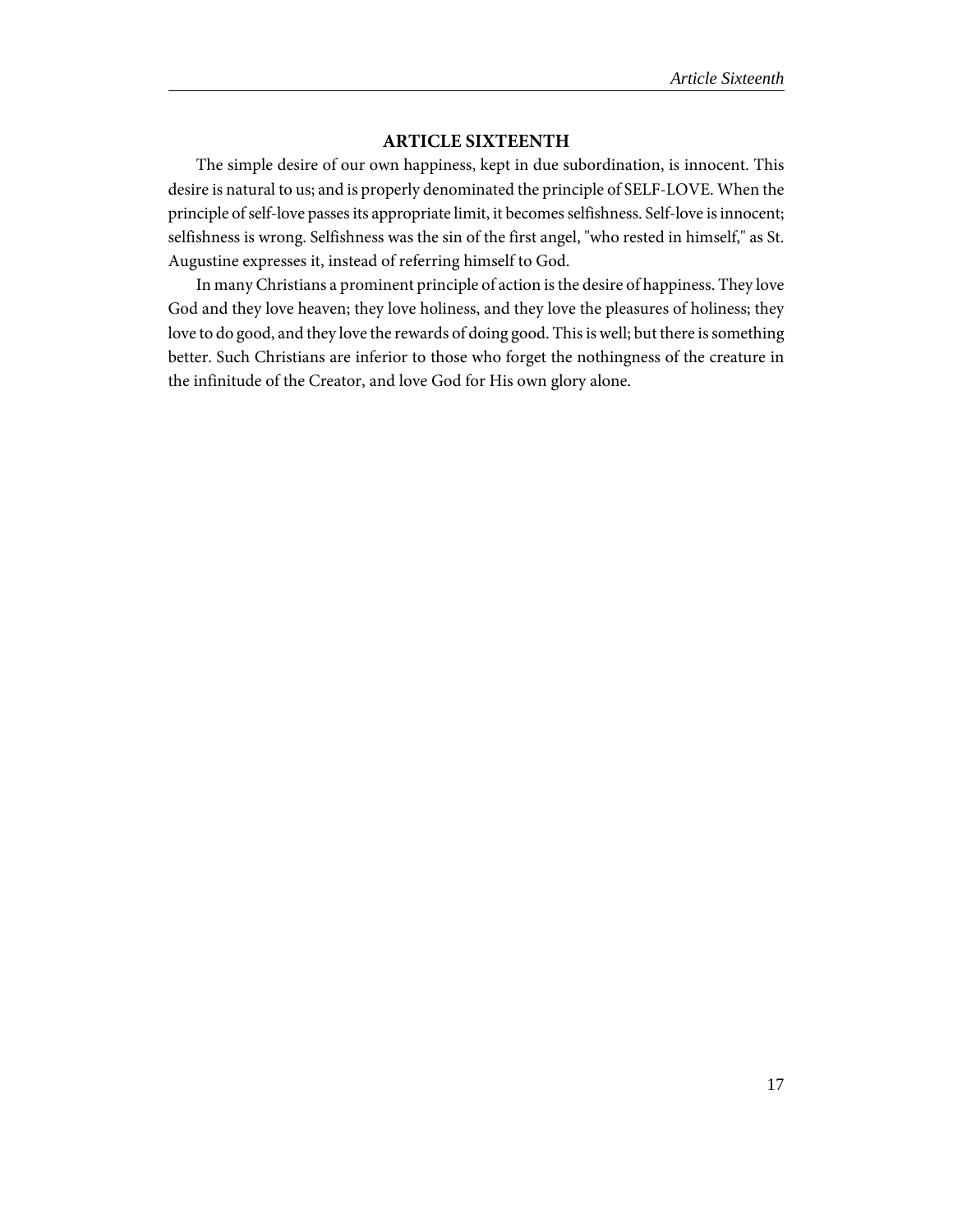#### **ARTICLE SEVENTEENTH**

<span id="page-22-0"></span>No period of the Christian life is exempt from temptation. The temptations incident to the earlier stages are different from those incident to a later period, and are to be resisted in a different manner. Sometimes the temptations incident to the transition-state from mixed love to pure love are somewhat peculiar, being adapted to test whether we love God for Himself alone.

In the lower or mixed state the methods of resisting temptations are various. Sometimes the subject of these trials boldly faces them, and endeavors to overcome them by a direct resistance. Sometimes he turns and flees. But in the state of pure love, when the soul has become strong in the Divine contemplation, it is the common rule laid down by religious writers, that the soul should keep itself fixed upon God in the exercise of its holy love as at other times, as the most effectual way of resisting the temptation, which would naturally expand its efforts in vain upon a soul in that state.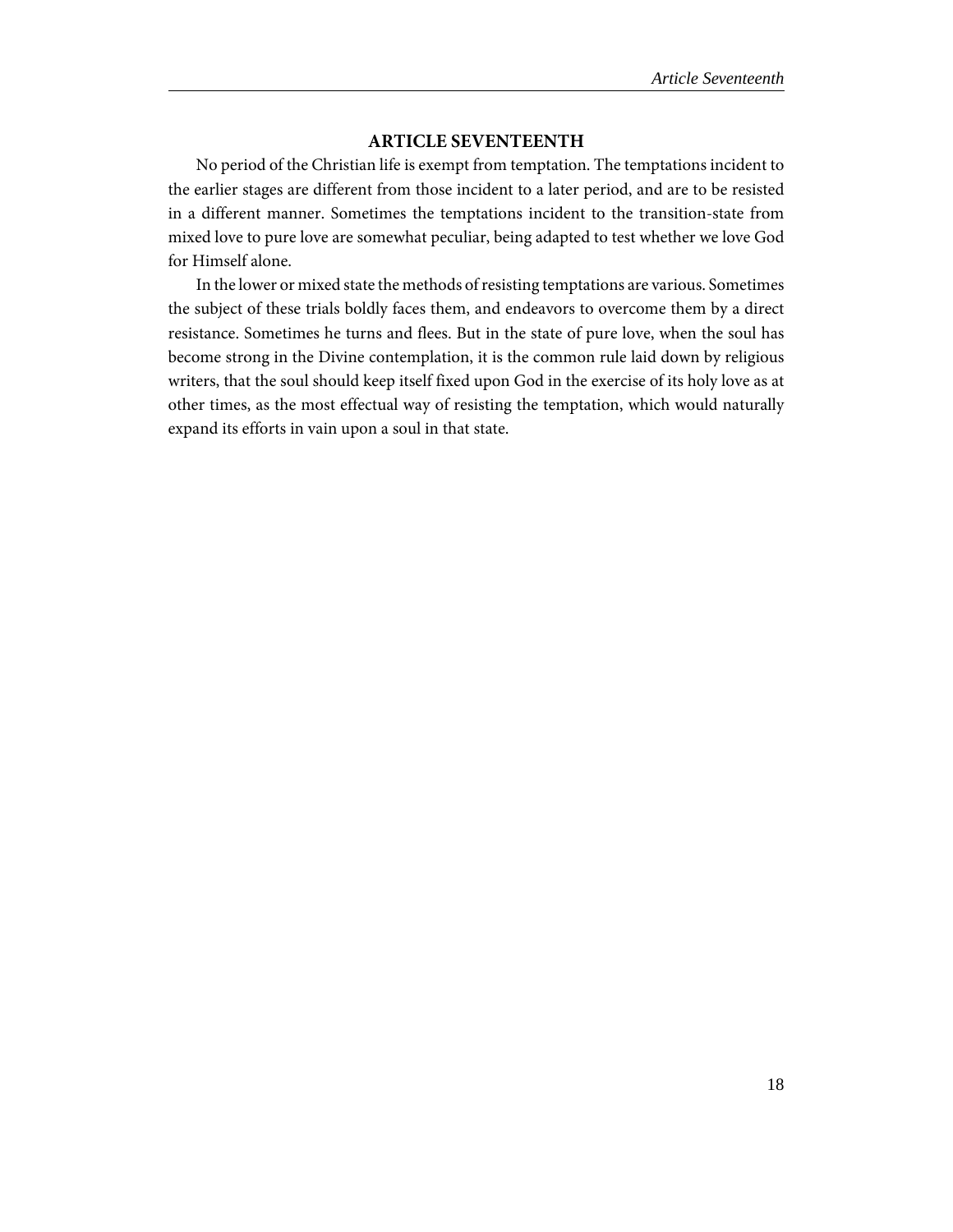#### **ARTICLE EIGHTEENTH**

<span id="page-23-0"></span>The will of God is the ultimate and only rule of action. God manifests His will in various ways. The will of God may in some cases be ascertained by the operations of the human mind, especially when under a religious or gracious guidance. But He reveals His will chiefly in His written word. And nothing can be declared to be the will of God, which is at variance with His written or revealed will, which may also be called His positive will.

If we sin, it is that that God permits it; but it is also true, that He disapproves and condemns it as contrary to His immutable holiness.

It is the business of the sinner to repent. The state of penitence has temptations peculiar to itself. He is sometimes tempted to murmuring and rebellious feelings, as if he had been unjustly left of God. When penitence is true, and in the highest state, it is free from the variations of human passion.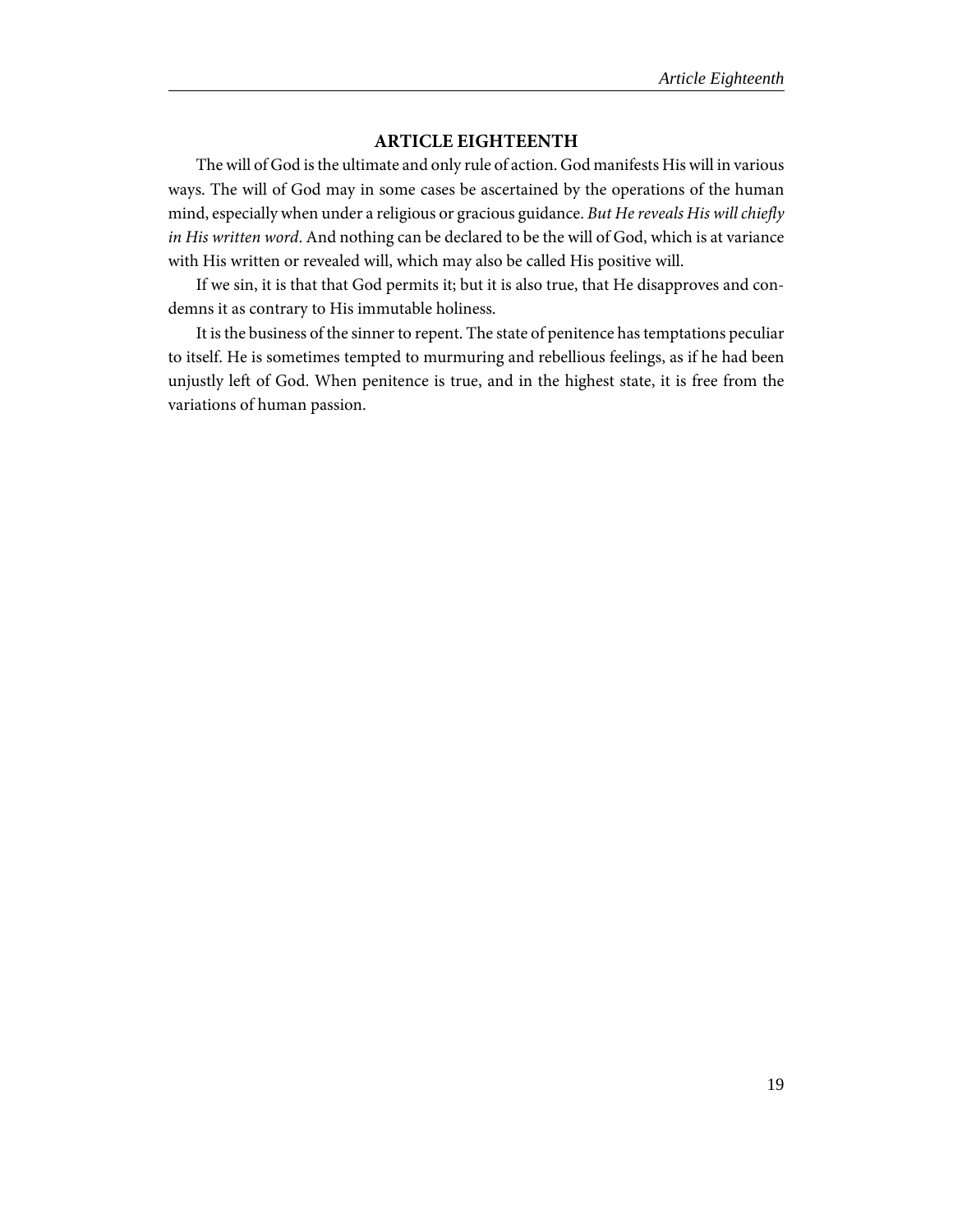#### **ARTICLE NINETEENTH**

<span id="page-24-0"></span>Among other distinctions of prayer, we may make that of vocal and silent, the prayer of the lips and the prayer of the affections. Vocal prayer, without the heart attending it, is superstitious and wholly unprofitable. To pray without recollection in God and without love, is to pray as the heathen did, who thought to be heard for the multitude of their words.

Nevertheless, vocal prayer, when attended by right affections, ought to be both recognized and encouraged, as being calculated to strengthen the thoughts and feelings it expresses, and to awaken new ones, and also for the reason that it was taught by the Son of God to His Apostles, and that it has been practiced by the whole Church in all ages. To make light of this sacrifice of praise, this fruit of the lips, would be an impiety.

Silent prayer, in its common form, is also profitable. Each has its peculiar advantages, as each has its place.

There is also a modification of prayer, which may be termed the *prayer of silence*. This is a prayer too deep for words. The common form of silent prayer is voluntary. In the prayer of contemplative silence, the lips seem to be closed almost against the will.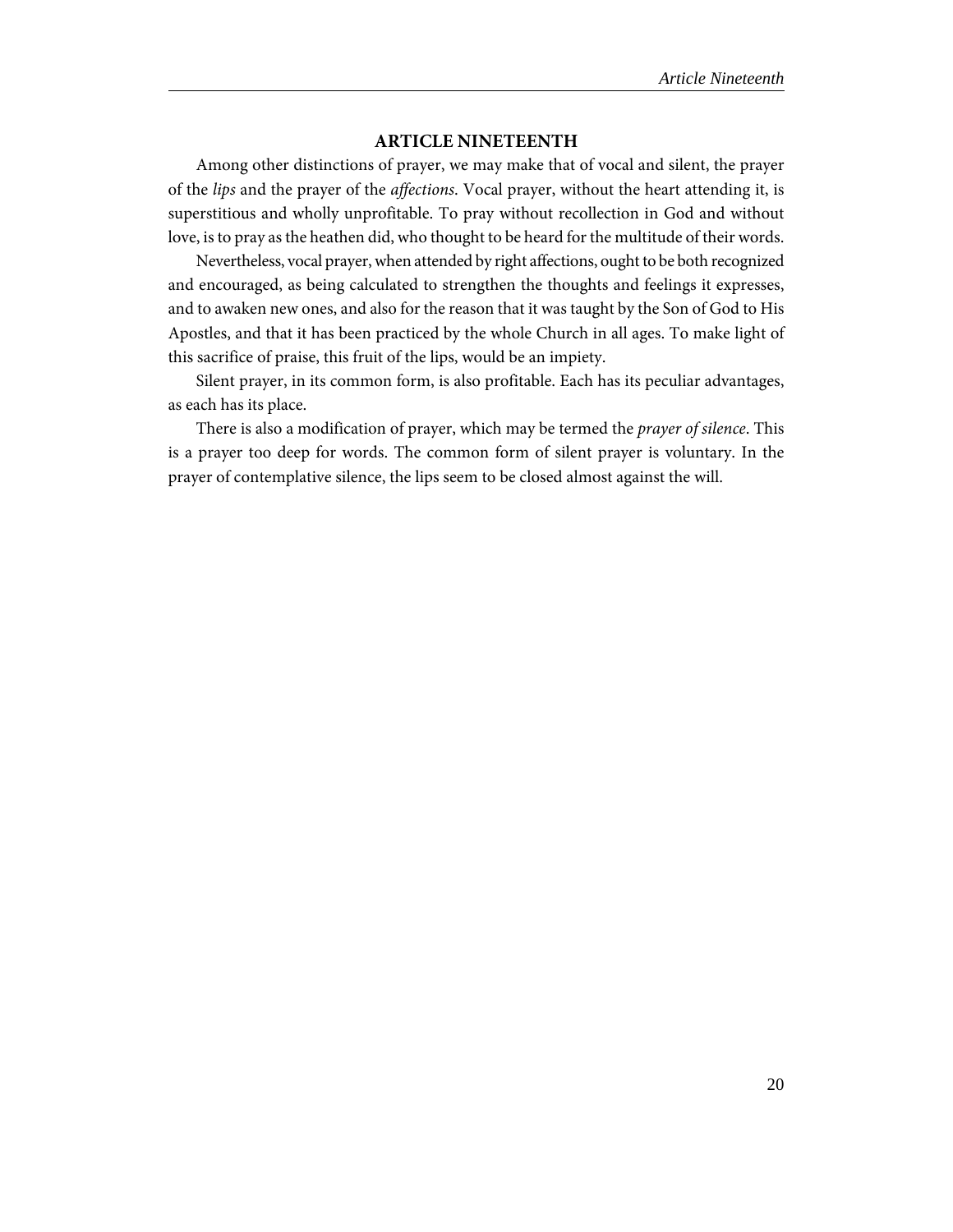#### **ARTICLE TWENTIETH**

<span id="page-25-0"></span>The principles of holy living extend to everything. For instance, in the matter of reading, he who has given himself wholly to God, can read only what God permits him to read. He cannot read books, however characterized by wit or power, merely to indulge an idle curiosity, or to please himself alone.

In reading this may be a suitable direction, namely, to read but little at a time, and to interrupt the reading by intervals of religious recollection, in order that we may let the Holy Spirit more deeply imprint in us Christian truths.

God, in the person of the Holy Ghost, becomes to the fully renovated mind the great inward Teacher. This is a great truth. At the same time we are not to suppose that the presence of the inward teacher exempts us from the necessity of the outward lesson. The Holy Ghost, operating through the medium of a purified judgment, teaches us by the means of books, especially by the word of God, which is never to be laid aside.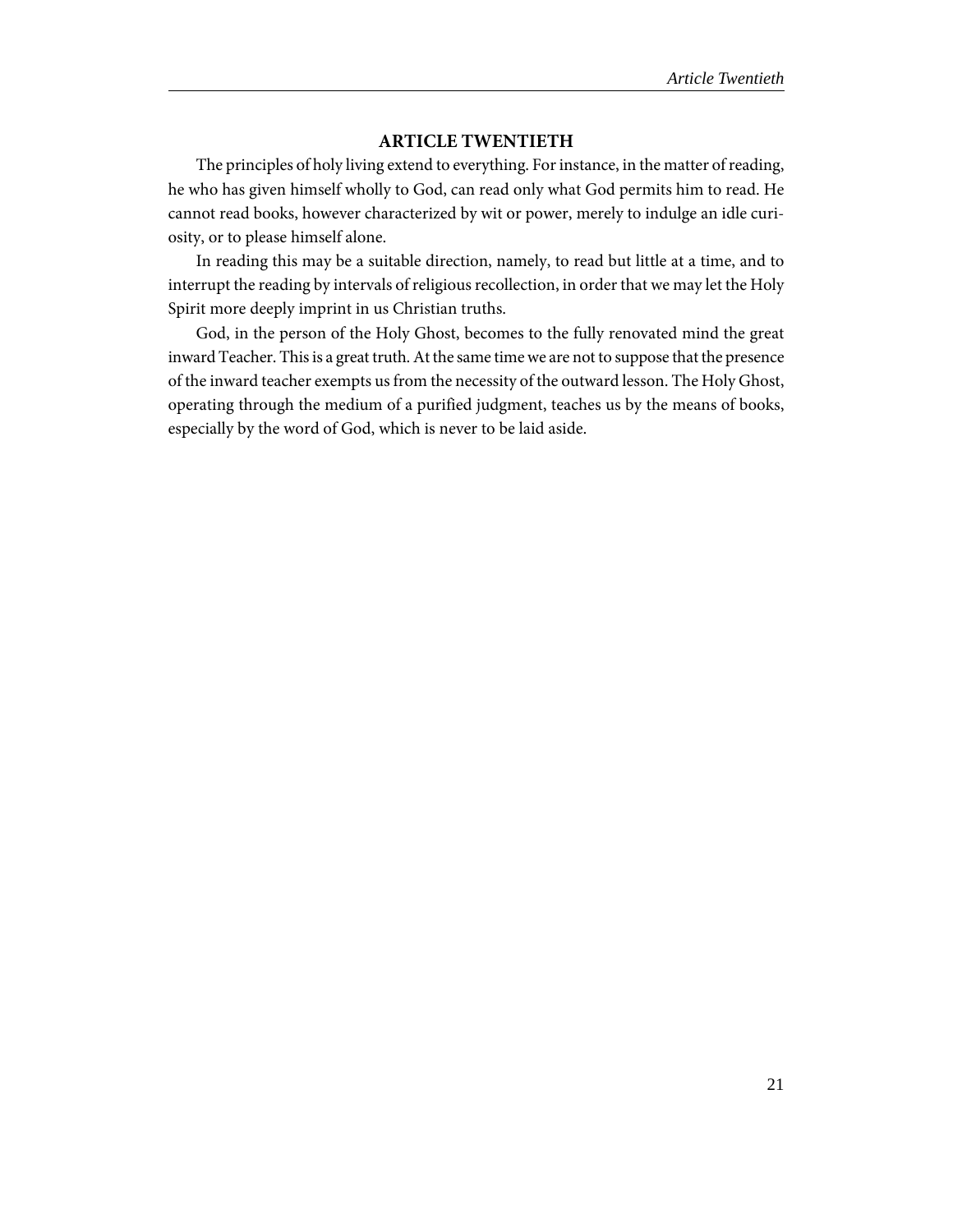#### **ARTICLE TWENTY-FIRST**

<span id="page-26-0"></span>One characteristic of the lower states of religious experience is, that they are sustained, in a considerable degree, by meditative and reflective acts. As faith is comparatively weak and temptations are strong, it becomes necessary to gain strength by such meditative and reflective acts, by the consideration of various truths applicable to their situation, and of the motives drawn from such truths. Accordingly, souls array before them all the various motives drawn from the consideration of misery on the one hand, and of happiness on the other; all the motives of fear and hope.

It is different with those who have given themselves wholly to God in the exercise of pure or perfect love. The soul does not find it necessary to delay and to meditate, in order to discover motives of action. It finds its motive of action a motive simple, uniform, peaceable, and still powerful beyond any other power, in its own principle of life.

Meditation, inquiry, and reasoning, are exceedingly necessary to the great body of Christians; and absolutely indispensable to those in the beginnings of the Christian life. To take away these helps would be to take away the child from the breast before it can digest solid food. Still they are only the props, and not the life itself.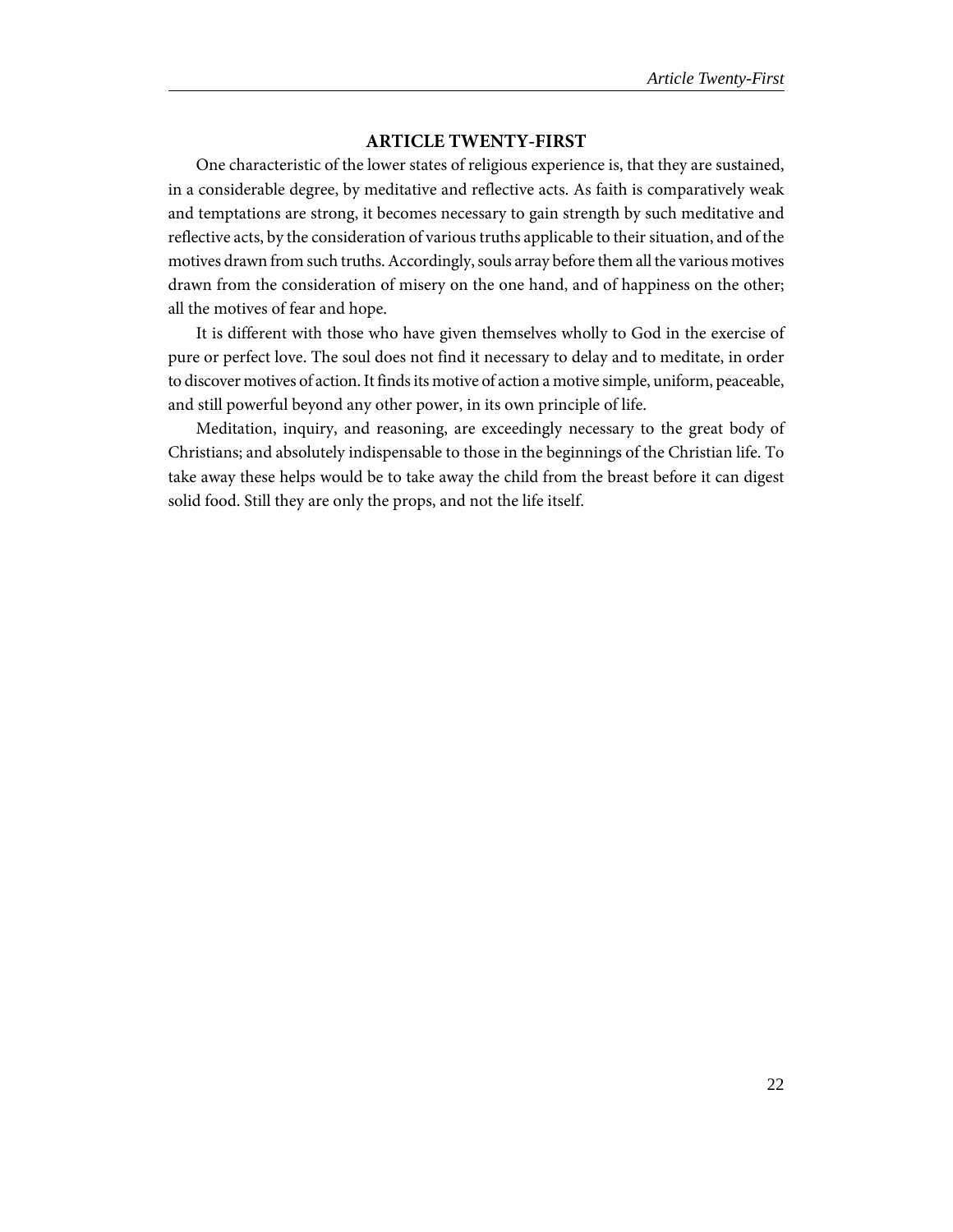#### **ARTICLE TWENTY-SECOND**

<span id="page-27-0"></span>The holy soul delights in acts of contemplation; to think of God and of God only. But the contemplative state, without any interruption, is hardly consistent with the condition of the present life. It may be permitted to exist, however, and ought not to be resisted, when the attraction towards God is so strong, that we find ourselves incapable of profitably employing our minds in meditative and discursive acts.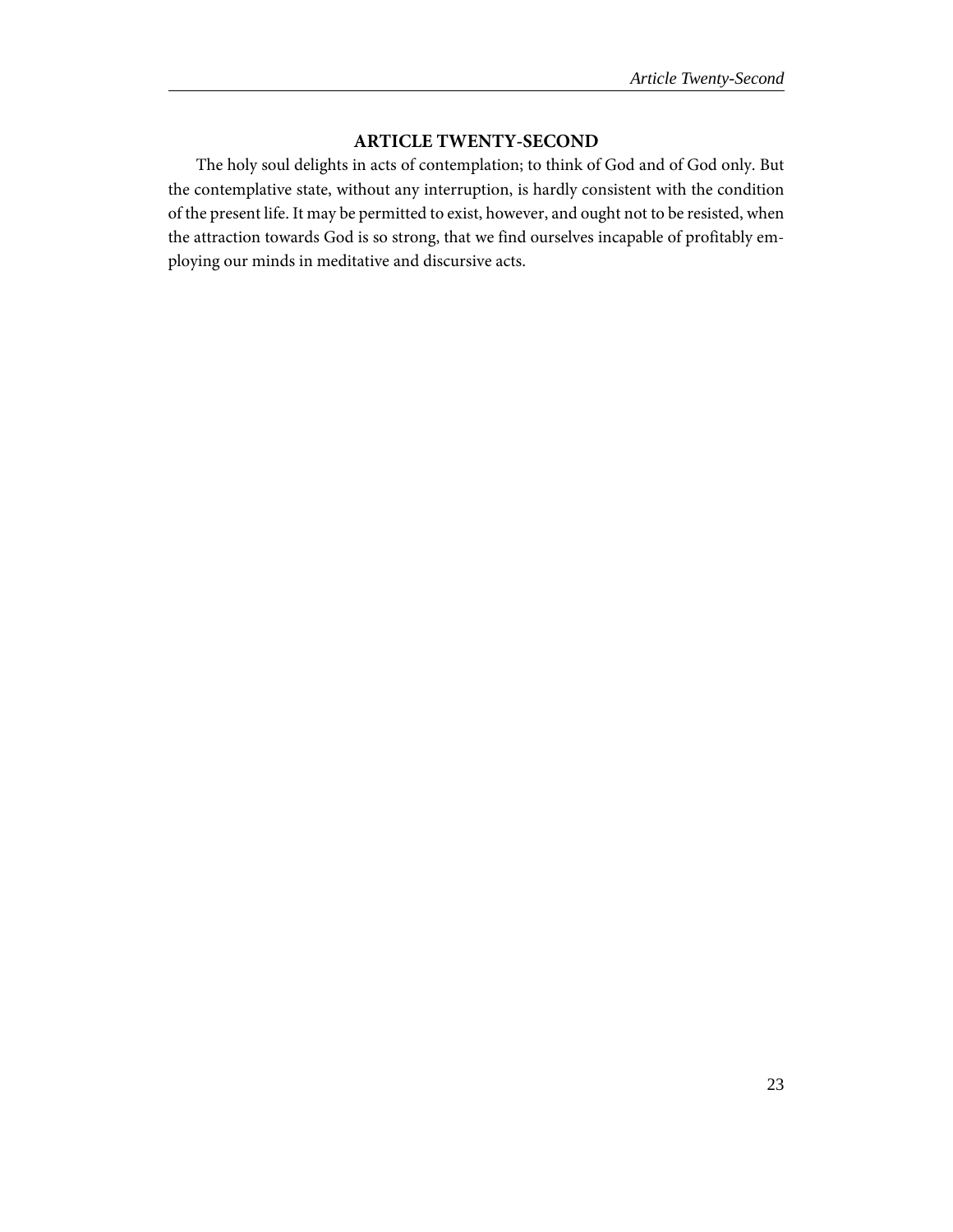#### **ARTICLE TWENTY-THIRD**

<span id="page-28-0"></span>Of the two states, the meditative and discursive on the one hand, which reflects, compares, and reasons, and supports itself by aids and methods of that nature, and the contemplative on the other, which rests in God without such aids, the contemplative is the higher. God will teach the times of both. Neither state is, or ought to be, entirely exclusive of the other.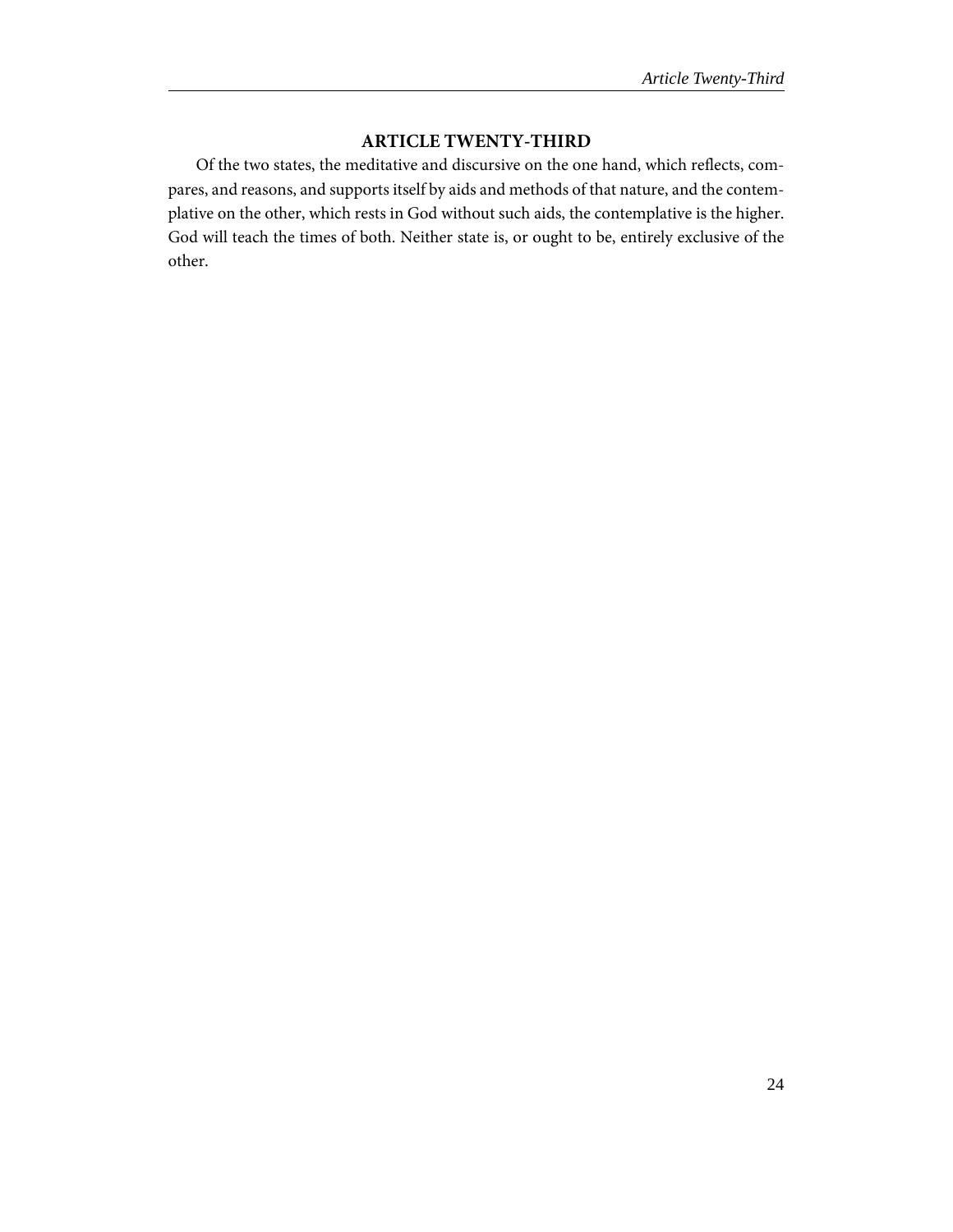#### **ARTICLE TWENTY-FOURTH**

<span id="page-29-0"></span>In some cases God gives such eminent grace, that the contemplative prayer, which is essentially the same with the prayer of silence, becomes the habitual state. We do not mean, that the mind is always in this state; but that, whenever the season of recollection and prayer returns, it habitually assumes the contemplative state, in distinction from the meditative and discursive.

It does not follow that this state, eminent as it is, is invariable. Souls may fall from this state by some act of infidelity in themselves; or God may place them temporarily in a different state.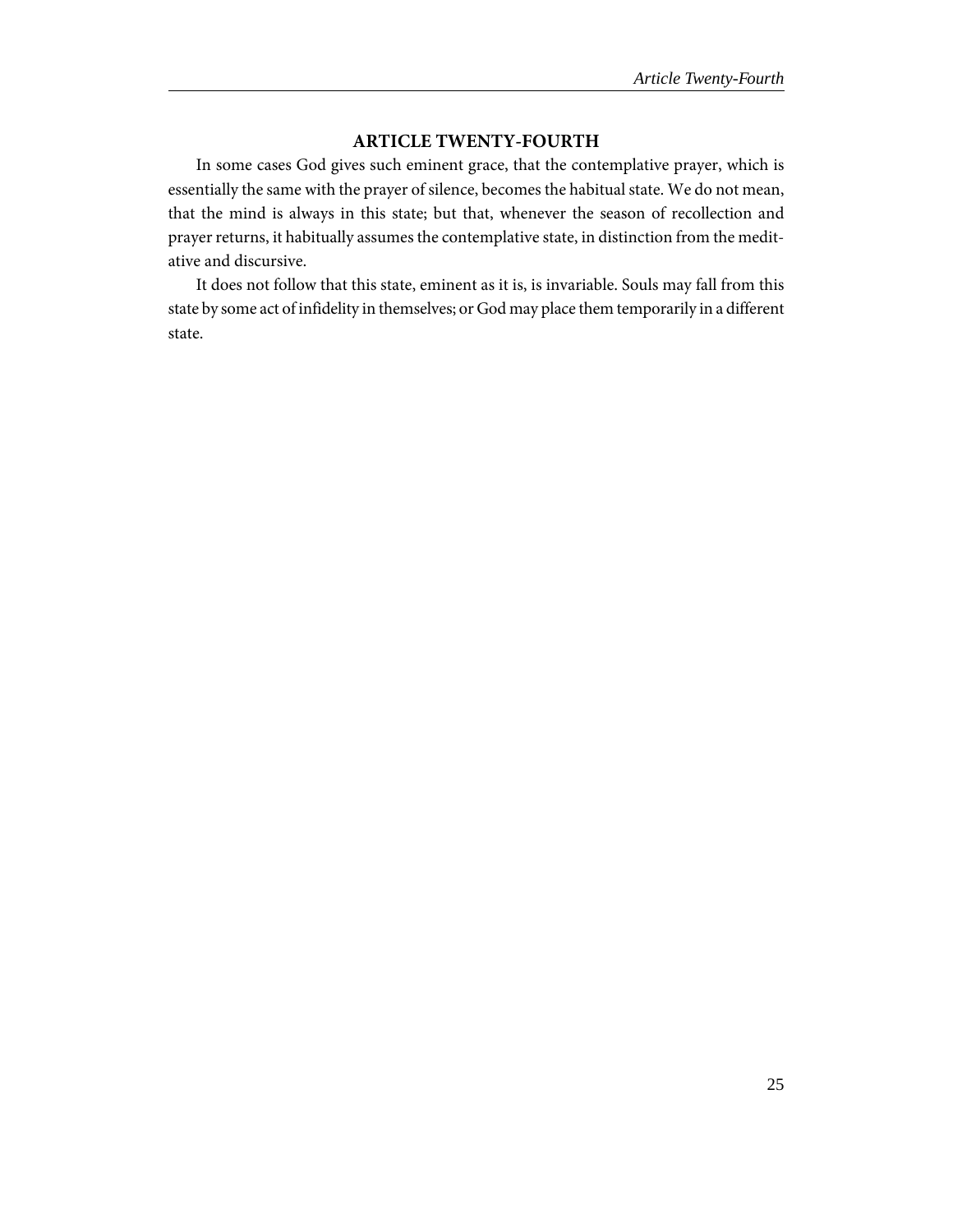#### **ARTICLE TWENTY-FIFTH**

<span id="page-30-2"></span><span id="page-30-1"></span><span id="page-30-0"></span>"Whether, therefore," says the Apostle, "you eat or drink, or whatsoever you do, do all things to the glory of God," ([1 Cor. x. 31](http://www.ccel.org/study/Bible:1Cor.10.31)). And in another passage he says, "Let all things be done with charity," [\(1 Cor. xvi. 14](http://www.ccel.org/study/Bible:1Cor.16.14)). And again, "By love serve one another," [\(Gal. v. 13\)](http://www.ccel.org/study/Bible:Gal.5.13):  $$ passages which, with many others, imply two things; first, that everything which is done by the Christian ought to be done from a holy principle; and, second, that this principle is love.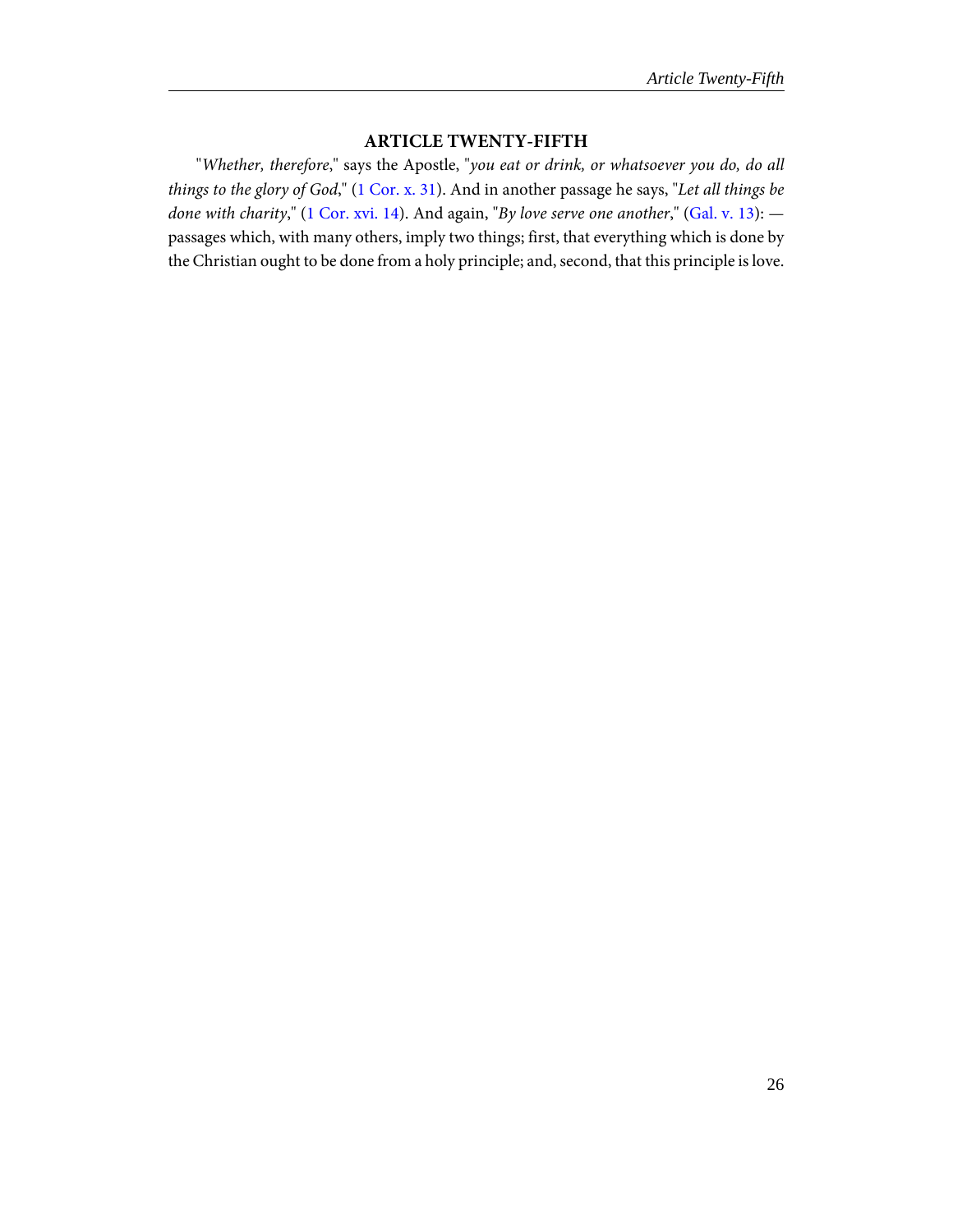#### **ARTICLE TWENTY SIXTH**

<span id="page-31-0"></span>Our acceptance with God, when our hearts are wholly given to Him, does not depend upon our being in a particular state, but simply upon our being in that state in which God in His providence requires us to be. The doctrine of holiness, therefore, while it recognizes and requires, on its appropriate occasions, the prayer of contemplation or of contemplative silence, is not only not inconsistent with other forms of prayer, but is not at all inconsistent with the practice of the ordinary acts, duties, and virtues of life. It would be a great mistake to suppose, that a man who bears the Saviour's image, is any the less on that account a good neighbor or a good citizen; that he can think less or work less when he is called to it; or that he is not characterized by the various virtues, appropriate to our present situation, of temperance, truth, forbearance, forgiveness, kindness, chastity, justice. There is a law, involved in the very nature of holiness, which requires it to adapt itself to every variety of situation.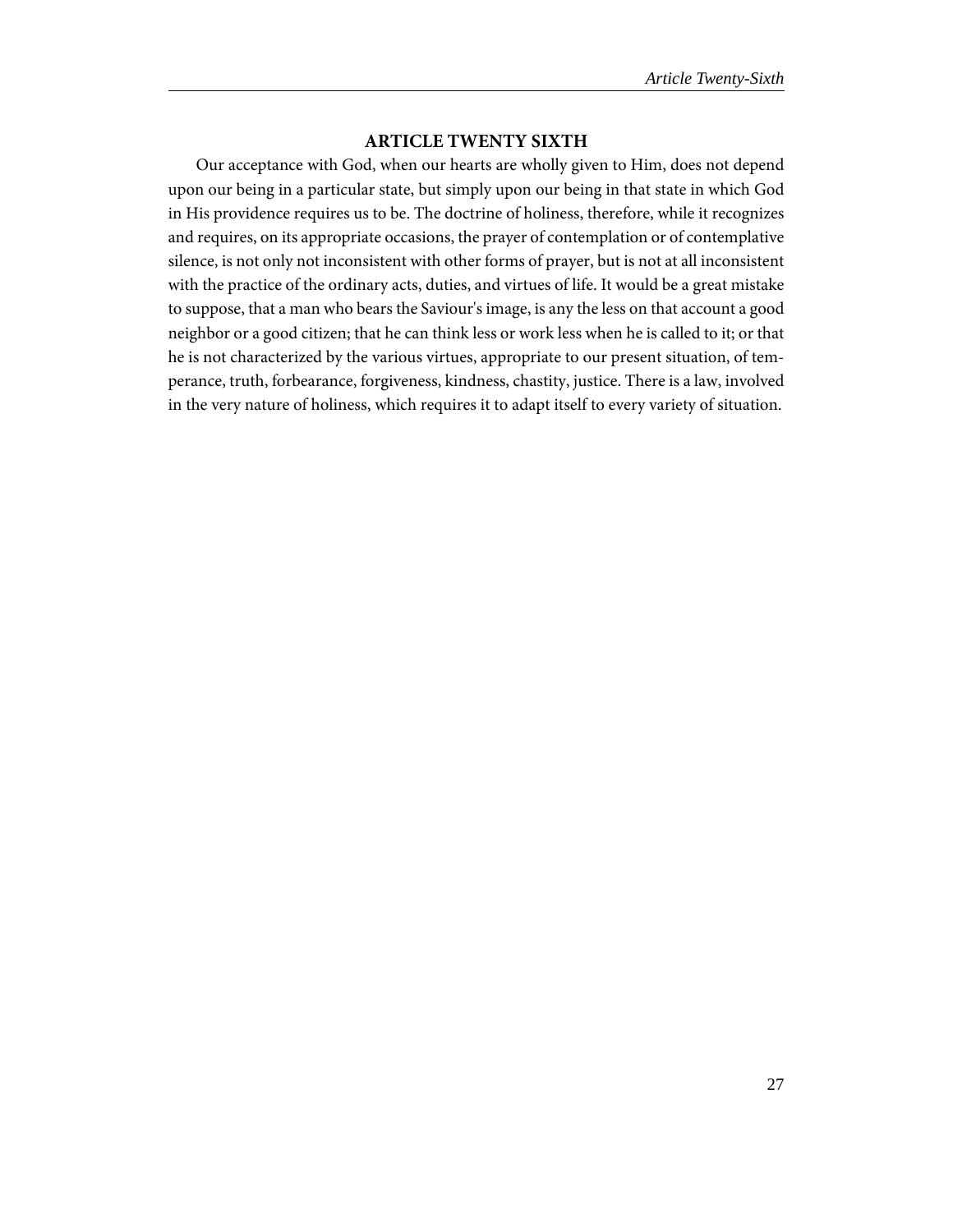#### **ARTICLE TWENTY-SEVENTH**

<span id="page-32-0"></span>It is in accordance with the views of Dionysius the Areopagite, to say, that the holy soul in its contemplative state, is occupied with the pure or spiritual Divinity. That is to say, it is occupied with God, in distinction from any mere image of God, such as could be addressed to the touch, the sight, or any of the senses.

And this is not all. It does not satisfy the desires of the soul in its contemplativestate, to occupy itself merely with the attributes of God; with His power, wisdom, goodness, and the like; but it rather seeks and unites itself with the God of the attributes. The attributes of God are not God himself. The power of God is not an identical expression with the God of power; nor is the wisdom of God identical with the God of wisdom. The holy soul, in its contemplative state, loves to unite itself with God, considered as the subject of His attributes. It is not infinite wisdom, infinite power, or infinite goodness, considered separately from the existence of whom they can be predicated, which it loves and adores; but the God of infinite wisdom, power, and goodness.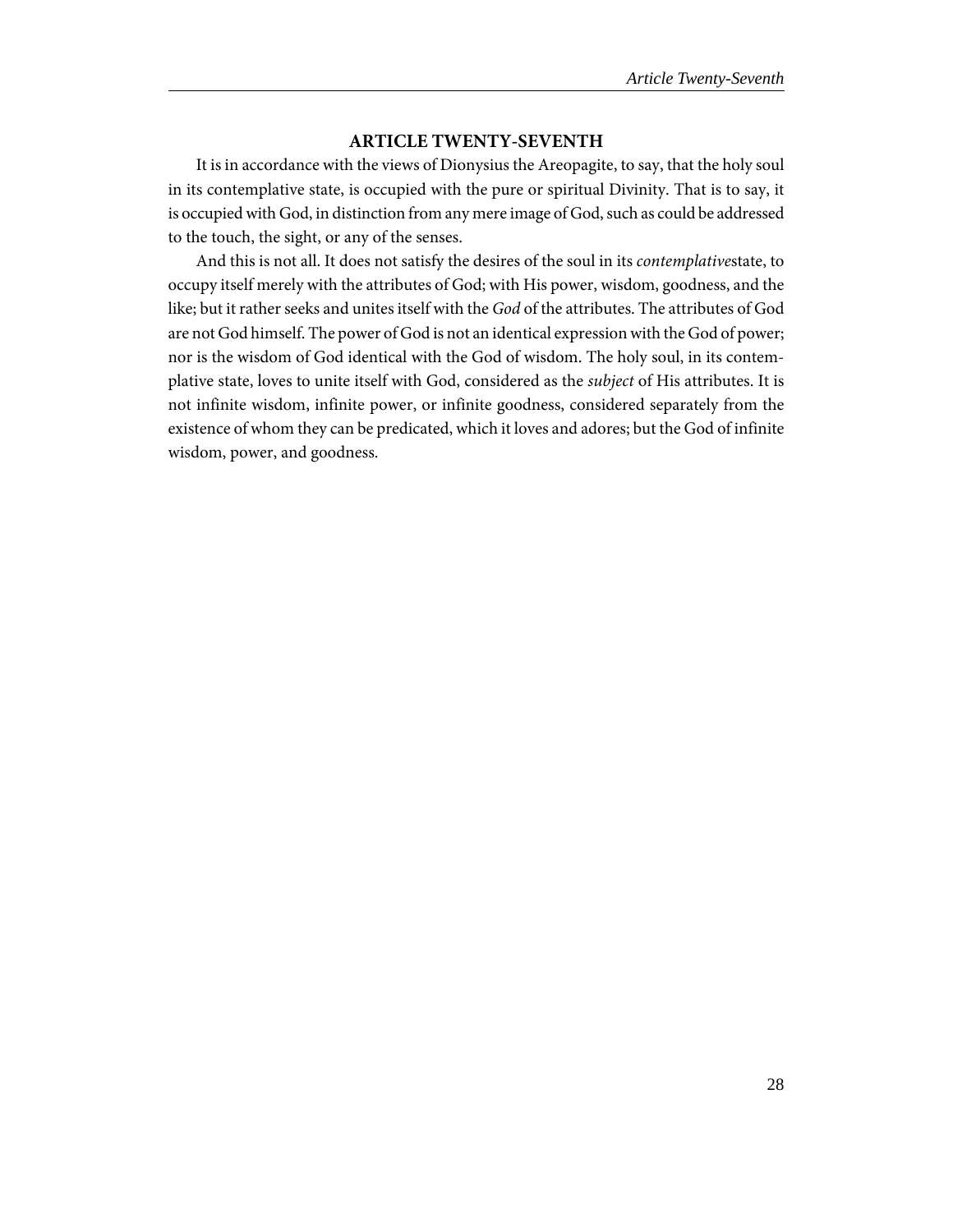#### **ARTICLE TWENTY- EIGHTH**

<span id="page-33-0"></span>Christ is "the way, and the truth, and the life." The grace which sanctifies as well as that which justifies, is by Him and through Him. He is the true and living way; and no man can gain the victory over sin, and be brought into union with God, without Christ. And when, in some mitigated sense, we may be said to have arrived at the end of the way by being brought home to the Divine fold and reinstated in the Divine image, it would be sad indeed if we should forget the way itself, as Christ is sometimes called. At every period of our progress, however advanced it may be, our life is derived from God through Him and for Him. The most advanced souls are those which are most possessed with the thoughts and the presence of Christ.

Any other view would be extremely pernicious. It would be to snatch from the faithful eternal life, which consists in knowing the only true God and Jesus Christ His Son, whom he has sent.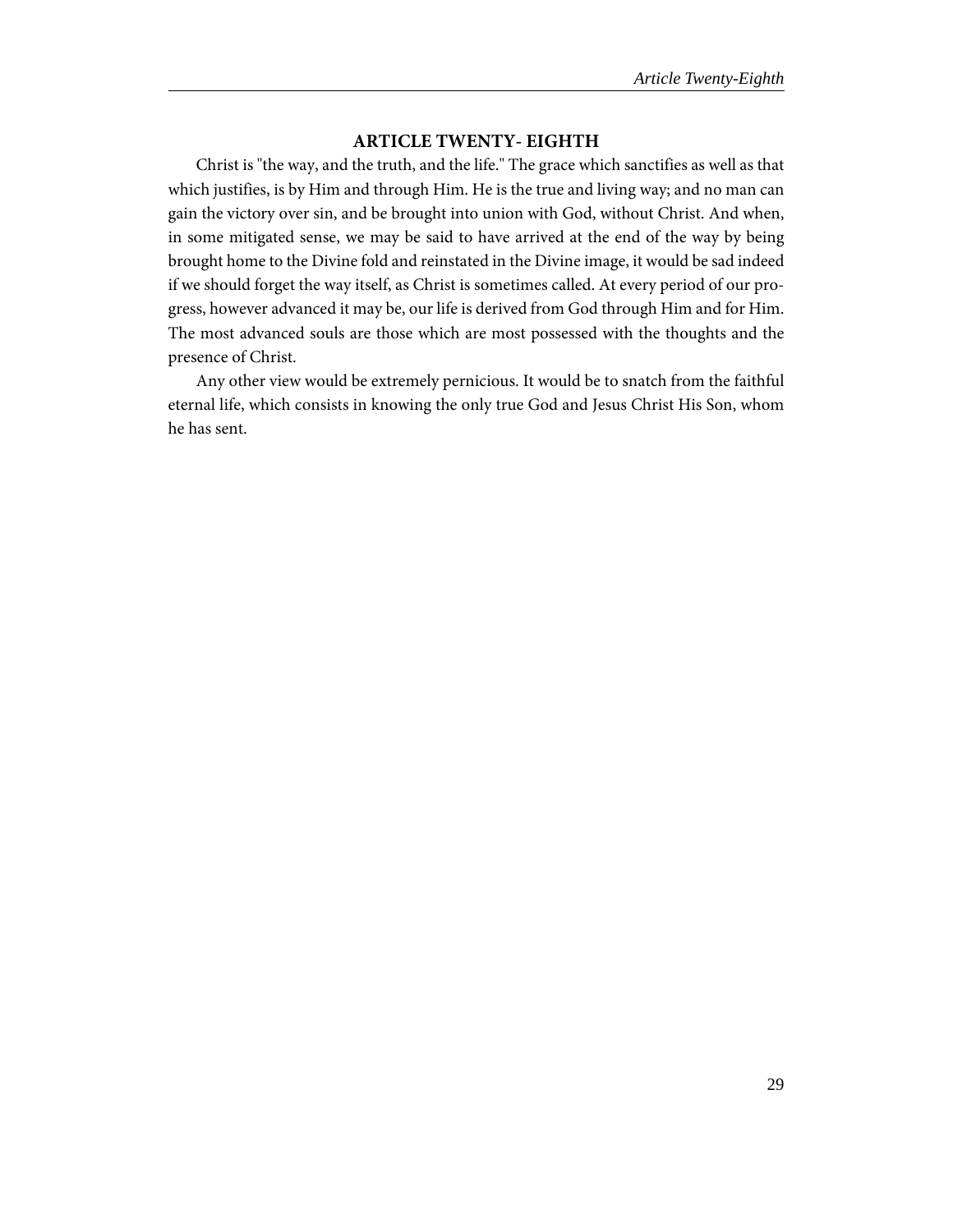#### **ARTICLE TWENTY-NINTH**

<span id="page-34-0"></span>The way of holiness is wonderful, but it is not miraculous. Those in it, walk by simple faith alone. And perhaps there is nothing more remarkable nor wonderful in it, than that a result so great should be produced by a principle so simple.

When persons have arrived at the state of divine union, so that, in accordance with the prayer of the Saviour, they are made one with Christ in God, they no longer seem to put forth distinct inward acts, but their state appears to be characterized by a deep and Divine repose.

The continuous act is the act of faith, which brings into moral and religious union with the Divine nature; faith which, through the plenitude of Divine grace, is kept firm, unbroken.

The appearance of absolute continuity and unity in this blessed state is increased perhaps by the entire freedom of the mind from all eager, anxious, unquiet acts. The soul is not only at unity with itself in the respects which have been mentioned, but it has also a unity of rest.

This state of continuous faith and of consequent repose in God is sometimes denominated the passive state. The soul, at such times, ceases to originate acts which precede the grace of God. The decisions of her consecrated judgment, are the voice of the Holy Ghost in the soul. But if she first listens passively, it is subsequently her business to yield an active and effective cooperation in the line of duty which they indicate. The more pliant and supple the soul is to the Divine suggestions, the more real and efficacious is her own action, though without any excited and troubled movement. The more a soul receives from God, the more she ought to restore to Him of what she has from Him. This ebbing and flowing, if one may so express it, this communication on the part of God and the correspondent action on the part of man, constitute the order of grace on the one hand, and the action and fidelity of the creature on the other.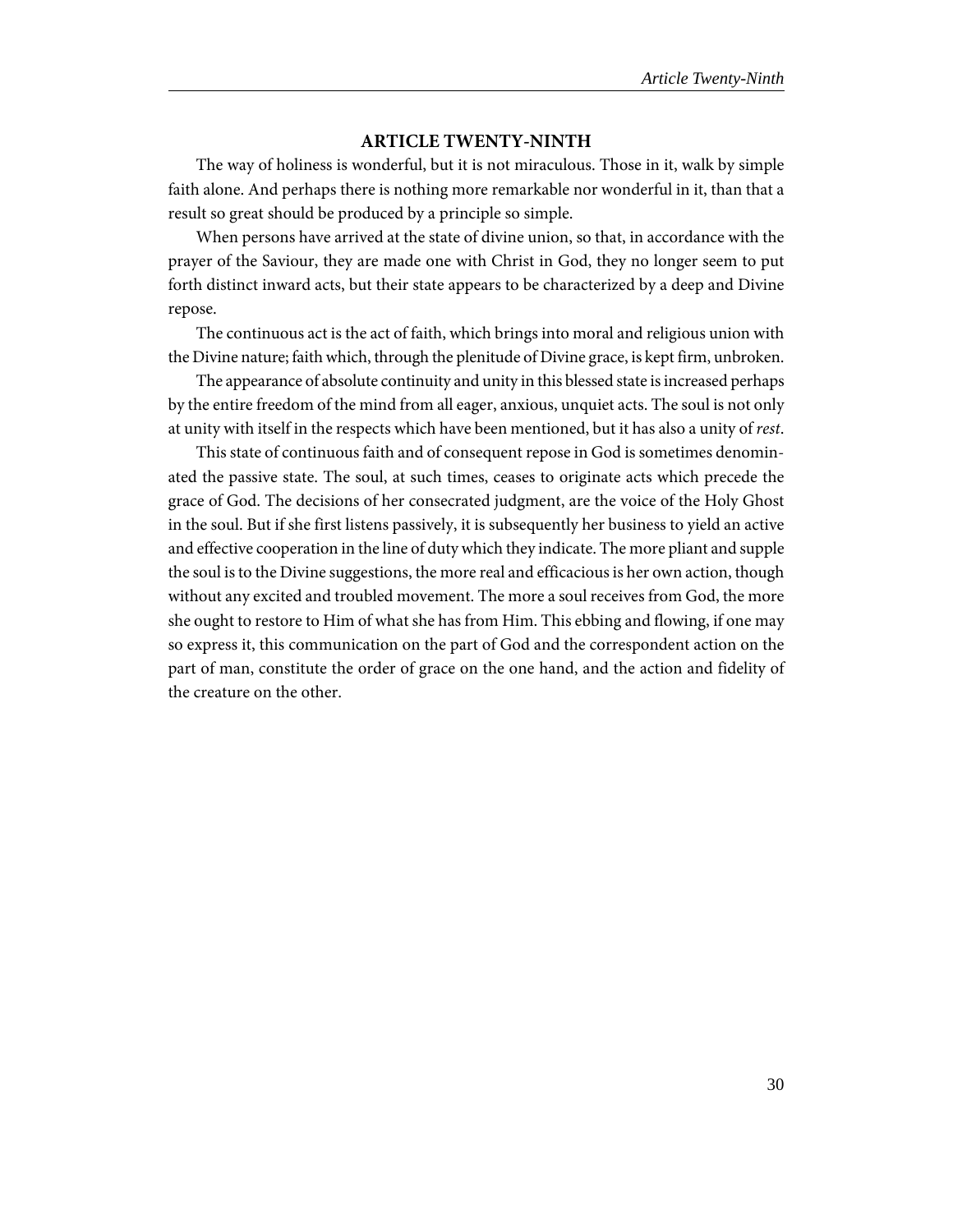#### **ARTICLE THIRTIETH**

<span id="page-35-0"></span>It would be a mistake to suppose, that the highest state of inward experience is characterized by great excitements, by raptures and ecstasies, or by any movements of feeling which would be regarded as particularly extraordinary.

One of the remarkable results in a soul of which faith is the sole governing principle, is, that it is entirely peaceful. Nothing disturbs it. And being thus peaceful, it reflects distinctly and clearly the image of Christ; like the placid lake, which shows, in its own clear and beautiful bosom, the exact forms of the objects around and above it. Another is, that having full faith in God and divested of all selfishness and resistance in itself, it is perfectly accessible and pliable to all the impressions of grace.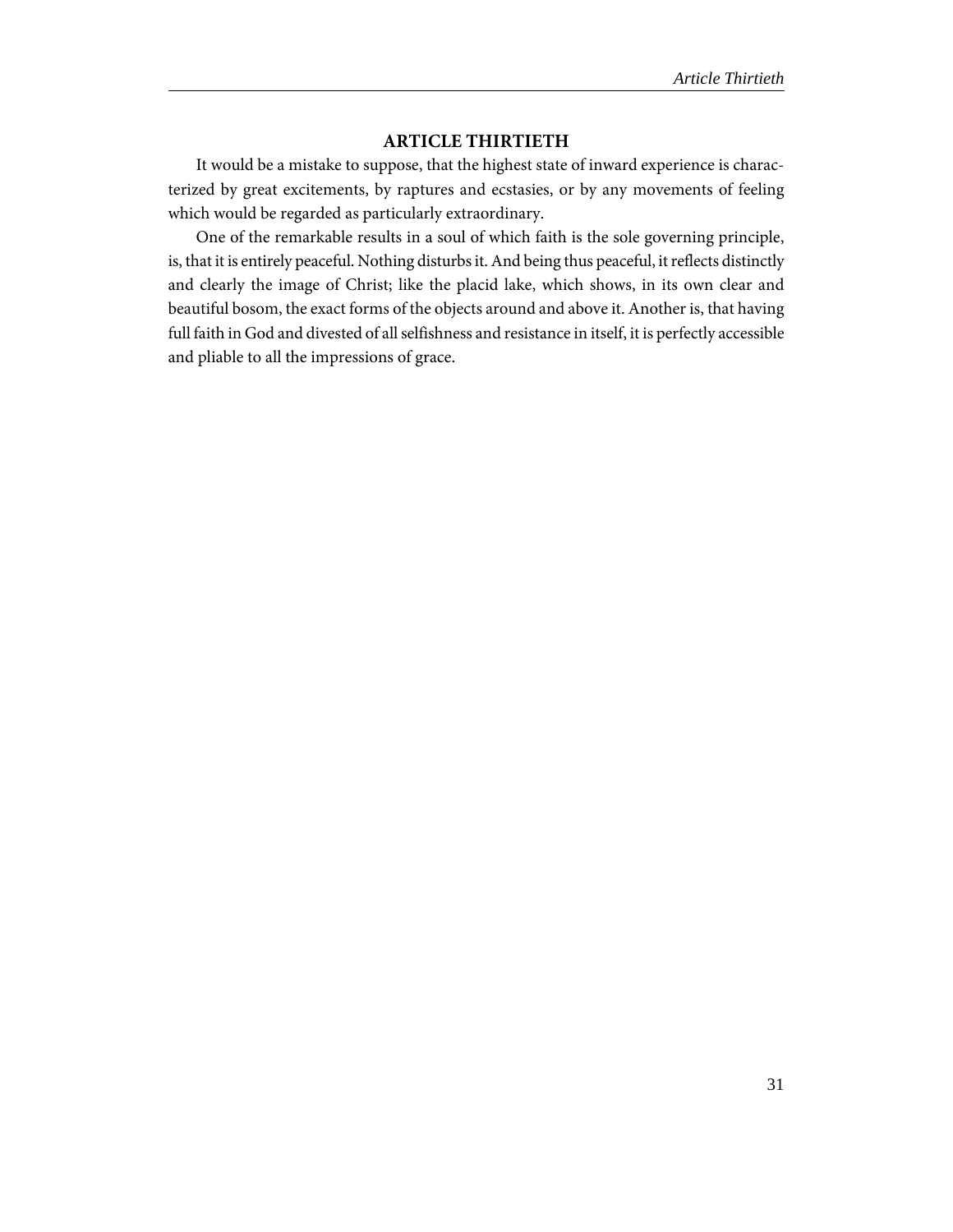#### **ARTICLE THIRTY-FIRST**

<span id="page-36-0"></span>It does not follow, that those who possess the graces of a truly sanctified heart, are at liberty to reject the ordinary methods and rules of perception and judgment. They exercise and value wisdom, while they reject the selfishness of wisdom. The rules of holy living would require them every moment to make a faithful use of all the natural light of reason, as well as the higher and spiritual light of grace.

A holy soul values and seeks wisdom, but does not seek it in an unholy and worldly spirit. Nor, when it is made wise by the Spirit of wisdom, who dwells in all hearts that are wholly devoted to God, does it turn back from the giver to the gift, and rejoice in its wisdom as its own.

The wisdom of the truly holy soul is a wisdom which estimates things in the present moment. It judges of duty from the facts which now are; including, however, those things which have a relation to the present. It is an important remark, that the present moment necessarily possesses a *moral extension*; so that, in judging of it, we are to include all those things which have a natural and near relation to the thing actually in hand. It is in this manner that the holy soul lives in the present, committing the past to God, and leaving the future with that approaching hour which shall convert it into the present. "Sufficient to the day is the evil thereof." To-morrow will take care of itself; it will bring, at its coming, its appropriate grace and light. When we live thus, God will not fail to give us our *daily bread*.

Such souls draw on themselves the special protection of Providence, under whose care they live, without a far extended and unquiet forecast, like little children resting in the bosom of their mother. Conscious of their own limited views, and keeping in mind the direction of the Saviour, *Judge not that you be not judged*, they are slow to pass judgment upon others. They are willing to receive reproof and correction; and, separate from the will of God, they have no choice or will of their own in anything.

These are the children whom Christ permits to come near Him. They combine the prudence of the serpent with the simplicity of the dove. But they do not appropriate their prudence to themselves as their own prudence, any more than they appropriate to themselves the beams of the natural sun, when they walk in its light. These are the poor in spirit, whom Christ Jesus hath declared blessed; and who are as much taken off from any complacency in what others might call their merits, as all Christians ought to be from their temporal possessions. They are the "little ones," to whom God is well pleased to reveal His mysteries, while He hides them from the wise and prudent.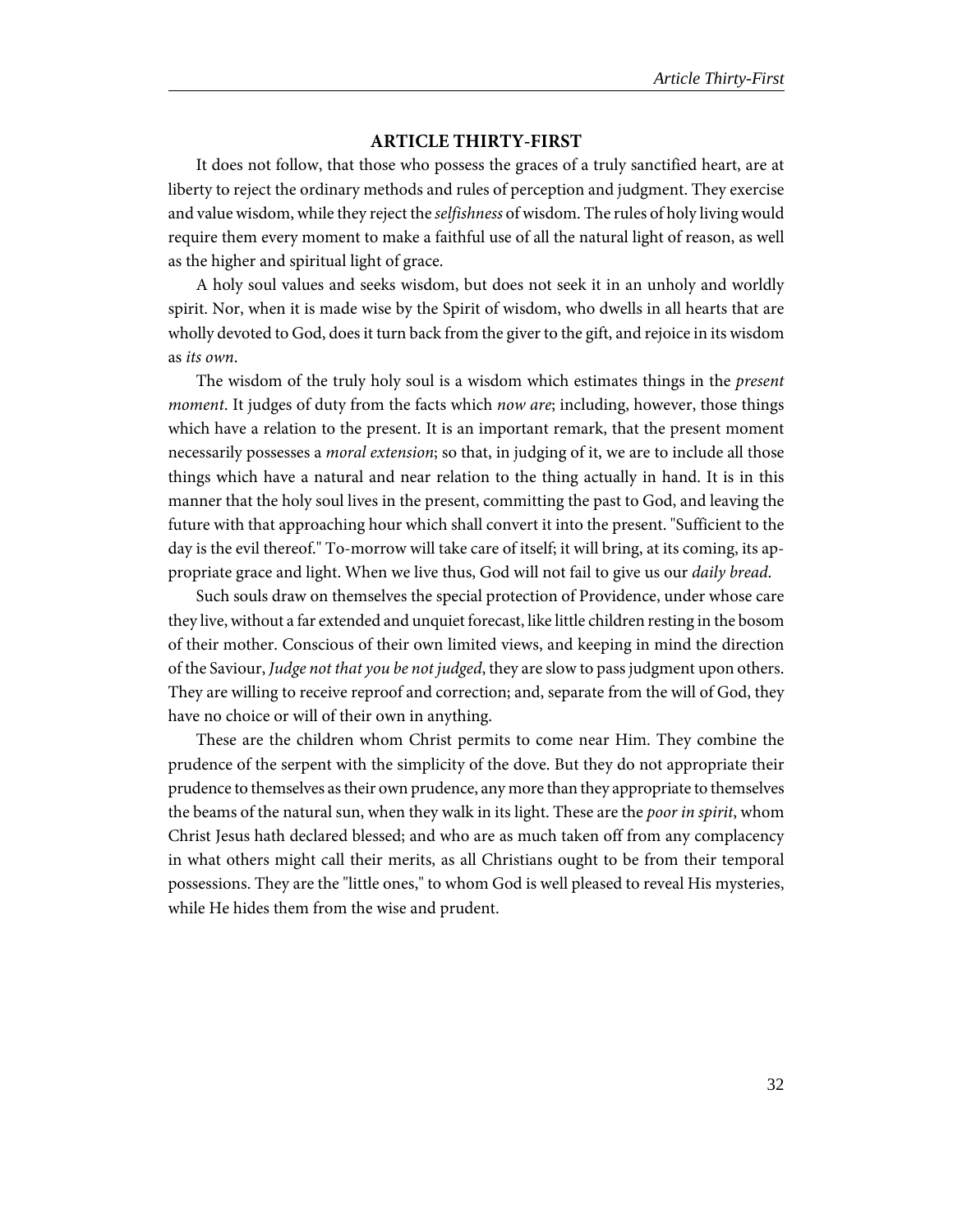#### **ARTICLE THIRTY-SECOND**

<span id="page-37-0"></span>The children, in distinction from the mere servants of God, have the liberty of children. They have a peace and joy, full of innocency. They take with simplicity and without hesitation the refreshments both of mind and body. They do not speak of themselves, except when called to do it in providence, and in order to do good. And such is their simplicity and truth of spirit, they speak of things just as they appear to them at the moment; and when the conversation turns upon their own works, or characters, they express themselves favorably or unfavorably, much as they would if they were speaking of others. If, however, they have occasion to speak of any good of which they have been the instrument, they always acknowledge, with humble joy, that it comes from God alone.

There is a liberty, which might more properly be called *license*. There are persons who maintain that purity of heart renders pure, in the subjects of this purity, whatever they are prompted to do, however irregular it may be in others. This is a great error.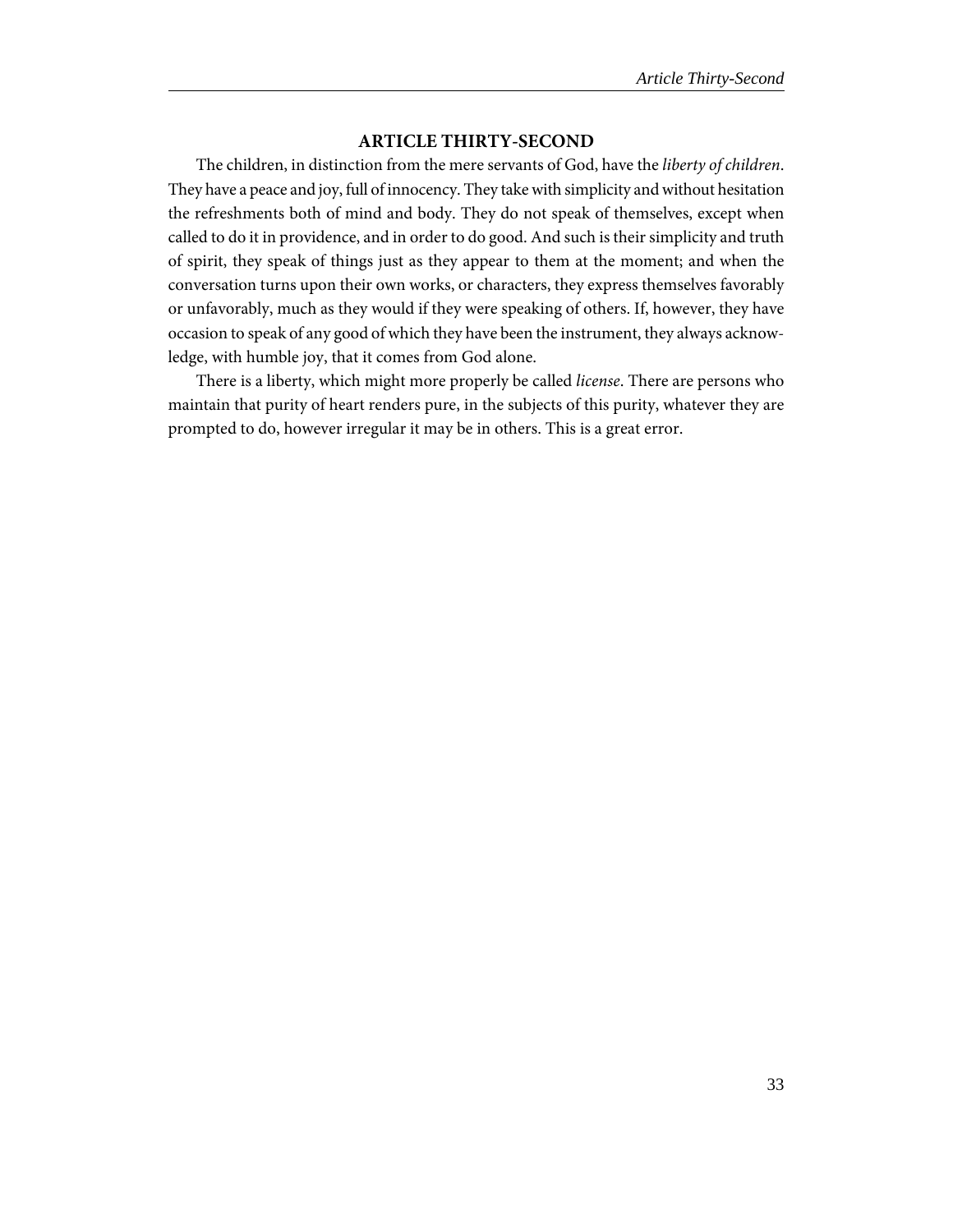#### **ARTICLE THIRTY-THIRD**

<span id="page-38-0"></span>It is the doctrine of Augustine, as also of Thomas Aquinas, that the principle of holy love existing in the heart, necessarily includes in itself; or implies the existence, of all other Christian virtues. He who loves God with all his heart, will not violate the laws of purity, because it would be a disregard of the will of God, which he loves above all things. His love, under such circumstances, becomes the virtue of *chastity*. He has too much love and reverence for the will of God to murmur or repine under the dispensations of His providence. His love, under such circumstances, becomes the virtue of patience. And thus this love becomes by turns, on their appropriate occasions, all the virtues. As his love is perfect, so the virtues which flow out of it, and are modified from it, will not be less so.

It is a maxim in the doctrines of holiness, that the holy soul is crucified to its own virtues, although it possesses them in the highest degree. The meaning of this saying is this: The holy soul is so crucified to self in all its forms, that it practices the virtues without taking complacency in its virtues as its own, and even without thinking how virtuous it is.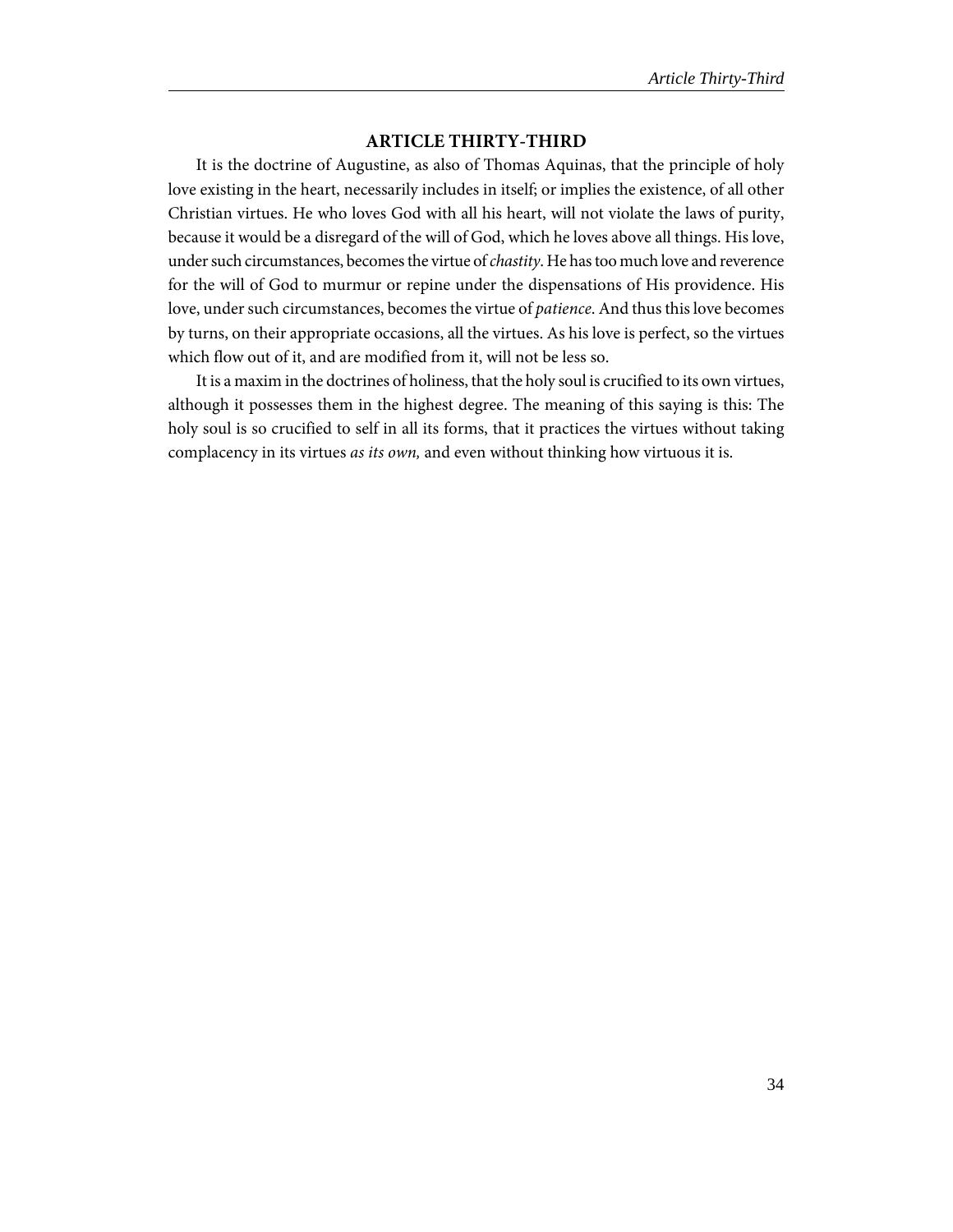#### **ARTICLE THIRTY-FORTH**

<span id="page-39-1"></span><span id="page-39-0"></span>The Apostle Paul speaks of Christians as dead. "You are dead," he says, "and your life is hid with Christ in God." [Col. iii. 3](http://www.ccel.org/study/Bible:Col.3.3). These expressions will apply, in their full import, only to those Christians who are in the state of unselfish or pure love. Their death is a death to selfishness. They are dead to pride and jealousy, self-seeking and envy, to malice, inordinate love of their own reputation, anything and every-thing which constitutes the fallen and vitiated life of nature. They have a new life, which is "hid with Christ in God."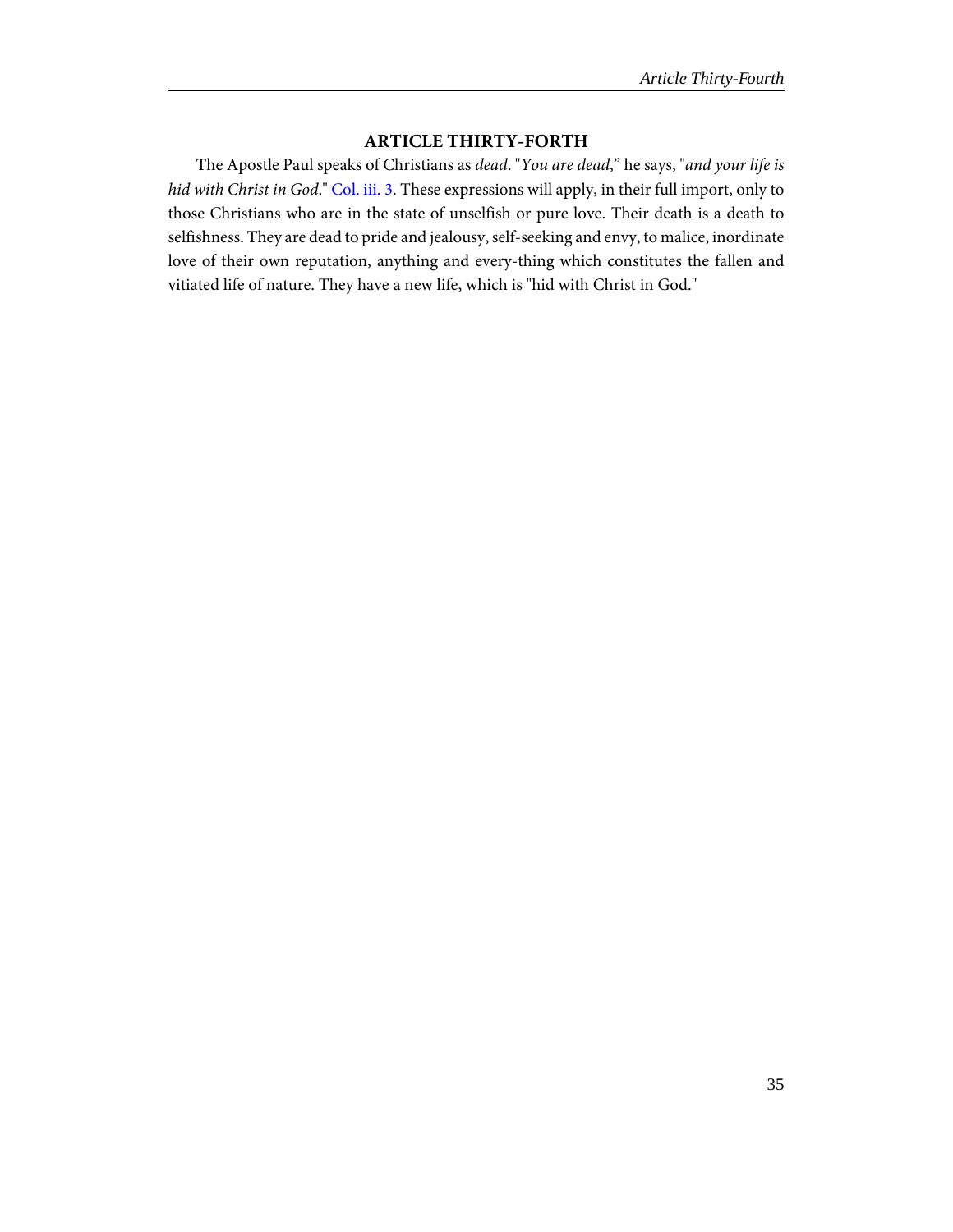#### **ARTICLE THIRTY-FIFTH**

<span id="page-40-0"></span>Some persons of great piety, in describing the highest religious state, have denominated it the state of transformation. But this can be regarded as only a synonymous expression for the state of pure love.

In the transformed state of the soul, as in the state of pure love, love is its life. In this principle of love all the affections of the soul, of whatever character, have their constituting or their controlling element. There can be no love without an object of love. As the principle of love, therefore, allies the soul with another, so from that other which is God, all its power of movement proceeds. In itself it remains without preference for anything; and consequently is accessible and pliant to all the touches and guidances of grace, however slight they may be. It is like a spherical body, placed upon a level and even surface, which is moved with equal ease in any direction. The soul in this state, having no preferences of itself, has but one principle of movement, namely, that which God gives it. In this state the soul can say with the Apostle Paul, "I live; Yet not I, but Christ lives in me."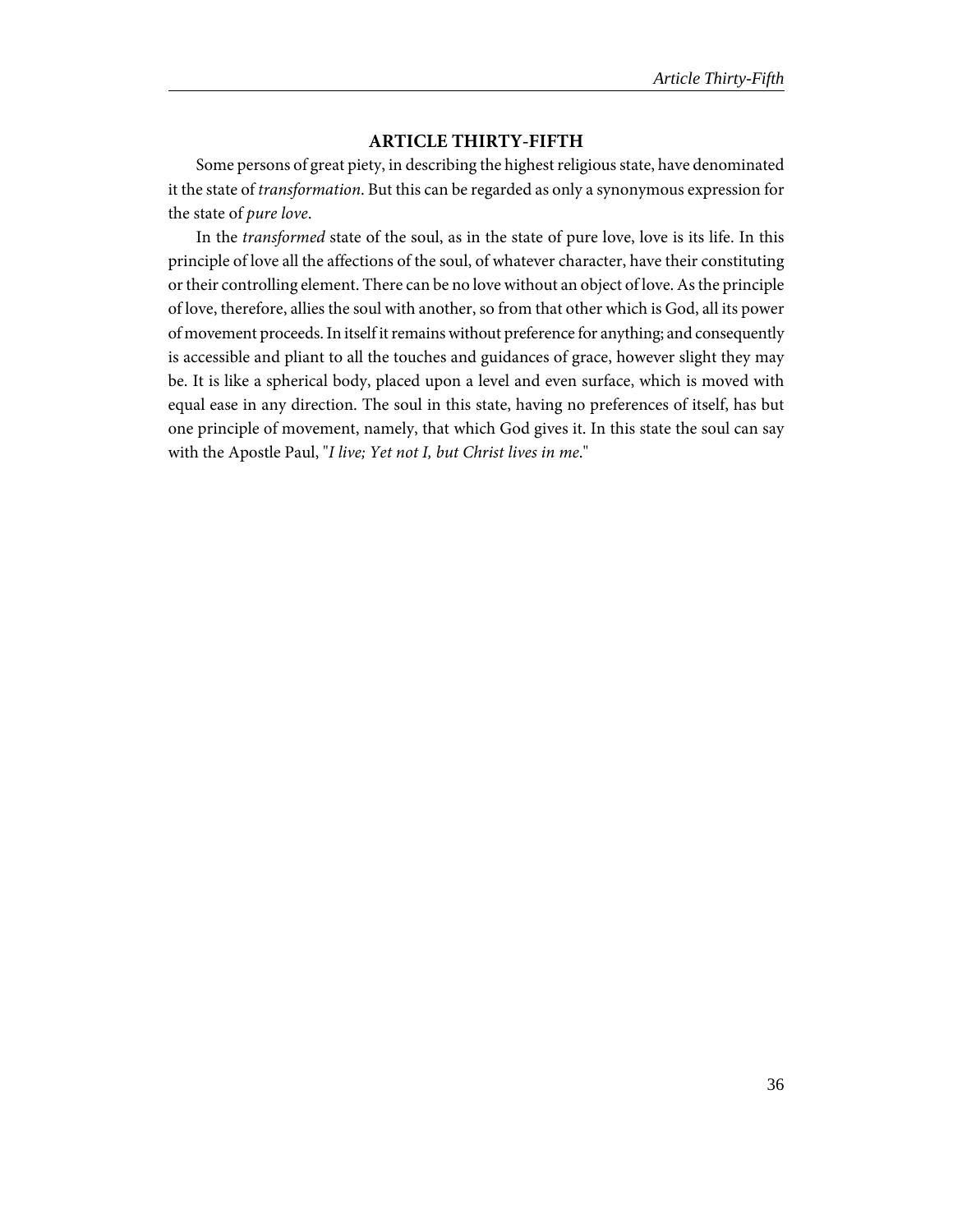#### **ARTICLE THIRTY-SIXTH**

<span id="page-41-0"></span>Souls which have experienced the grace of sanctification in its higher degrees, have not so much need of set times arid places for worship as others. Such is the purity and the strength of their love, that it is very easy for them to unite with God in acts of inward worship, at all times and places. They have an interior closet. The soul is their temple, and God dwells in it.

This, however, does not exempt them from those outward methods and observances which God has prescribed. Besides, they owe something to others; and a disregard to the ordinances and ministrations of the Church could not fail to be injurious to beginners in the religions life.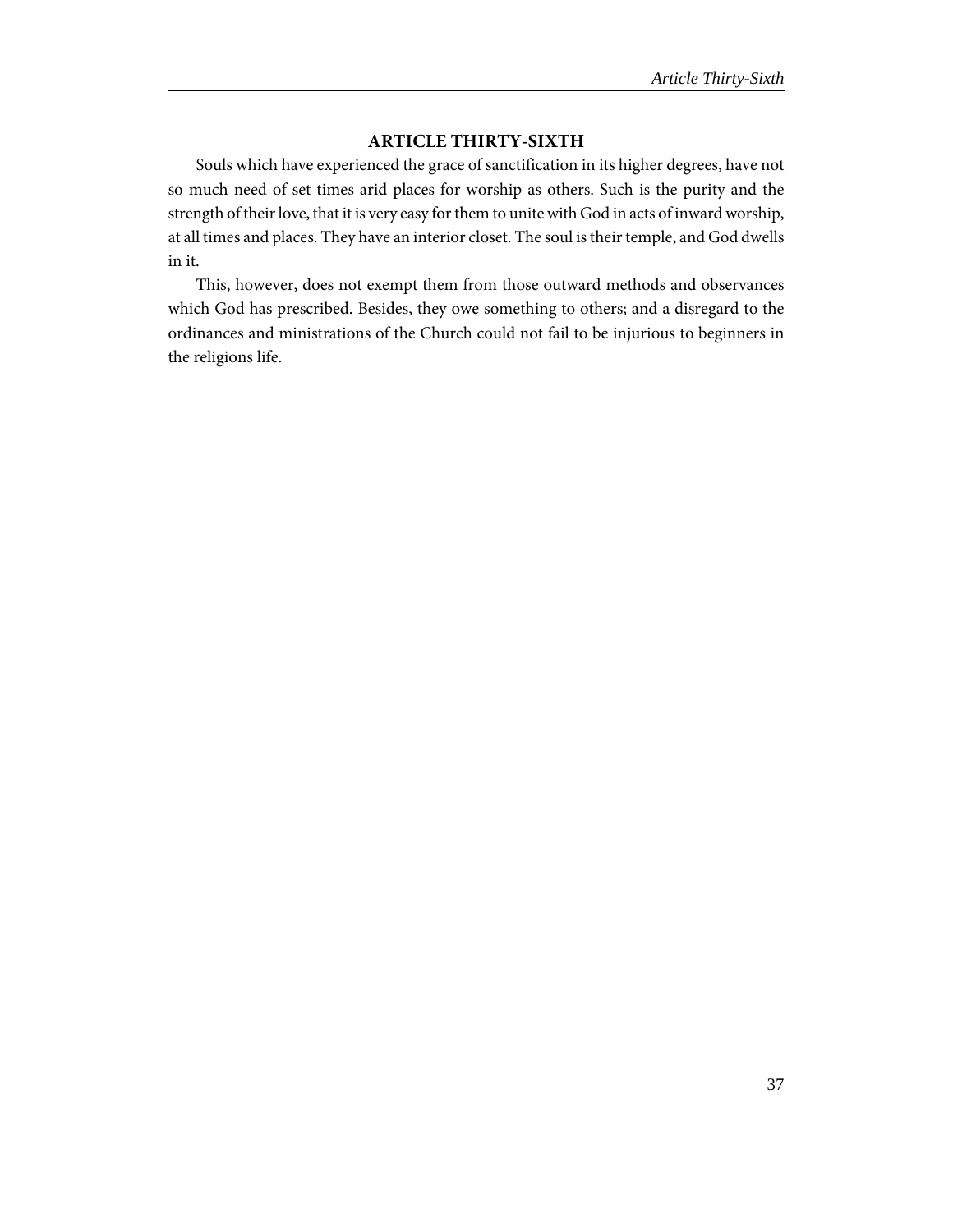#### **ARTICLE THIRTY-SEVENTH**

<span id="page-42-0"></span>The practice of confession is not inconsistent with the state of pure love. The truly renovated soul can still say, Forgive us our trespasses. If it does not sin now, deliberately and knowingly, still its former state of sin can never be forgotten.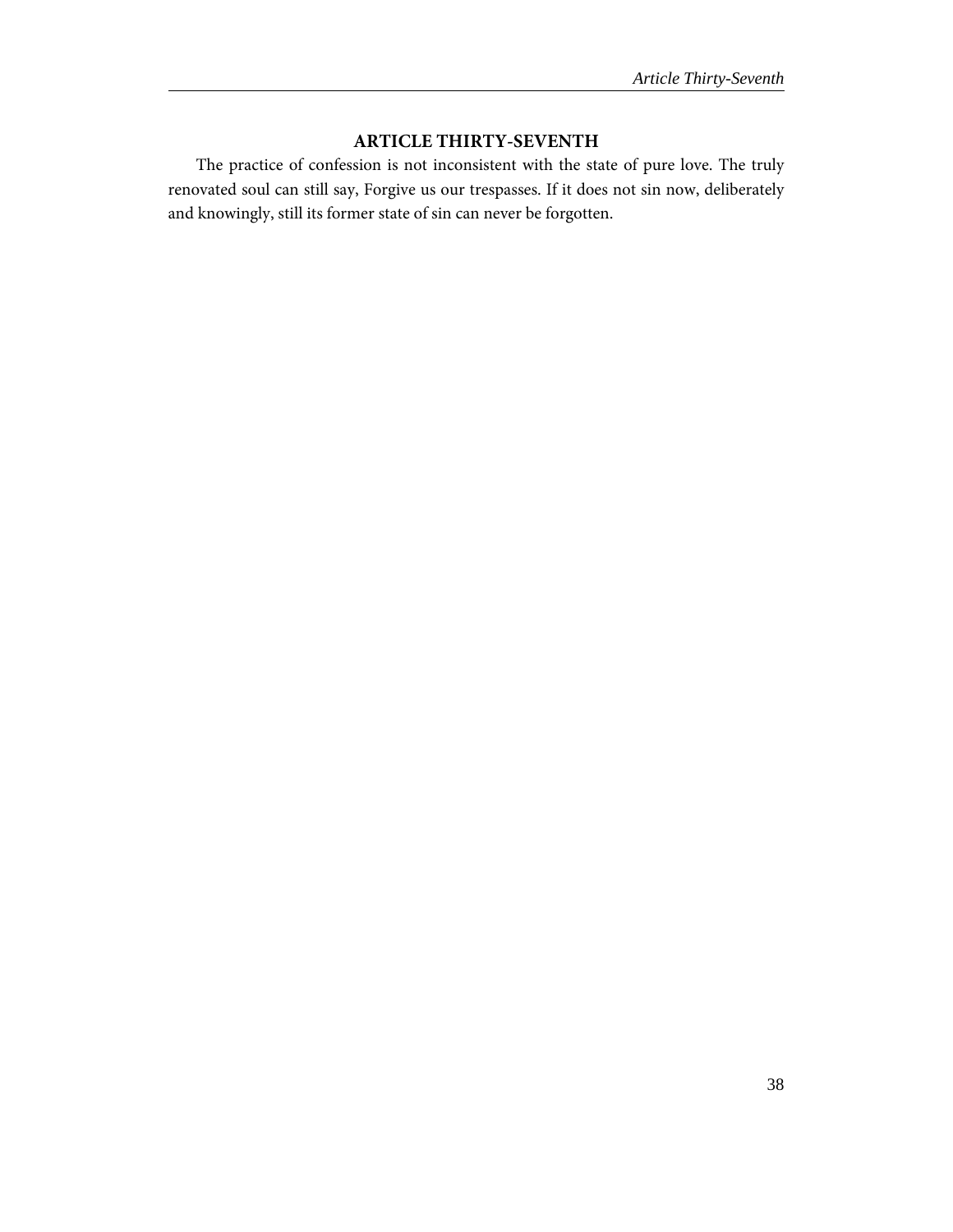#### **ARTICLE THIRTY-EIGHTH**

<span id="page-43-0"></span>In the transformed state, or state of pure love, there should be not only the confession of sins, properly so called, but also the confession of those more venial transgressions, termed faults. We should sincerely disapprove such faults in our confession; should condemn them and desire their remission; and not merely with a view to our own cleansing and deliverance, but also because God wills it, and because He would have us to do it for His glory.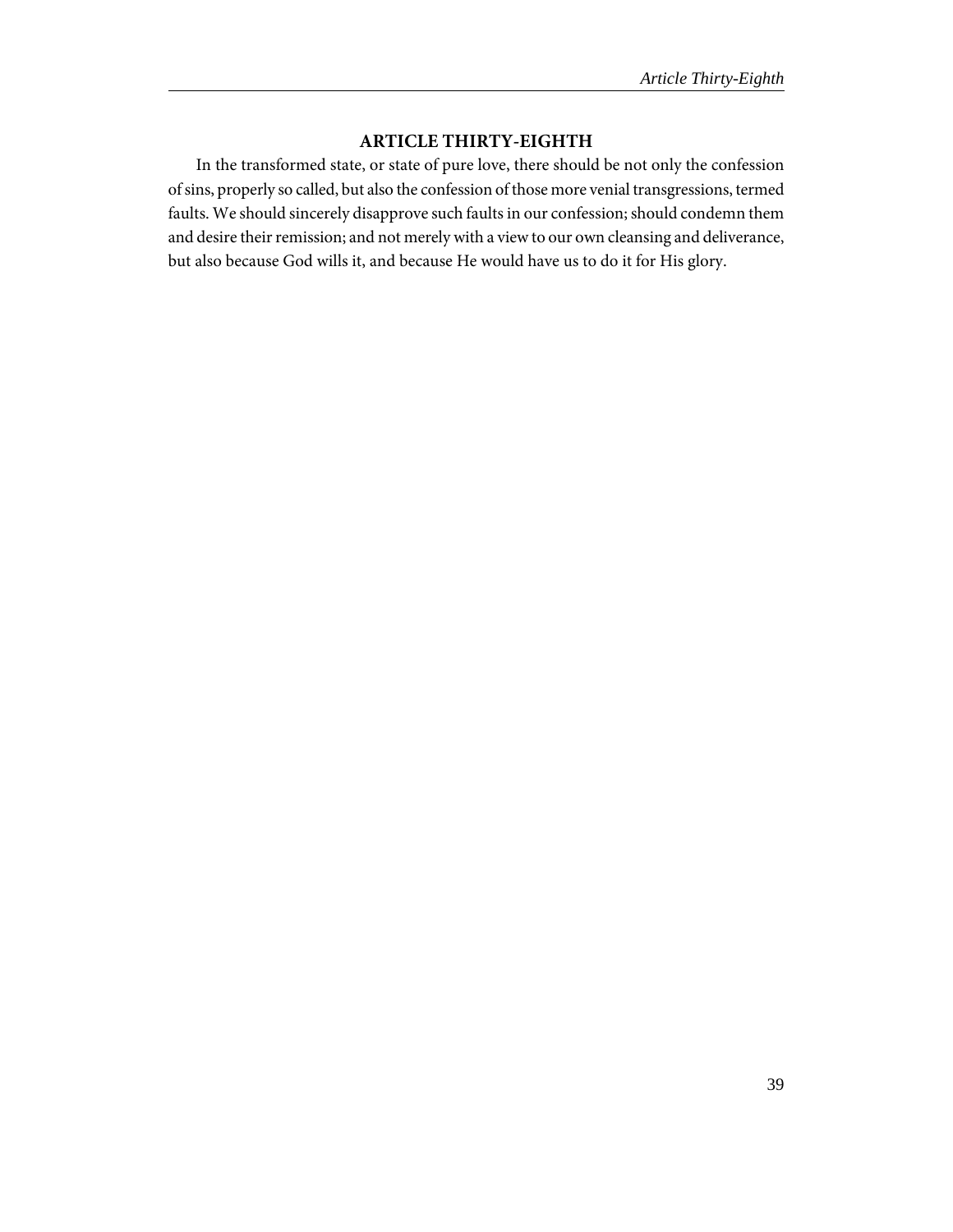#### **ARTICLE THIRTY-NINTH**

<span id="page-44-0"></span>It is sometimes the case, that persons misjudge of the holiness of individuals, by estimating it from the incidents of the outward appearance. Holiness is consistent with the existence, in the same person, of various infirmities; (such as an unprepossessing form, physical weakness, a debilitated judgment, an imperfect mode of expression, defective manners, a want of knowledge, and the like.)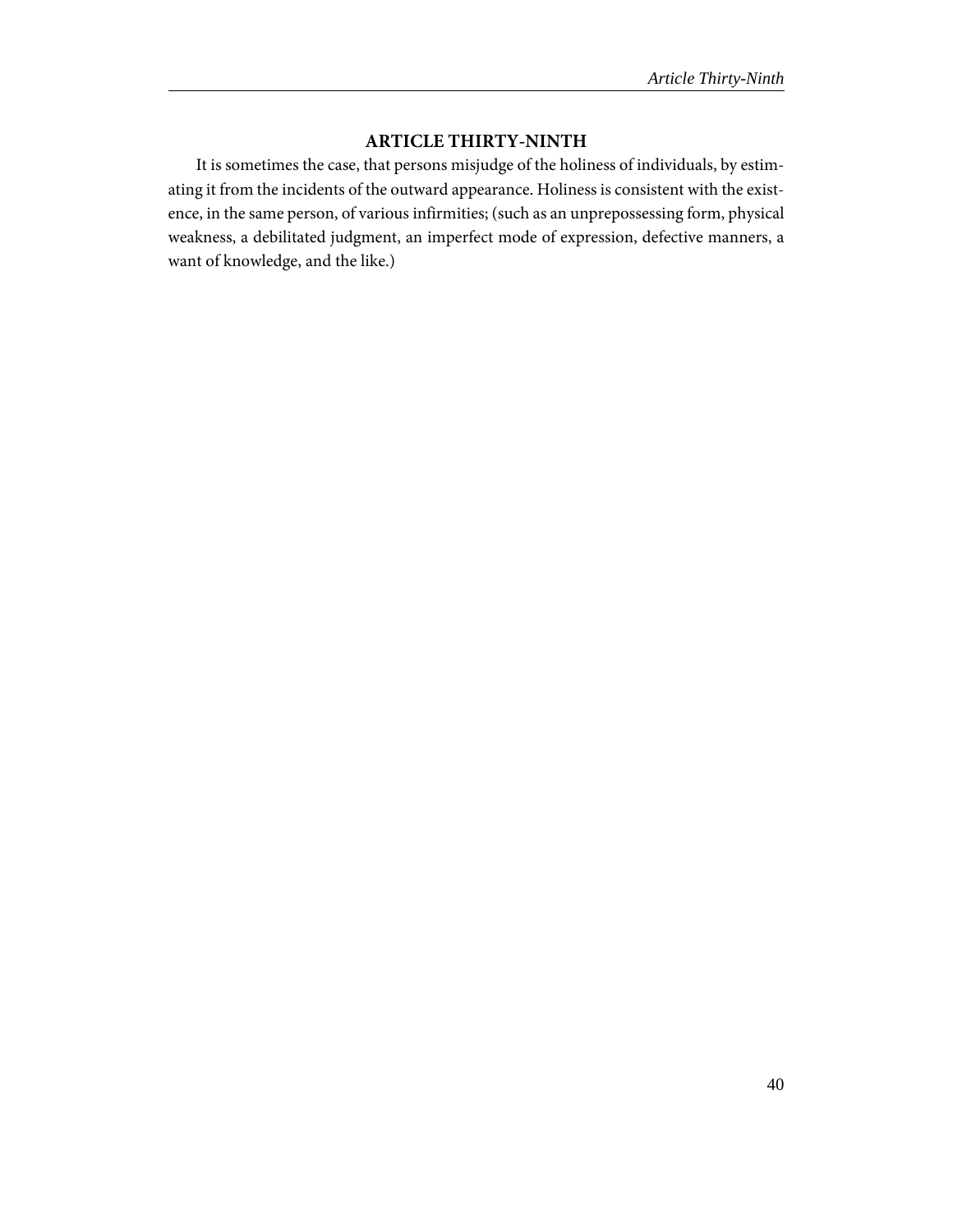#### **ARTICLE FORTIETH**

<span id="page-45-0"></span>The holy soul may be said to be united with God, without anything intervening or producing a separation, in three particulars.

First.—It is thus united intellectually;—that is to say, not by any idea which is based upon the senses, and which of course could give only a material image of God, but by an idea which is internal and spiritual in its origin, and makes God known to us as a Being without form.

Second.—The soul is thus united to God, if we may so express it, affectionately. That is to say, when its affections are given to God, not indirectly through a self-interested motive, but simply because He is what He is. The soul is united to God in love without anything intervening, when it loves Him for His own sake.

Third.—The soul is thus united to God practically;—and this is the case when it does the will of God, not by simply following a prescribed form, but from the constantly operative impulse of holy love.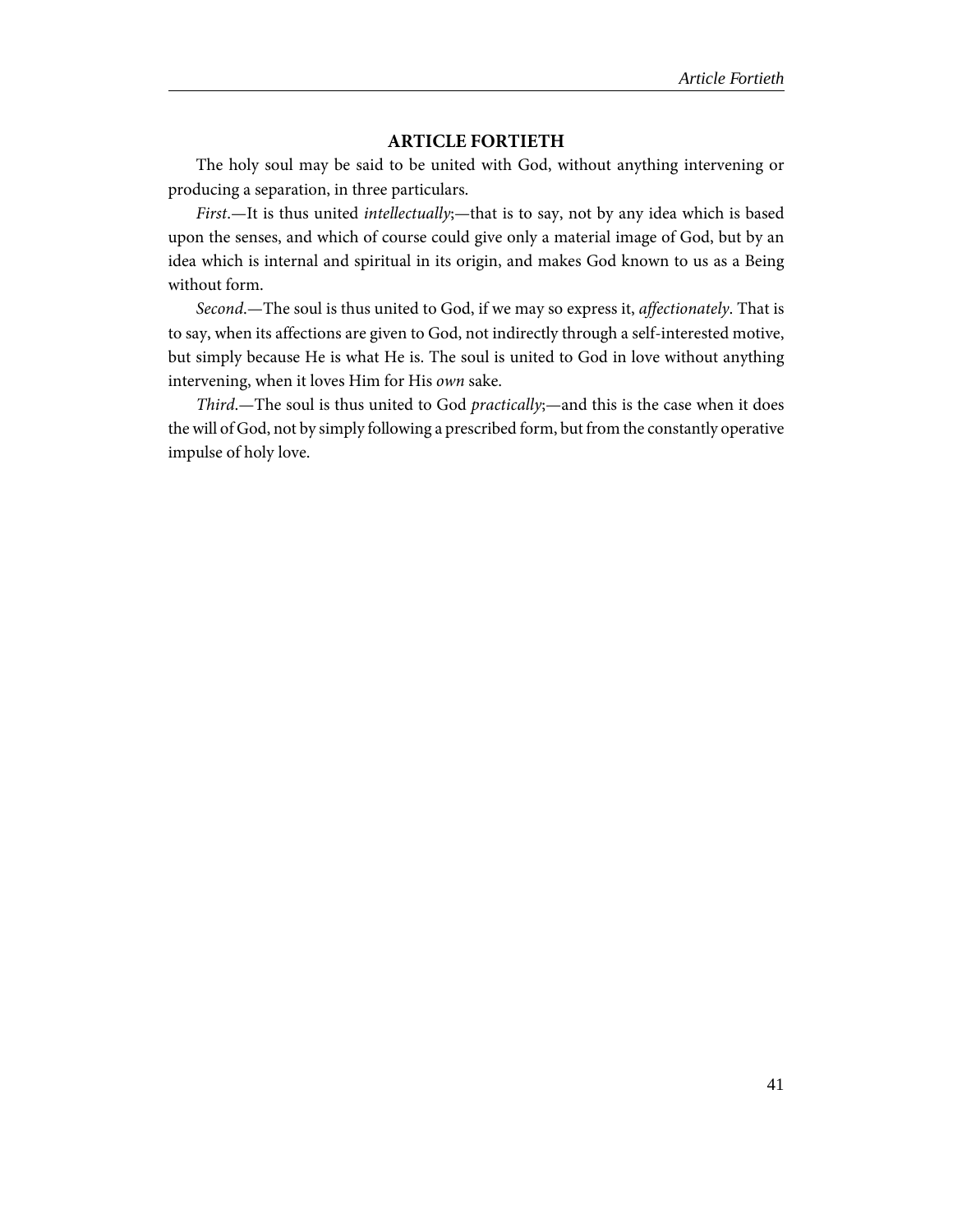#### **ARTICLE FORTY-FIRST**

<span id="page-46-0"></span>We find in some devout writers on inward experience, the phrase spiritual nuptials. It is a favorite method with some of these writers, to represent the union of the soul with God by the figure of the bride and the bridegroom. Similar expressions are found in the Scriptures. We are not to suppose that such expressions mean anything more, in reality, than that intimate union which exists between God and the soul, when the soul is in the state of pure love.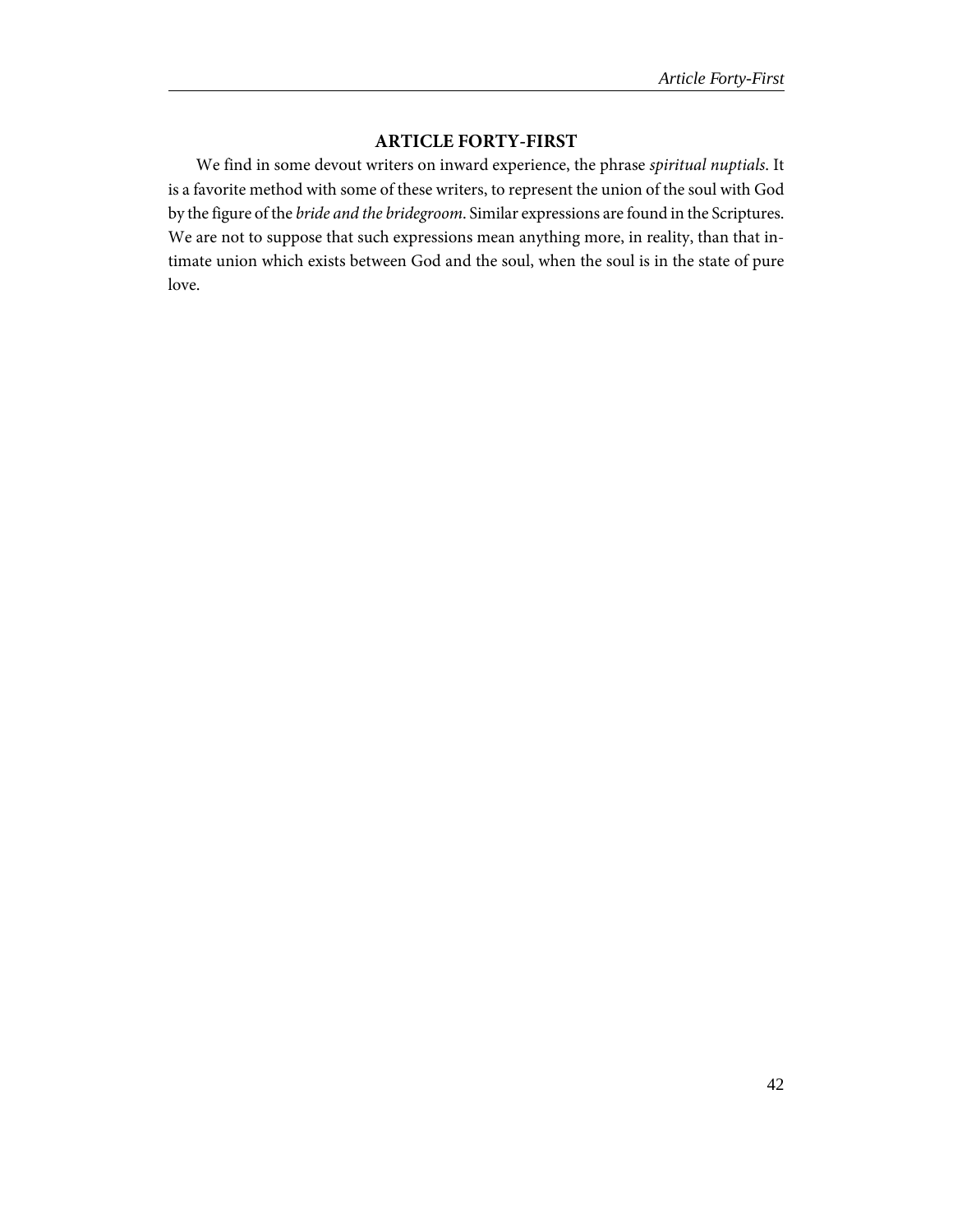#### **ARTICLE FORTY-SECOND**

<span id="page-47-0"></span>We find again other forms of expression, which it is proper to notice. The union between God and the soul is sometimes described by them as an "essential" union, and sometimes as a "substantial" union, as if there were a union of essence, substance, or being, in the literal or physical sense. They mean to express nothing more than the fact of the union of pure love, with the additional idea that the union is firm and established; not subject to those breaks and inequalities, to that want of continuity and uniformity of love which characterize inferior degrees of experience.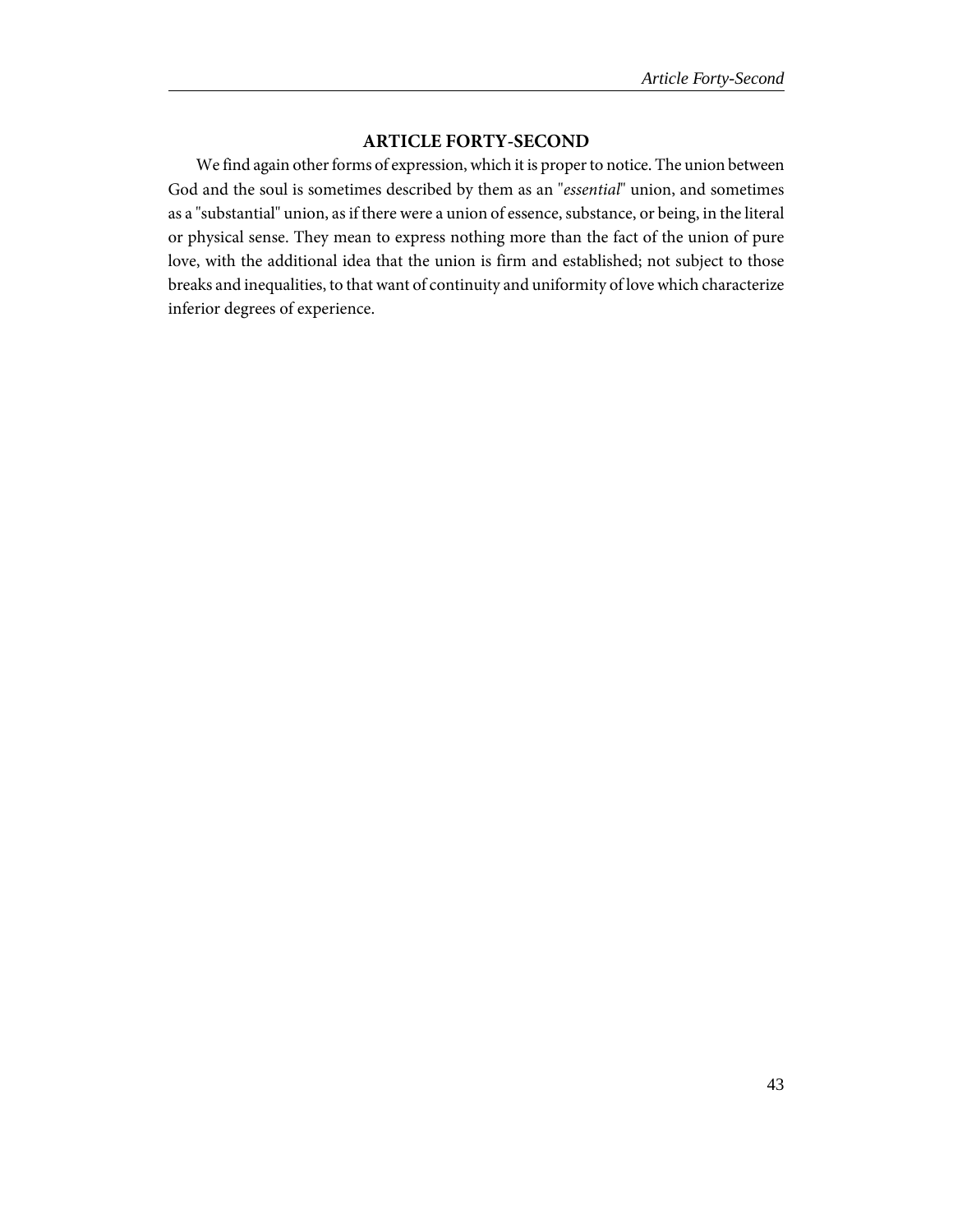#### **ARTICLE FORTY-THIRD**

<span id="page-48-2"></span><span id="page-48-0"></span>It is the holy soul of which St. Paul may be understood especially to speak, where he says, "As many as are led by the Spirit of God, they are the sons of God." ([Rom. viii. 14\)](http://www.ccel.org/study/Bible:Rom.8.14)

<span id="page-48-1"></span>Those who are in a state of simple faith, which can always be said of those who are in the state of pure love, are the "little ones" of the Scriptures, of whom we are told that God teaches them. "I thank you," says the Saviour, "O Father, Lord of heaven and earth, that you have hid these things from the wise and prudent, and has revealed them to babes." [\(Luke x.](http://www.ccel.org/study/Bible:Luke.10.21) [21\)](http://www.ccel.org/study/Bible:Luke.10.21) Such souls, taught as they are by the Spirit of God which dwells in them, possess a knowledge which the wisdom of the world could never impart. But such knowledge never renders them otherwise than respectful to religious teachers, docile to the instructions of the Church, and conformable in all things to the precepts of the Scriptures.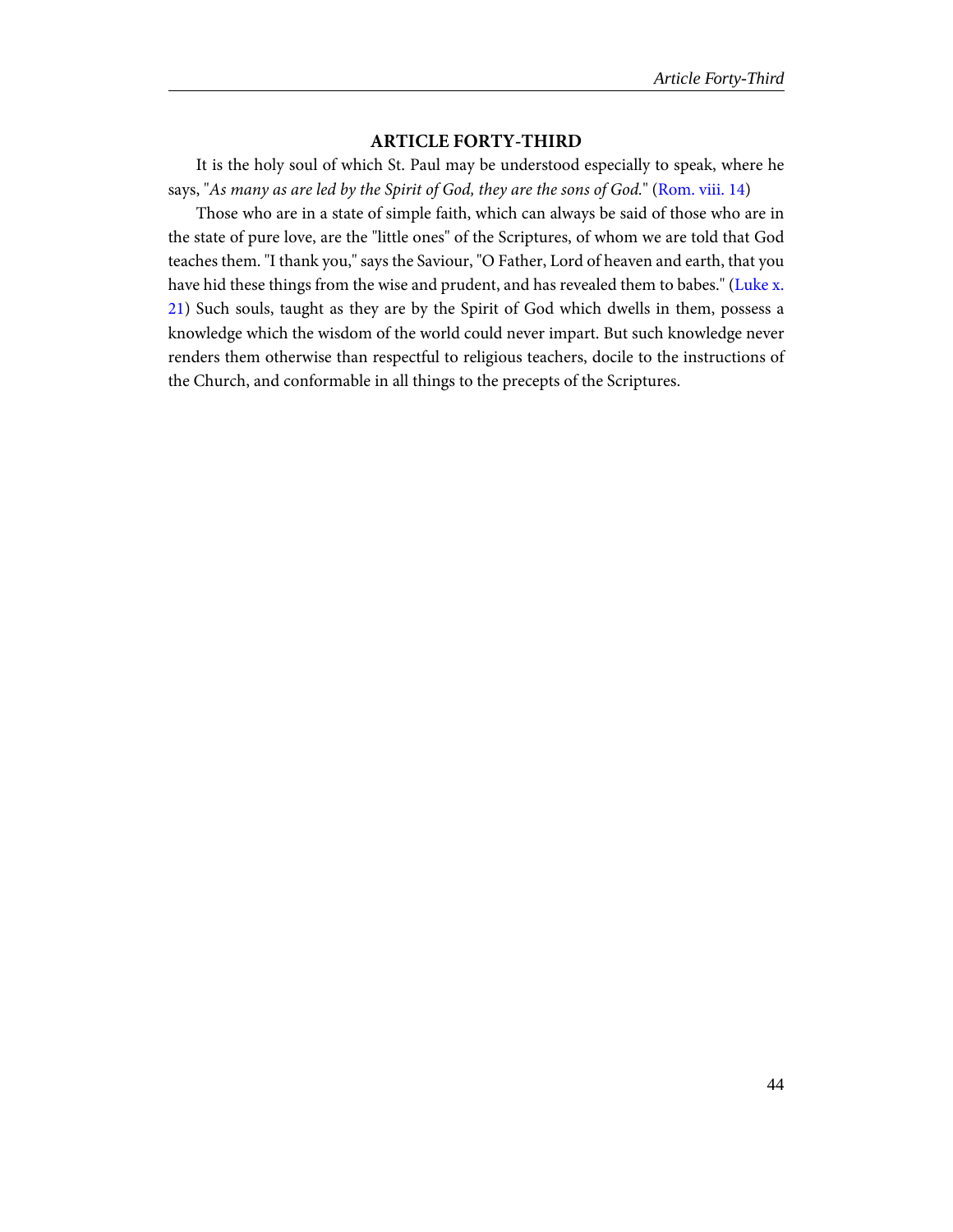#### **ARTICLE FORTY-FOURTH**

<span id="page-49-0"></span>The doctrine of pure love has been known and recognized as a true doctrine among the truly contemplative and devout in all ages of the Church. The doctrine, however, has been so far above the common experience, that the pastors and saints of all ages have exercised a degree of discretion and care in making it known, except to those to whom God had already given both the attraction and light to receive it. Acting on the principle of giving milk to infants and strong meat to those that were more advanced, they addressed in the great body of Christians the motives of fear and of hope, founded on the consideration of happiness or of misery. It seemed to them, that the motive of God's glory, in itself considered, a motive which requires us to love God for Himself alone without a distinct regard and reference to our own happiness, could he profitably addressed, as a general rule, only to those who are somewhat advanced in inward experience.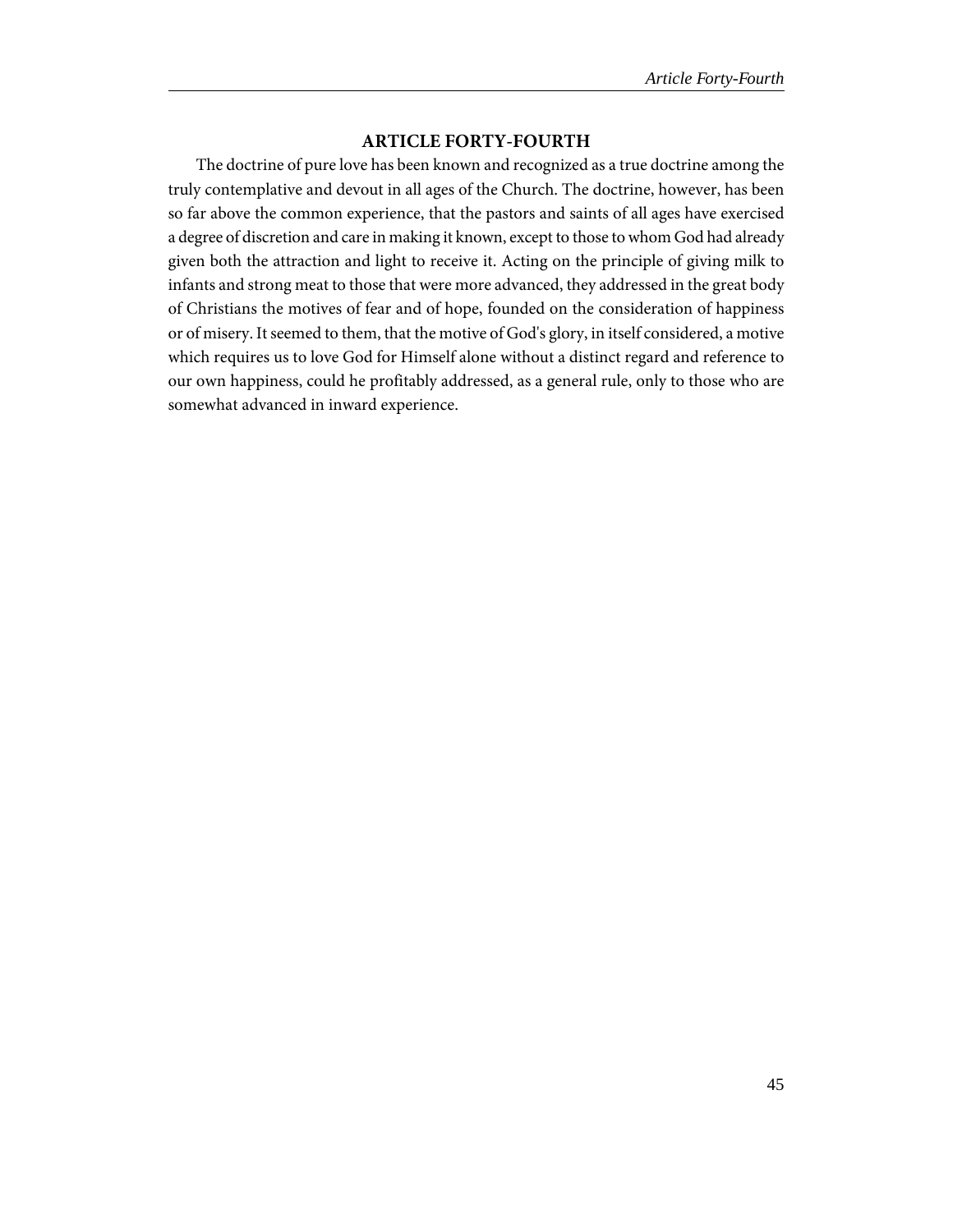#### **ARTICLE FORTY-FIFTH**

<span id="page-50-0"></span>Among the various forms of expression indicative of the highest experience, we sometimes find that of "Divine union," or "union with God."

Union with God, not a physical but moral or religious union, necessarily exists in souls that are in the state of pure love. The state of "Divine union" is not a higher state than that of pure love, but may rather be described as the same state.

Strive after it; but do not too readily or easily believe that you have attained to it. The traveler, after many fatigues and dangers, arrives at the top of a mountain. As he looks abroad from that high eminence, and in that clear atmosphere, he sees his native city; and it seems to him to be very near. Overjoyed at the sight, and perhaps deceived by his position, he proclaims himself as already at the end of his journey. But he soon finds that the distance was greater than he supposed. He is obliged to descend into valleys, and to climb over hills, and to surmount rugged rocks, and to wind his tired steps over many a mile of weary way, before he reaches that home and city, which he once thought so near.

It is thus in relation to the sanctification of the heart. True holiness of heart is the object at which the Christian aims. He beholds it before him, as an object of transcendent beauty, and as perhaps near at hand. But as he advances towards it, he finds the way longer and more difficult than he had imagined. But if on the one hand we should be careful not to mistake au intermediate stopping place for the end of the way, we should be equally careful on the other not to be discouraged by the difficulties we meet with; remembering that the obligation to be holy is always binding upon us, and that God will help those who put their trust in Him.

<span id="page-50-1"></span>"Whatsoever is born of God, overcomes the world; and this is the victory that overcomes the world, **EVEN OUR FAITH**." [\(1 John v. 4](http://www.ccel.org/study/Bible:1John.5.4))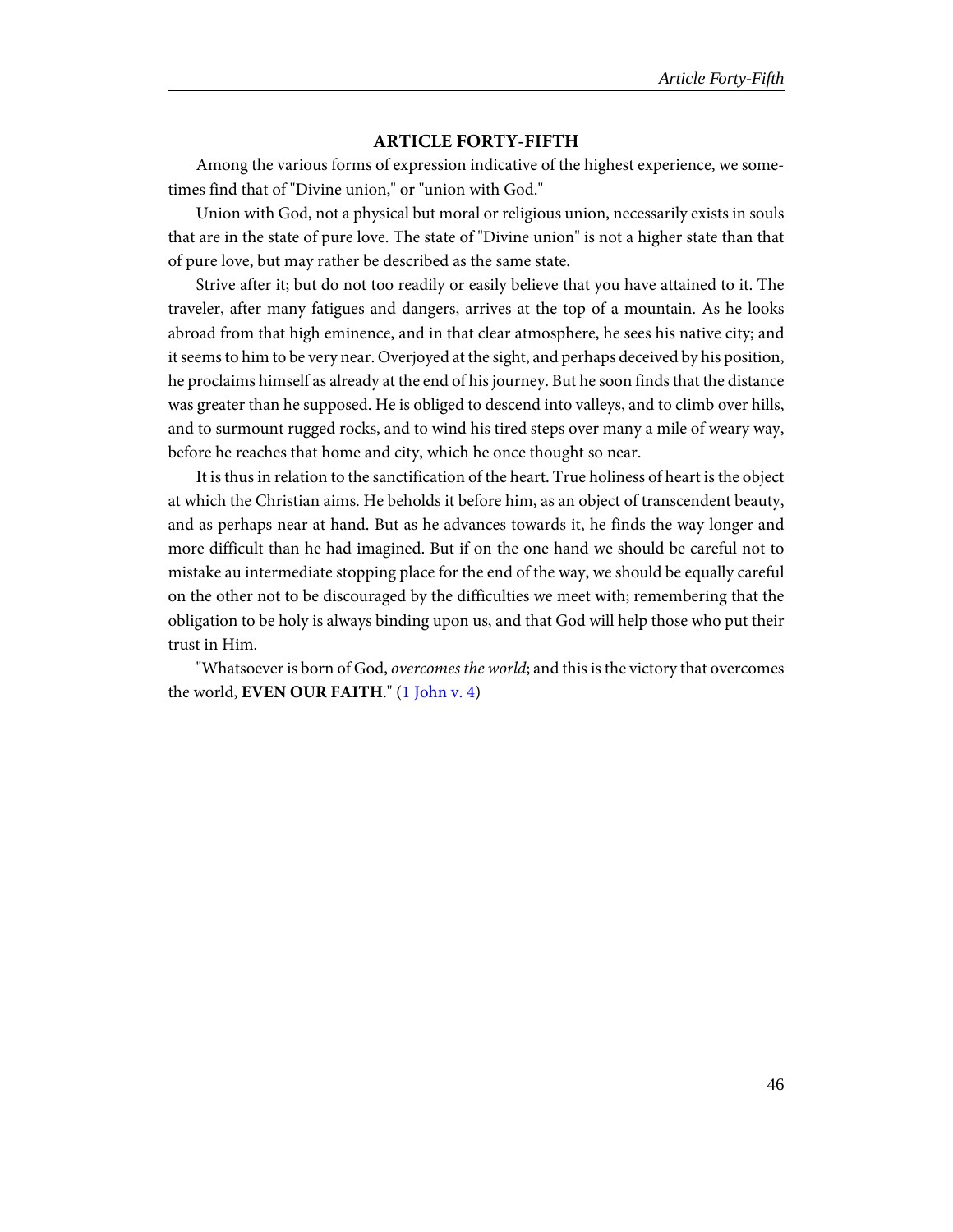## <span id="page-51-0"></span>**Indexes**